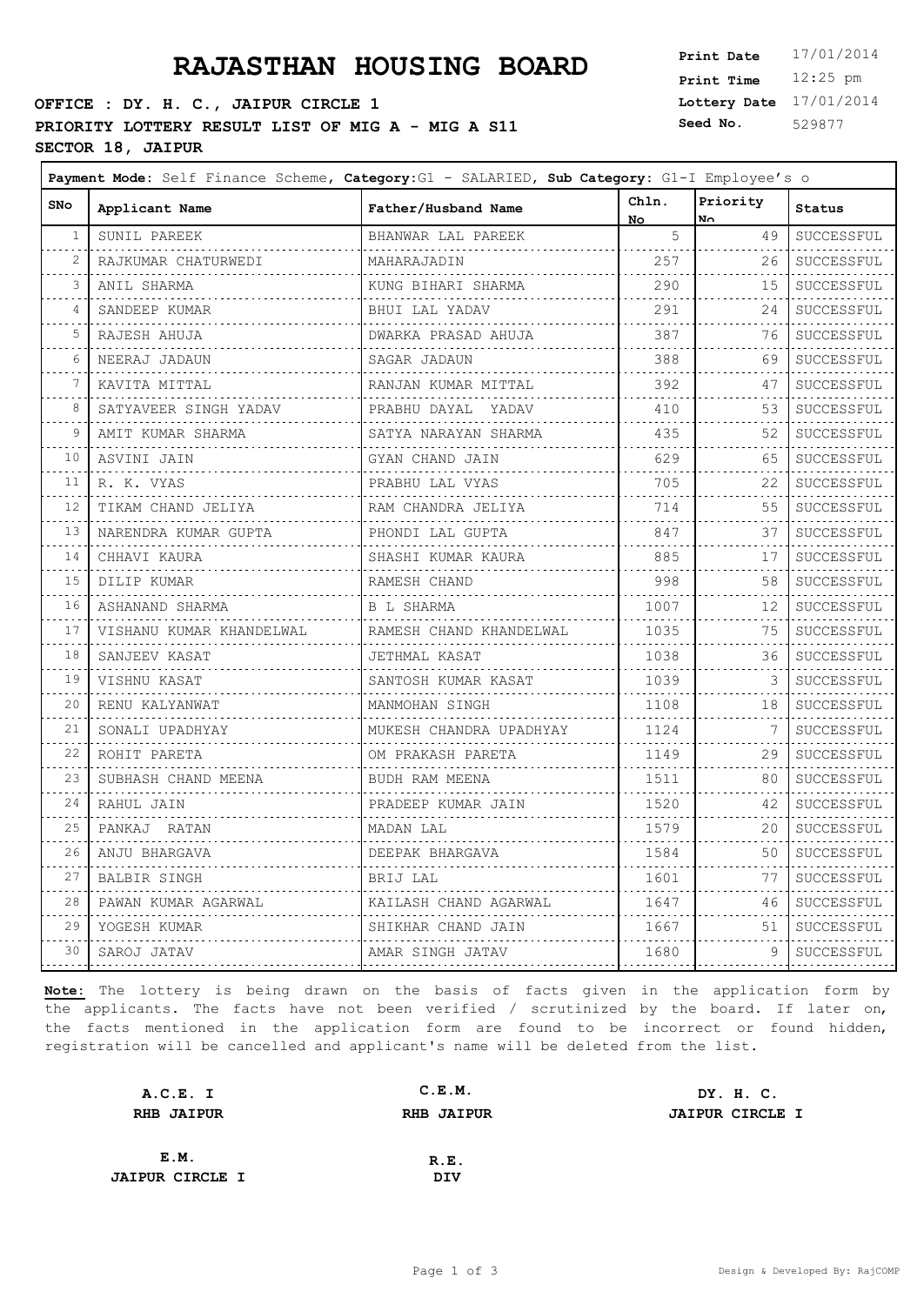### **OFFICE : DY. H. C., JAIPUR CIRCLE 1 PRIORITY LOTTERY RESULT LIST OF MIG A - MIG A S11** Seed No. **SECTOR 18, JAIPUR**

**Lottery Date** 17/01/2014 **Print Time** 12:25 pm **Seed No.** 529877

 $\overline{\phantom{0}}$ 

| <b>SNo</b>                 | Applicant Name            | Father/Husband Name     | Chln.<br>No.               | Priority<br>No.         | Status          |
|----------------------------|---------------------------|-------------------------|----------------------------|-------------------------|-----------------|
| 31                         | KULBHAN SINGH RAJAWAT     | GAJRAJ SINGH RAJAWAT    | 1715                       | 70                      | SUCCESSFUL      |
| 32                         | ROODMAL THATHERA          | NAND LAL THATHERA       | 1719                       | 19                      | SUCCESSFUL      |
| 33                         | .<br>HEMANT KAMRA         | .<br>LAKHMI CHAND KAMRA | and a straight and<br>1771 | 21                      | SUCCESSFUL      |
| 34                         | .<br>TRIPTI GUPTA         | ASHWANI GUPTA           | .<br>1866                  | 74                      | .<br>SUCCESSFUL |
| 35                         | SHRUTI CHAUDHARY          | OM PRAKASH              | 1903                       | 73                      | SUCCESSFUL      |
| $\sim 10$<br>36            | PURAN KUMAR               | BANSIDHAR               | 1904                       | 67                      | .<br>SUCCESSFUL |
| 37                         | .<br>RAKESH KUMAR PARETHA | JAGANNATH VERMA         | 1908                       | 1                       | .<br>SUCCESSFUL |
| $\sim$ $\sim$ $\sim$<br>38 | RAJESH KUMAR SHARMA       | SATYA VARAT SHARMA      | .<br>1947                  | 39                      | .<br>SUCCESSFUL |
| .<br>39                    | ASHUTOSH GUPTA<br>.       | NARENDRA MOHAN GUPTA    | .<br>1984                  | 5                       | .<br>SUCCESSFUL |
| 40                         | VANDNA TALWAR             | DARSHAN LAL TALWAR      | .<br>2029                  | 8                       | SUCCESSFUL      |
| 41                         | SACHIN BANSAL             | POORAN CHAND BANSAL     | .<br>2048                  | 13                      | .<br>SUCCESSFUL |
| 42                         | YOGENDRA KUMAR            | HAJARI LAL              | 2064                       | 59                      | SUCCESSFUL      |
| $\sim$ $\sim$ $\sim$<br>43 | ABHILASA JAIN             | .<br>PRAMOD JAIN        | 2171                       | 71                      | .<br>SUCCESSFUL |
| .<br>44                    | HEMANTH SHARMA            | .<br>LALIT KUMAR SHARMA | .<br>2204                  | $- - - - - - - -$<br>38 | .<br>SUCCESSFUL |
| 45                         | SURENDRA SINGH JAJRA      | RAMSUKH JAJRA           | 2251                       | 48                      | SUCCESSFUL      |
| 46                         | CHANDRAPAL CHAHAR         | .<br>NAHAR SINGH CHAHAR | . <b>.</b> .<br>2255       | 35                      | SUCCESSFUL      |
| 47                         | MANOJ KUMAR BADSARA       | MANIRAM                 | 2267                       |                         | .<br>SUCCESSFUL |
| .<br>48                    | KAMAL KISOR CHOUDHARY     | HARKARAN CHOUDHARY      | .<br>2268                  | 23                      | .<br>SUCCESSFUL |
| 49                         | RAJ KUMAR KOKHAR          | RAMESHWAR LAL KOKHAR    | 2269<br>.                  | 68                      | .<br>SUCCESSFUL |
| 50                         | DEVENDRA JAJRIA           | KANA RAM                | 2270                       | 25                      | SUCCESSFUL      |
| 51                         | AMITESH GOTHANIA          | SATYANARAYAN NAMDEV     | .<br>2271                  | 32                      | SUCCESSFUL      |
| 52<br>$\sim$ $\sim$ $\sim$ | BALMUKUND GARG<br>.       | SHYAM SUNDER GARG       | 2288<br>.                  | 41                      | SUCCESSFUL<br>. |
| 53                         | GAURAV JAIN               | NIRMAL KUMAR JAIN       | 2323<br>.                  | 11                      | SUCCESSFUL      |
| 54                         | RAJESH PRASAD GUPTA       | RAMAJI PRASAD GUPTA     | 2324                       | 6                       | .<br>SUCCESSFUL |
| 55                         | AMARDEEP NAMA<br>.        | M. L. NAMA              | 2339                       | 10                      | SUCCESSFUL      |
| 56                         | KEDAR PRASAD JAT          | NATHU LAL JAT           | 2343                       | 16                      | SUCCESSFUL      |
| 57<br>$\sim$ $\sim$ $\sim$ | PANKAJ PACHURI            | DINDAYAL PACHURI        | 2347<br>.                  | 43                      | SUCCESSFUL      |
| 58                         | MAHESH GUPTA              | GIRRAJ GUPTA            | 2553                       | 61                      | .<br>SUCCESSFUL |
| 59                         | SAURABH SINGHAL           | SUBODH KUMAR SINGHAL    | 2557                       | 27                      | SUCCESSFUL      |
| 60                         | NISHTHA CHAUDHARY         | RAJESH SINGH            | 2560                       | 28<br>.                 | SUCCESSFUL      |
|                            |                           |                         | .                          |                         | .               |

| A.C.E. I               | C.E.M.            | DY. H. C.              |
|------------------------|-------------------|------------------------|
| <b>RHB JAIPUR</b>      | <b>RHB JAIPUR</b> | <b>JAIPUR CIRCLE I</b> |
|                        |                   |                        |
| E.M.                   | R.E.              |                        |
| <b>JAIPUR CIRCLE I</b> | DIV               |                        |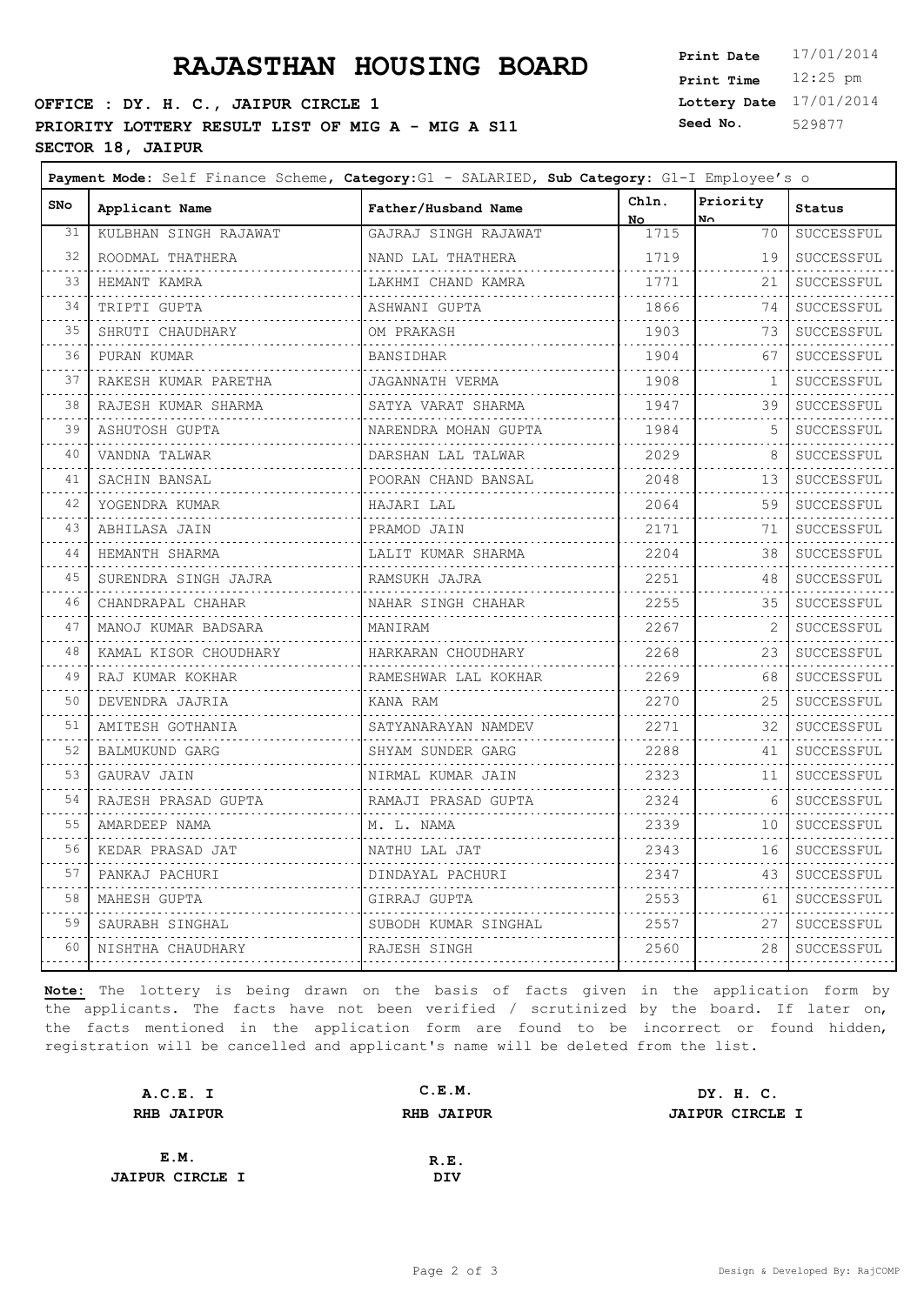## **PRAJASTHAN HOUSING BOARD**

### **OFFICE : DY. H. C., JAIPUR CIRCLE 1** PRIORITY LOTTERY RESULT LIST OF MIG A - MIG A S11 **S SECTOR 18, JAIPUR**

| Print Date        | 17/01/2014 |
|-------------------|------------|
| <b>Print Time</b> | $12:25$ pm |
| Lottery Date      | 17/01/2014 |
| Seed No.          | 529877     |

| <b>SNo</b> | Applicant Name      | Father/Husband Name        | Chln.<br>No. | Priority<br>No. | <b>Status</b> |
|------------|---------------------|----------------------------|--------------|-----------------|---------------|
| 61         | RAM SINGH DHANKA    | KAJOD RAM                  | 2584         | 79              | SUCCESSFUL    |
| 62         | RESHMA              | IQBAL HUSAIN               | 2590         | 57              | SUCCESSFUL    |
| 63         | SHAGUFTA KHAN       | ABDUL QAYYUM KHAN          | 2591         | 66              | SUCCESSFUL    |
| 64         | PRATIBHA PAREEK     | MAL CHAND PAREEK           | 2592         | 14              | SUCCESSFUL    |
| 65         | ANAND SHARMA        | MOHAN LAL SHARMA           | 10005        | 54              | SUCCESSFUL    |
| 66         | AKASH GUPTA &       | RAMAVTAR GUPTA             | 10013        | 44              | SUCCESSFUL    |
|            | ANJANI MAHAWAR      |                            |              |                 |               |
| 67         | HARI MOHAN JANGID   | BABU LAL JANGID            | 10025        | 60              | SUCCESSFUL    |
| 68         | KANIKA PATHAK       | TARUN PATHAK               | 10029        | 30              | SUCCESSFUL    |
| 69         | KAILASH CHAND       | MANMAL                     | 10030        | 78              | SUCCESSFUL    |
| 70         | LUCKY GOYAL         | KAMAL KISHORE GOYAL        | 10032        | 33              | SUCCESSFUL    |
| 71         | MANISH KUMAR JANGIR | SHANKAR LAL JANGIR         | 10035        | 56              | SUCCESSFUL    |
| 72         | MANOJ KUMAR GUPTA   | MAHESH KUMAR GUPTA         | 10036        | 34              | SUCCESSFUL    |
| 73         | MOHIT TAMBI         | SATISH CHAND TAMBI         | 10037        | 45              | SUCCESSFUL    |
| 74         | MONA VYAS           | NARESH THANVI              | 10038        | 64              | SUCCESSFUL    |
| 75         | NIKITA              | ROBIN                      | 10039        | 62              | SUCCESSFUL    |
| 76         | RAKESH PAREEK       | A B PAREEK                 | 10044        | 31              | SUCCESSFUL    |
| 77         | SUSHIL KUMAR        | SHER SINGH                 | 10052        | 4               | SUCCESSFUL    |
| 78         | SATISH CHAND MITTAL | HARISH CHAND MITTAL        | 10058        | 72              | SUCCESSFUL    |
| 79         | SALENDRA KULSARESTH | RAMESH CHANDRA             | 10060        | 40              | SUCCESSFUL    |
| 80         | VISHAL MENDIRATTA   | KRISHNA SWAROOP MENDIRATTA | 10067        | 63              | SUCCESSFUL    |
|            |                     |                            |              |                 |               |

| A.C.E. I               | C.E.M.            | DY. H. C.              |
|------------------------|-------------------|------------------------|
| <b>RHB JAIPUR</b>      | <b>RHB JAIPUR</b> | <b>JAIPUR CIRCLE I</b> |
|                        |                   |                        |
| E.M.                   | R.E.              |                        |
| <b>JAIPUR CIRCLE I</b> | DIV               |                        |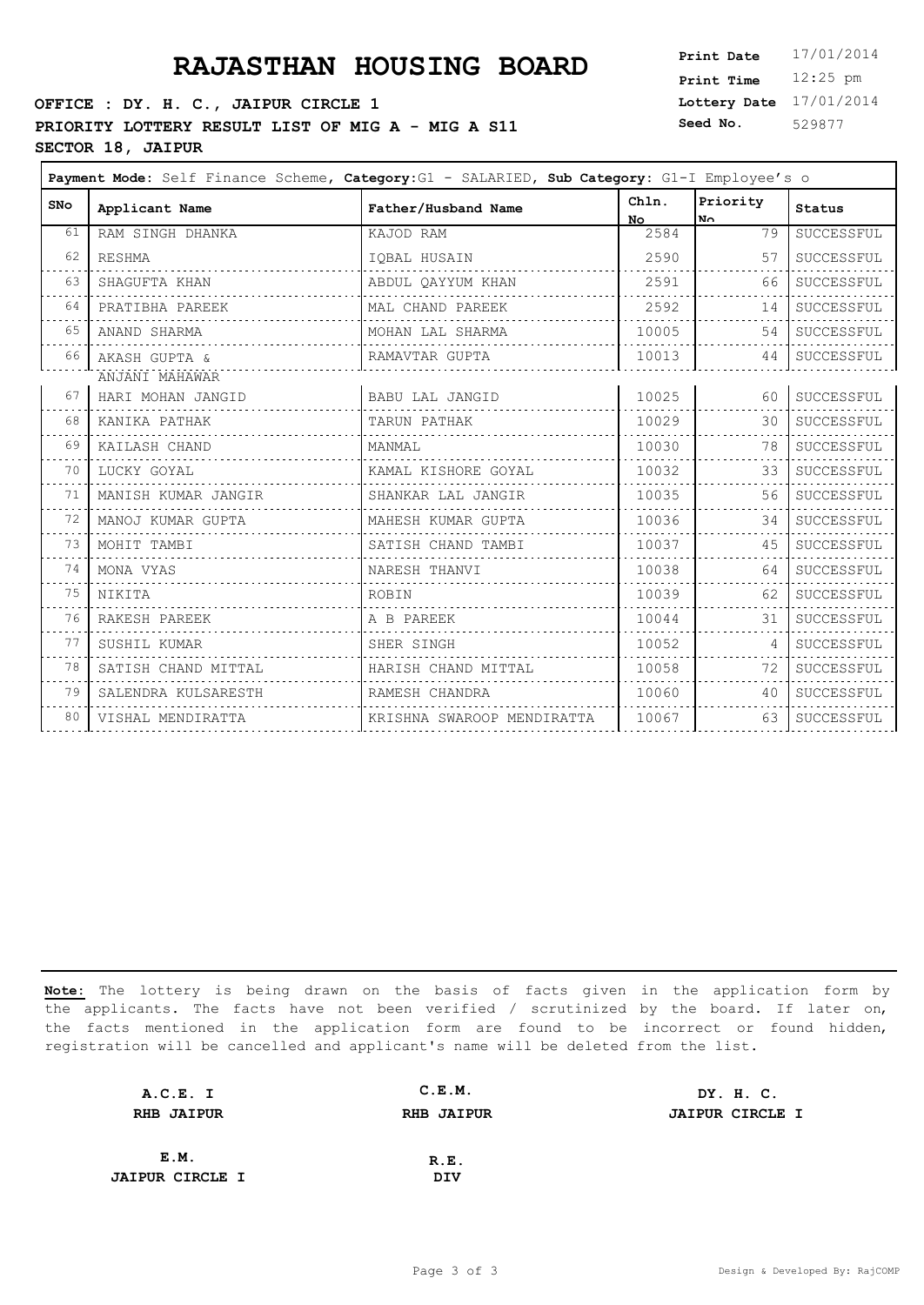# **PRAJASTHAN HOUSING BOARD**

### **OFFICE : DY. H. C., JAIPUR CIRCLE 1 PRIORITY LOTTERY RESULT LIST OF MIG A - MIG A S11** S **SECTOR 18, JAIPUR**

 $\blacksquare$ 

| <b>Print Date</b> | 17/01/2014 |
|-------------------|------------|
| <b>Print Time</b> | $12:25$ pm |
| Lottery Date      | 17/01/2014 |
| Seed No.          | 529877     |

┑

| SNo                        | Applicant Name           | Father/Husband Name   | Chln.<br>No.                | Priority<br>$N_{\odot}$ | <b>Status</b>          |
|----------------------------|--------------------------|-----------------------|-----------------------------|-------------------------|------------------------|
| 1                          | MUKESH KUMAR SHARMA      | MUKHTI LAL SHARMA     | 41                          | 22                      | SUCCESSFUL             |
| 2                          | KAMLESH KUMAR SHARMA     | MUKTI LAL SHARMA      | 42                          | 20                      | SUCCESSFUL<br>.        |
| 3                          | ALKA GUPTA               | MADAN MOHAN GUPTA     | 70                          | 15                      | SUCCESSFUL             |
| $\overline{4}$             | SUDHA VERMA              | SURENDRA SINGH VERMA  | .<br>218                    | 9                       | .<br>SUCCESSFUL        |
| 5                          | .<br>RAJESH KUMAR SHARMA | JAGDISH PRASAD SHARMA | and a diagonal and<br>314   | 1                       | .<br>SUCCESSFUL        |
| 6                          | NEETU SHARMA             | JITENDRA SHARMA       | .<br>344                    | 10                      | SUCCESSFUL             |
| 7                          | .<br>PREMLATA SHARMA     | OM PRAKASH SHARMA     | 650                         | 14                      | .<br>SUCCESSFUL        |
| 8                          | ANITA AHUJA              | CHANDRA PRAKASH AHUJA | 919                         | 16                      | SUCCESSFUL             |
| 9                          | .<br>NISHA JAYASWAL      | NAND RAM MAHUR        | 941                         | 13                      | .<br>SUCCESSFUL        |
| 10                         | KHEM CHAND SHARMA        | GHANSHYAM SHARMA      | <u>.</u><br>1077            | 29                      | .<br>SUCCESSFUL        |
| 11                         | DINESH CHAND GUPTA       | RAMESH CHAND          | 1238                        | 8                       | SUCCESSFUL             |
| $\sim$ $\sim$ $\sim$<br>12 | VIJAY KUMAR SINGH        | .<br>MOHAN LAL TANWAR | <u>.</u><br>1265            | 11                      | .<br>SUCCESSFUL        |
| 13                         | YAGYAPRIYA SHARMA        | VIDHYA VRAT SHARMA    | .<br>1291                   | 30                      | .<br>SUCCESSFUL        |
| .<br>14                    | SATYA NARAYAN SHARMA     | MATHURA LAL SHARMA    | .<br>1496                   | 24                      | .<br>SUCCESSFUL        |
| .<br>15                    | RAMJI SONKAR             | CHUNNI LAL SONKAR     | 1522                        | 26                      | .<br>SUCCESSFUL        |
| 16                         | .<br>VIMAL KUMAR JAIN    | BABU LAL JAIN         | 1536                        | 2                       | SUCCESSFUL             |
| والمرامي<br>17             | PRAKHAR SAXENA           | RAMESH CHANDRA SAXENA | .<br>1703                   | 18                      | .<br>SUCCESSFUL        |
| والمستند<br>18             | BINDU                    | MANOJ KUMAR           | .<br>1806                   | 19                      | .<br>SUCCESSFUL        |
| $\sim$ $\sim$ $\sim$<br>19 | SANGYA SAXENA            | .<br>ANIL BHATNAGAR   | ---------<br>1817           | -5                      | .<br>SUCCESSFUL        |
| .<br>20                    | .<br>POONAM MATHUR       | SANDEEP MATHUR        | .<br>1859<br>.              | 31                      | .<br>SUCCESSFUL        |
| 21                         | SHAMEENA BANO<br>.       | ABDUL MUJEEB KHAN     | 1958<br>.                   | 3                       | SUCCESSFUL<br><u>.</u> |
| $  -$<br>22                | POORNIMA SAXENA          | RAKESH SAXENA         | 2045<br>.                   | 28                      | SUCCESSFUL             |
| 23                         | SUNIL KUMAR SHARMA       | JAIDEV SHARMA         | 2114                        | 27                      | .<br>SUCCESSFUL        |
| 24                         | PREETI KHATRI            | MURLIDHAR KHATRI      | 2131<br>.                   | 4                       | SUCCESSFUL<br>.        |
| 25                         | MAHESH PALIWAL           | SITA RAM PALIWAL      | 2168<br>.                   | 23                      | SUCCESSFUL             |
| 26<br>.                    | SOSAMMA C V              | .<br>E C MATHU        | 2275<br>dia dia dia dia dia | 17<br>.                 | .<br>SUCCESSFUL<br>.   |
| 27<br>.                    | ANURADHA MITTAL          | PRADEEP KUMAR MITTAL  | 10006<br>.                  | 32                      | SUCCESSFUL<br>.        |
| 28                         | ASHOK KUMAR GUPTA        | BHARO LAL GUPTA       | 10016<br>.                  | 6                       | SUCCESSFUL             |
| 29                         | KARSHNA HARI PANDAY      | SATYA NARAIN PANDAY   | 10028                       | 12                      | SUCCESSFUL             |
| 30                         | SASHI KANT BHARDWAJ      | CHANDERDHAR BHARDWAJ  | 10050                       |                         | 25   SUCCESSFUL        |

| A.C.E. I               | C.E.M.            | DY. H. C.              |
|------------------------|-------------------|------------------------|
| <b>RHB JAIPUR</b>      | <b>RHB JAIPUR</b> | <b>JAIPUR CIRCLE I</b> |
|                        |                   |                        |
| E.M.                   | R.E.              |                        |
| <b>JAIPUR CIRCLE I</b> | DIV               |                        |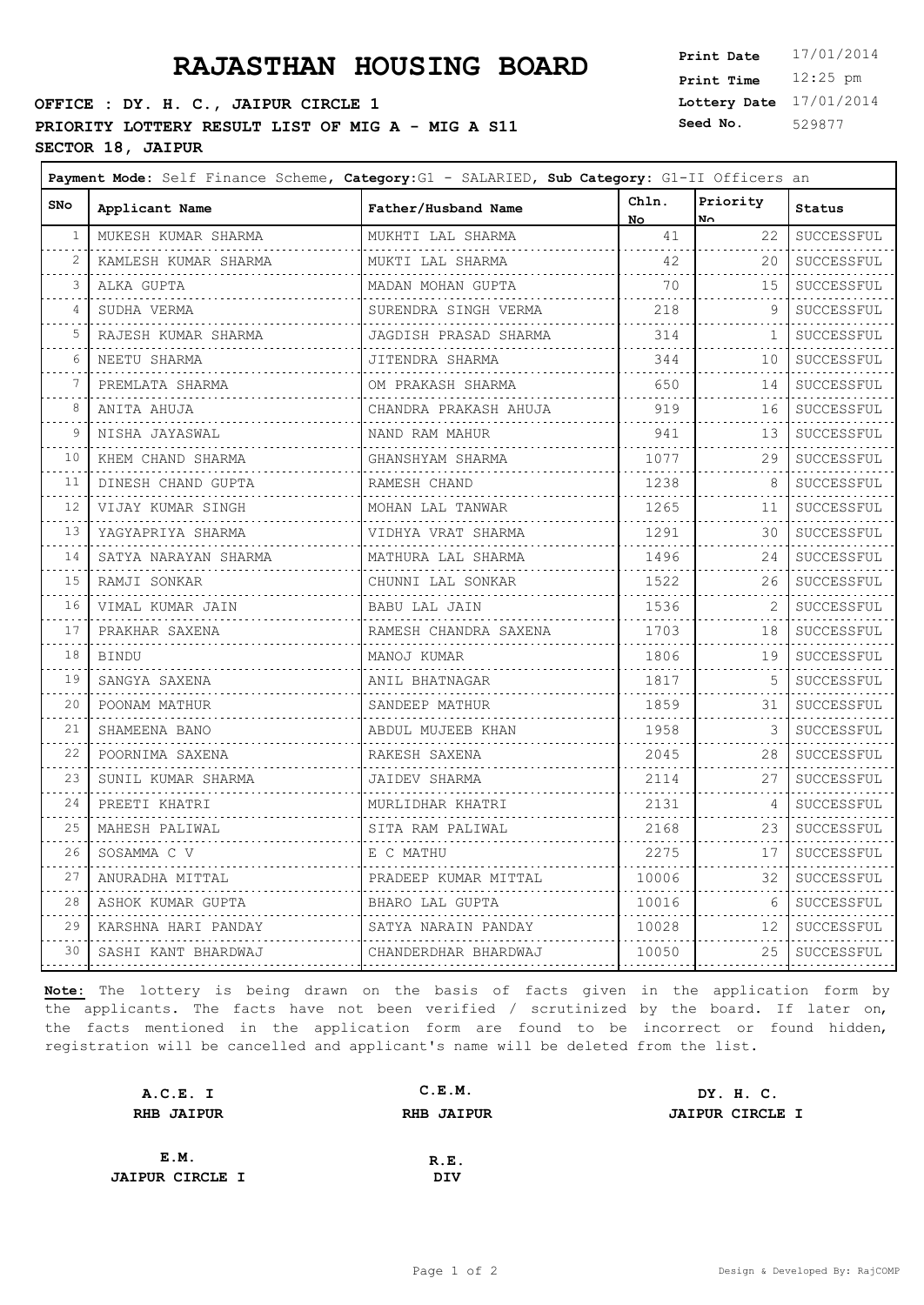**OFFICE : DY. H. C., JAIPUR CIRCLE 1 PRIORITY LOTTERY RESULT LIST OF MIG A - MIG A S11** Seed No. **SECTOR 18, JAIPUR**

**Lottery Date** 17/01/2014 **Print Time** 12:25 pm **Seed No.** 529877

| Payment Mode: Self Finance Scheme, Category: G1 - SALARIED, Sub Category: G1-II Officers an |                    |                     |            |                 |            |
|---------------------------------------------------------------------------------------------|--------------------|---------------------|------------|-----------------|------------|
| l SNo                                                                                       | Applicant Name     | Father/Husband Name | Chln<br>NΟ | Priority<br>lм∩ | Status     |
| 31                                                                                          | SHRI KUMAR KURUP   | RAM CHANDRA KURUP   | 10057      | 21              | SUCCESSFUL |
| 32                                                                                          | UMESH CHAND SHARMA | VIPTI LAL SHARMA    | 10064      |                 | SUCCESSFUL |

| A.C.E. I               | C.E.M.            | DY. H. C.              |
|------------------------|-------------------|------------------------|
| <b>RHB JAIPUR</b>      | <b>RHB JAIPUR</b> | <b>JAIPUR CIRCLE I</b> |
|                        |                   |                        |
| E.M.                   | R.E.              |                        |
| <b>JAIPUR CIRCLE I</b> | DIV               |                        |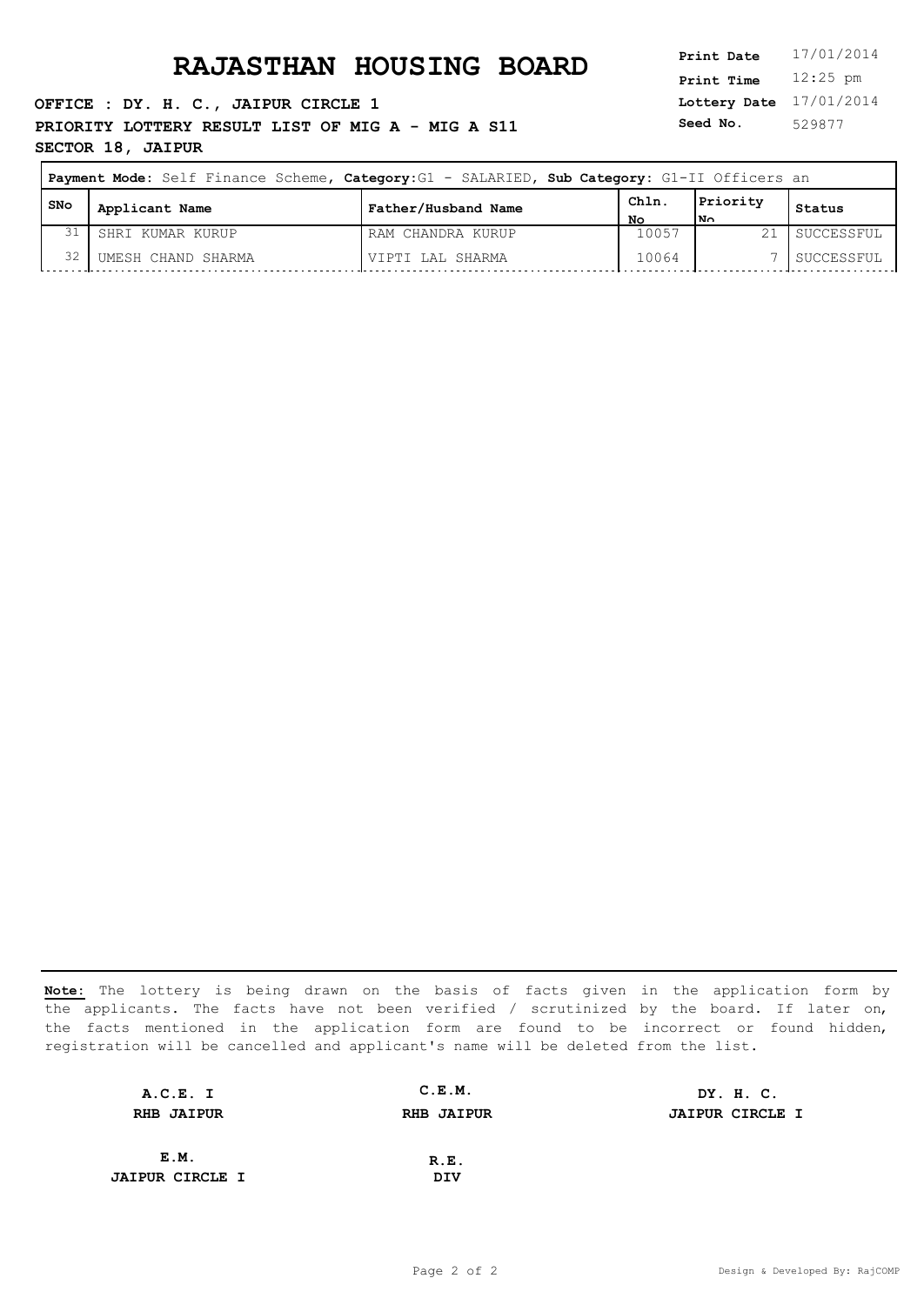# **PRAJASTHAN HOUSING BOARD**

### **OFFICE : DY. H. C., JAIPUR CIRCLE 1 PRIORITY LOTTERY RESULT LIST OF MIG A - MIG A S11** S **SECTOR 18, JAIPUR**

 $\blacksquare$ 

| 17/01/2014 |
|------------|
| $12:25$ pm |
| 17/01/2014 |
| 529877     |
|            |

┑

| <b>SNo</b>                 | Applicant Name         | Father/Husband Name      | Chln.<br>No.                 | Priority<br>No. | <b>Status</b>        |
|----------------------------|------------------------|--------------------------|------------------------------|-----------------|----------------------|
| 1                          | DAYA RAM CHOUDHARY     | MANGI LAL CHOUDHARY      | $7\phantom{.0}$              | 81              | SUCCESSFUL           |
| 2                          | RANU SINGH             | ANAND YADAV              | 15                           | 26              | .<br>SUCCESSFUL      |
| 3                          | MADAN MOHAN JHALANI    | RAM DAYAL JHALANI        | 36                           | 108             | SUCCESSFUL           |
| 4                          | SHYAM SUNDER           | SEEO MAL                 | 134                          | 90              | .<br>SUCCESSFUL      |
| 5                          | SHYAM LAL TIRTHANI     | .<br>KHEM CHAND TIRTHANI | .<br>183                     | 114             | .<br>SUCCESSFUL      |
| 6                          | RENU AGARWAL           | PAWAN AGARWAL            | 1.1.1.1.1.1.1.1<br>232       | 57              | SUCCESSFUL           |
| 7                          | RASHMI PATHAK          | SURESH CHAND PATHAK      | .<br>243                     | 83              | .<br>SUCCESSFUL      |
| 8                          | KAMLESH AGARWAL        | GANGA RAM GUPTA          | .<br>253                     | 82              | .<br>SUCCESSFUL      |
| 9                          | ANITA SHARMA           | SHREEKANT SHARMA         | .<br>320                     | 17              | .<br>SUCCESSFUL      |
| 10                         | CHANDRAKALA GURJAR     | MANGI LAL GURJAR         | dia dia dia dia dia d<br>336 | .<br>36         | .<br>SUCCESSFUL      |
| 11                         | KRISHNA KANWAR         | JAGAT SINGH              | 434                          | 45              | SUCCESSFUL           |
| والمراب<br>12              | JAGDISH PRASAD GUPTA   | <u>.</u><br>MOTI LAL     | 498                          | 9               | .<br>SUCCESSFUL      |
| .<br>13                    | RAJENDRA KUMAR VERMA   | ONKAR LAL VERMA          | .<br>510                     | 37              | .<br>SUCCESSFUL      |
| .<br>14                    | SANJAY SHARMA          | DESH RAJ SHARMA          | .<br>568                     | 93              | SUCCESSFUL           |
| .<br>15                    | .<br>SANDEEP JAKHAD    | .<br>DEVENDRA SINGH      | .<br>569                     | 116             | .<br>SUCCESSFUL      |
| 16                         | .<br>RAINBIR SINGH     | .<br>ATTAR SINGH         | 570                          | 66              | .<br>SUCCESSFUL      |
| .<br>17                    | MAHAVEER PRASAD SHARMA | JAGDISH PRASAD SHARMA    | dia dia dia dia d<br>581     | 42              | .<br>SUCCESSFUL      |
| .<br>18                    | CHAND AJMERA           | PREM CHAND AJMERA        | .<br>586                     | 87              | .<br>SUCCESSFUL      |
| 19                         | .<br>DHEERAJ PUROHIT   | BRIJ GOPAL PUROHIT       | .<br>590                     | 3               | .<br>SUCCESSFUL      |
| $\sim$ $\sim$ $\sim$<br>20 | SHYAM KHANDELWAL       | DAN MAL KHANDELWAL       | .<br>702                     | 13              | .<br>SUCCESSFUL      |
| والمحامر<br>21             | ANIL KOTHARI           | .<br>TARA KOTHARI        | .<br>709<br>.                | 28              | .<br>SUCCESSFUL<br>. |
| 22                         | VIPIN KUMAR JAIN       | SURESH CHANDRA JAIN      | 722<br>.                     | 50              | SUCCESSFUL           |
| 23                         | DEVKI NANDAN SHARMA    | SATYA NARAYAN SHARMA     | 735                          | 44              | .<br>SUCCESSFUL      |
| 24<br>والمرادي             | KAUSHAL KUMAR SHARMA   | SATYA NARAYAN SHARMA     | 736<br>.                     | 98              | SUCCESSFUL<br>.      |
| 25<br>.                    | REKHA SHARMA           | LOKESH SHARMA            | 737<br>.                     | 41<br>.         | SUCCESSFUL           |
| 26<br>والمرامي             | PRAMILA MATHUR         | RAM SHARAN MATHUR        | 784<br>.                     | 94              | .<br>SUCCESSFUL      |
| 27                         | ARUNA MATHUR           | MOOL CHAND MATHUR        | 786<br>.                     | 113             | SUCCESSFUL           |
| 28                         | VINAY MATHUR<br>.      | GOVIND PRASAD MATHUR     | 838                          | 15              | SUCCESSFUL<br>.      |
| 29                         | RADHA RAMAN GOYAL      | MITHAL LAL GOYAL         | 849                          | 10              | SUCCESSFUL<br>.      |
| 30                         | MANISH GARG            | MURARI LAL GUPTA         | 862                          |                 | 54   SUCCESSFUL      |
|                            |                        |                          |                              |                 |                      |

| A.C.E. I               | C.E.M.            | DY. H. C.              |
|------------------------|-------------------|------------------------|
| <b>RHB JAIPUR</b>      | <b>RHB JAIPUR</b> | <b>JAIPUR CIRCLE I</b> |
|                        |                   |                        |
| E.M.                   | R.E.              |                        |
| <b>JAIPUR CIRCLE I</b> | DIV               |                        |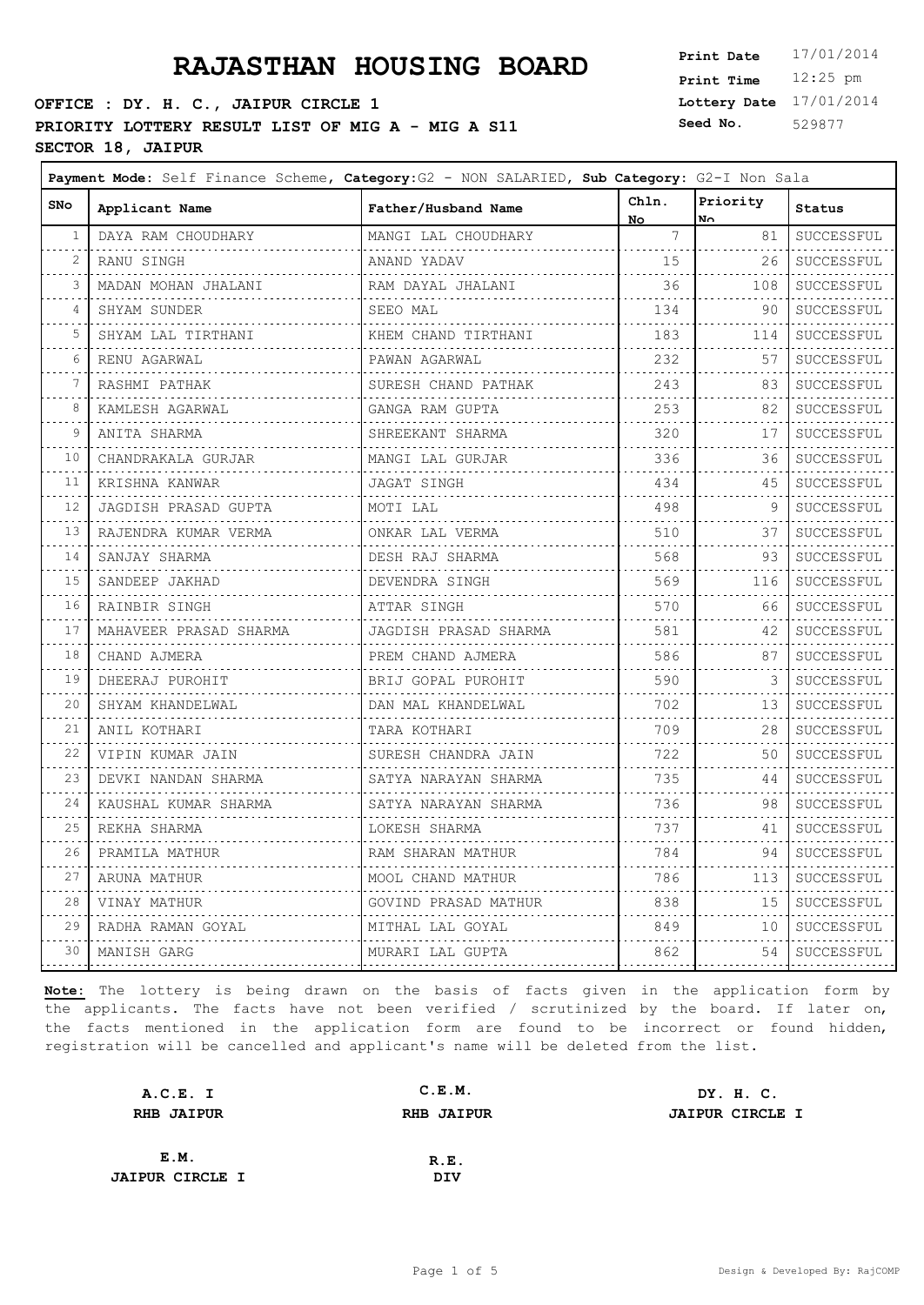### **OFFICE : DY. H. C., JAIPUR CIRCLE 1 PRIORITY LOTTERY RESULT LIST OF MIG A - MIG A S11** Seed No. **SECTOR 18, JAIPUR**

**Lottery Date** 17/01/2014 **Print Time** 12:25 pm **Seed No.** 529877

 $\overline{\phantom{0}}$ 

| <b>SNo</b>                 | Applicant Name                | Father/Husband Name     | Chln.<br>No.               | Priority<br>No. | Status                     |
|----------------------------|-------------------------------|-------------------------|----------------------------|-----------------|----------------------------|
| 31                         | KRISHNA GARG                  | MURARI LAL GUPTA        | 869                        | $\overline{4}$  | SUCCESSFUL                 |
| 32                         | PRASHANT KUMAR MAHUR          | NAND RAM MAHUR          | 942                        | 20              | SUCCESSFUL                 |
| 33                         | REKHA RANI SHARMA             | KRISHAN KUMAR SHARMA    | 967<br>dia dia dia dia dia | 121             | SUCCESSFUL                 |
| 34                         | RENU GARG                     | SURESH CHAND MITTAL     | 974                        | 33              | .<br>SUCCESSFUL            |
| 35                         | VINOD KUMAR MANDHANA          | DWARKA DAS MANDHANA     | 975                        | 77              | SUCCESSFUL                 |
| 36                         | RAGHAW DEWAN                  | RAMAN DEWAN             | 976                        | 92              | .<br>SUCCESSFUL            |
| 37                         | . <i>.</i> .<br>SHUBHAM ARORA | DEVENDRA KUMAR ARORA    | .<br>981                   | 55              | <b>.</b><br>SUCCESSFUL     |
| .<br>38                    | .<br>GEETA SINGH              | HEMANT KUMAR            | .<br>1003                  | 6               | .<br>SUCCESSFUL            |
| .<br>39                    | .<br>RAJNI GUPTA              | .<br>RAJESH KUMAR GUPTA | .<br>1069                  | 74              | .<br>SUCCESSFUL            |
| 40                         | .<br>UMENDRA VERMA            | GOPAL LAL VERMA         | .<br>1096                  | 88              | SUCCESSFUL                 |
| 41                         | GOPI NATH SHARMA              | NANDKISHOR SHARMA       | .<br>1169                  | 102             | .<br>SUCCESSFUL            |
| 42                         | MANJU DEVI                    | MANOHAR LAL SONI        | 1340                       | 67              | SUCCESSFUL                 |
| $\sim$ $\sim$ $\sim$<br>43 | .<br>JAMBU KUMAR JAIN         | MAHAVIR PRASAD JAIN     | .<br>1389                  | 111             | .<br>SUCCESSFUL            |
| المتعادي<br>44             | RAJENDRA JANGID               | MOHAN LAL JANGID        | 1398                       | 76              | .<br>SUCCESSFUL            |
| 45                         | SAGAR SHARMA                  | JAGDISH PRASAD SHARMA   | 1405                       | 40              | SUCCESSFUL                 |
| 46                         | GANPAT LAL SHARMA             | RAMESHWAR DAYAL         | .<br>1407                  | 110             | SUCCESSFUL                 |
| 47                         | RAVINDRA KUMAR JANGID         | MOHAN LAL JANGID        | .<br>1418                  | 5               | .<br>SUCCESSFUL            |
| .<br>48                    | SAVITA PAREEK                 | BANWARI LAL PUROHIT     | .<br>1441                  | 85              | .<br>SUCCESSFUL            |
| 49                         | SUDHA PANCHOLI                | RAMESHWAR PANCHOLI      | <u>.</u> .<br>1476         | 109             | .<br>SUCCESSFUL            |
| 50                         | MANDODRI DEVI                 | YUGAL KISHOR SHUKLA     | .<br>1481                  | 16              | SUCCESSFUL                 |
| 51                         | POOJA AGARWAL                 | .<br>RITESH AGARWAL     | 1482                       | 21              | .<br>SUCCESSFUL            |
| 52<br>$\sim$ $\sim$ $\sim$ | SANJEETA KAUSHIK              | DIPUTY KAUSHIK          | 1488<br>.                  | 78              | SUCCESSFUL<br>.            |
| 53                         | KALPNA                        | MUKESH CHAND GOYAL      | 1489<br>.                  | 32              | SUCCESSFUL<br>.            |
| 54                         | KRISHAN KANT BANSAL           | RADHEY SHYAM BANSAL     | 1498                       | 22              | SUCCESSFUL                 |
| 55                         | NEETA JAIN                    | SHASHI KUMAR JAIN       | 1521                       | 80              | SUCCESSFUL                 |
| 56                         | ANSHUL KULSHRESTHA            | P K KULSHRESTHA<br>.    | .<br>1695<br>.             | 68              | SUCCESSFUL                 |
| 57                         | HAMID MOHAMMAD QURESHI        | ABDUL VAHID             | 1753                       | 19              | . <b>.</b> .<br>SUCCESSFUL |
| .<br>58<br>.               | NARENDRA GUPTA                | CHOKHRAJ GUPTA          | .<br>1776                  | 46              | SUCCESSFUL                 |
| 59                         | PARWATI DEVI GUPTA            | SURESH KUMAR GUPTA      | 1867                       | 43              | SUCCESSFUL                 |
| 60                         | SARITA CHAUDHARY              | ANIL CHAUDHARY          | 1870<br>.                  | 61              | SUCCESSFUL<br>.            |
|                            |                               |                         |                            |                 |                            |

| A.C.E. I               | C.E.M.            | DY. H. C.              |
|------------------------|-------------------|------------------------|
| <b>RHB JAIPUR</b>      | <b>RHB JAIPUR</b> | <b>JAIPUR CIRCLE I</b> |
|                        |                   |                        |
| E.M.                   | R.E.              |                        |
| <b>JAIPUR CIRCLE I</b> | DIV               |                        |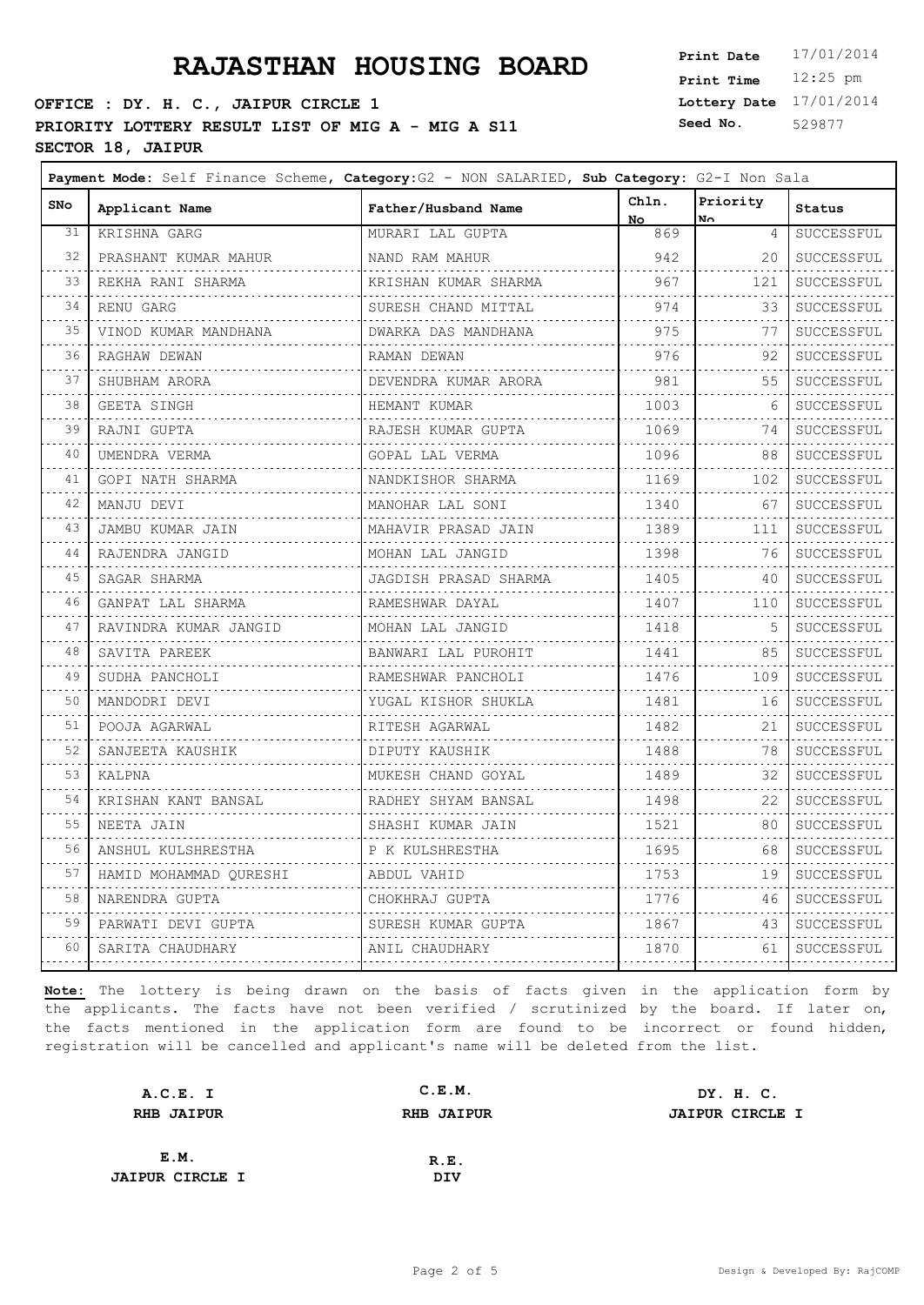### **OFFICE : DY. H. C., JAIPUR CIRCLE 1 PRIORITY LOTTERY RESULT LIST OF MIG A - MIG A S11** Seed No. **SECTOR 18, JAIPUR**

 $\blacksquare$ 

**Lottery Date** 17/01/2014 **Print Time** 12:25 pm **Seed No.** 529877

 $\overline{\phantom{0}}$ 

| SNo                        | Applicant Name                 | Father/Husband Name    | Chln.                                    | Priority  | <b>Status</b>            |
|----------------------------|--------------------------------|------------------------|------------------------------------------|-----------|--------------------------|
| 61                         | ASHWINI KUMAR KAPOOR           | P L KAPOOR             | No.<br>1872                              | No.<br>95 | SUCCESSFUL               |
| 62                         | RASHMI SURI                    | A K KAPOOR             | 1873                                     | 25        | SUCCESSFUL               |
| 63                         | BHUPENDER SINGH CHHABRA        | HARBANS SINGH          | 1882                                     | 104       | SUCCESSFUL               |
| 64                         | NEELAM PARETA                  | JITENDRA PARETA        | 1909                                     | 119       | SUCCESSFUL               |
| $\sim$ $\sim$ $\sim$<br>65 | HEMANTH KUMAR SHARMA           | RAMSWAROOP SHARMA      | .<br>1945                                | 101       | .<br>SUCCESSFUL          |
| 66                         | KRISHAN KUMAR GARG             | SHYAM SUNDER GARG      | 1946                                     | 73        | SUCCESSFUL               |
| 67                         | SARLA DEVI BHAGAT              | VRINDAVAN DAS          | .<br>1982                                | 103       | SUCCESSFUL               |
| 68                         | REETU PAREEK                   | JUGAL KISHOR PAREEK    | .<br>1999                                | 24        | .<br>SUCCESSFUL          |
| 69                         | SHUBHRA SETHI                  | SHRIKANT SETHI         | 2129                                     | 97        | SUCCESSFUL               |
| $\sim 10$<br>70            | .<br>DINESH KUMAR DHARAMDASANI | MURLIDHAR DHARAMDASANI | .<br>2166                                | 7         | .<br>SUCCESSFUL          |
| 71                         | GOVIND GOYAL                   | OM PRAKASH GOYAL       | .<br>2181                                | 89        | .<br>SUCCESSFUL          |
| 72                         | RADHA MOHAN AGARWAL            | SATYA NARAYAN AGARWAL  | .<br>2260                                | 38        | SUCCESSFUL               |
| $\sim$ $\sim$ $\sim$<br>73 | REKHA SHARMA                   | RAM NARAYAN SHARMA     | 2264                                     | 48        | .<br>SUCCESSFUL          |
| 74                         | MAHESH KUMAR GUPTA             | DEVKINANDAN SARAF      | .<br>2285                                | 107       | .<br>SUCCESSFUL          |
| .<br>75                    | DHARMENDRA KUMAR GARG          | DEVKINANDAN SARAF      | .<br>2286                                | 11        | .<br>SUCCESSFUL          |
| $\sim$ $\sim$<br>76        | BARJESH KUMAR SARAF            | DEVKINANDAN SARAF      | .<br>2287                                | 115       | .<br>$\verb SUCCESSFUL $ |
| 77                         | RAJA RAM JANGID                | NARAYAN LAL            | .<br>2296                                | 8         | SUCCESSFUL               |
| 78                         | KRISHNA GODARA                 | AKSHYA CHAND GODARA    | .<br>2317                                | 53        | .<br>SUCCESSFUL          |
| 79                         | SUDESH SHARMA                  | MAHESH CHAND SHARMA    | 2338                                     | 52        | SUCCESSFUL               |
| $\sim$ $\sim$ $\sim$<br>80 | HUKAM CHAND SHARMA             | CHIRANJI LAL SHARMA    | $\alpha$ is a second contract of<br>2350 | 75        | .<br>SUCCESSFUL          |
| 81                         | SUNIL KUMAR                    | BADRI PRASAD GUPTA     | .<br>2357                                | 56        | .<br>SUCCESSFUL          |
| 82                         | TULSI RAM SINGHAL              | KAILASH CHAND SINGHAL  | 2403                                     | 123       | SUCCESSFUL               |
| $\sim$ $\sim$ $\sim$<br>83 | SURESH KUMAR GUPTA             | GULJARI LAL            | .<br>2412                                | 70        | SUCCESSFUL               |
| 84                         | VIKASH KASLIWAL                | PADAM CHAND KASLIWAL   | .<br>2481                                | 64        | .<br>SUCCESSFUL          |
| .<br>85                    | NITIN KHANDELWAL               | PRAMOD KUMAR GUPTA     | .<br>2483                                | 79        | .<br>SUCCESSFUL          |
| .<br>86                    | ANJU KHANDELWAL                | MOHAN KAYATWAL         | 2497                                     | 63        | SUCCESSFUL               |
| 87                         | MAHENDRA KUMAR                 | MALKHAN SINGH          | 2499                                     | 65        | SUCCESSFUL               |
| .<br>88                    | .<br>DEEPA SHARMA              | .<br>SACHIN SHARMA     | .<br>2534                                | 60        | SUCCESSFUL               |
| 89                         | ANIL VERMA<br>.                | CHANDRA PRAKASH VERMA  | 2536                                     | 47        | SUCCESSFUL               |
| 90                         | MUKESH AGARWAL                 | PRABHU DAYAL AGARWAL   | 2537<br>.                                | 14<br>.   | SUCCESSFUL<br>.          |
|                            |                                |                        |                                          |           |                          |

| A.C.E. I               | C.E.M.            | DY. H. C.              |
|------------------------|-------------------|------------------------|
| <b>RHB JAIPUR</b>      | <b>RHB JAIPUR</b> | <b>JAIPUR CIRCLE I</b> |
|                        |                   |                        |
| E.M.                   | R.E.              |                        |
| <b>JAIPUR CIRCLE I</b> | DIV               |                        |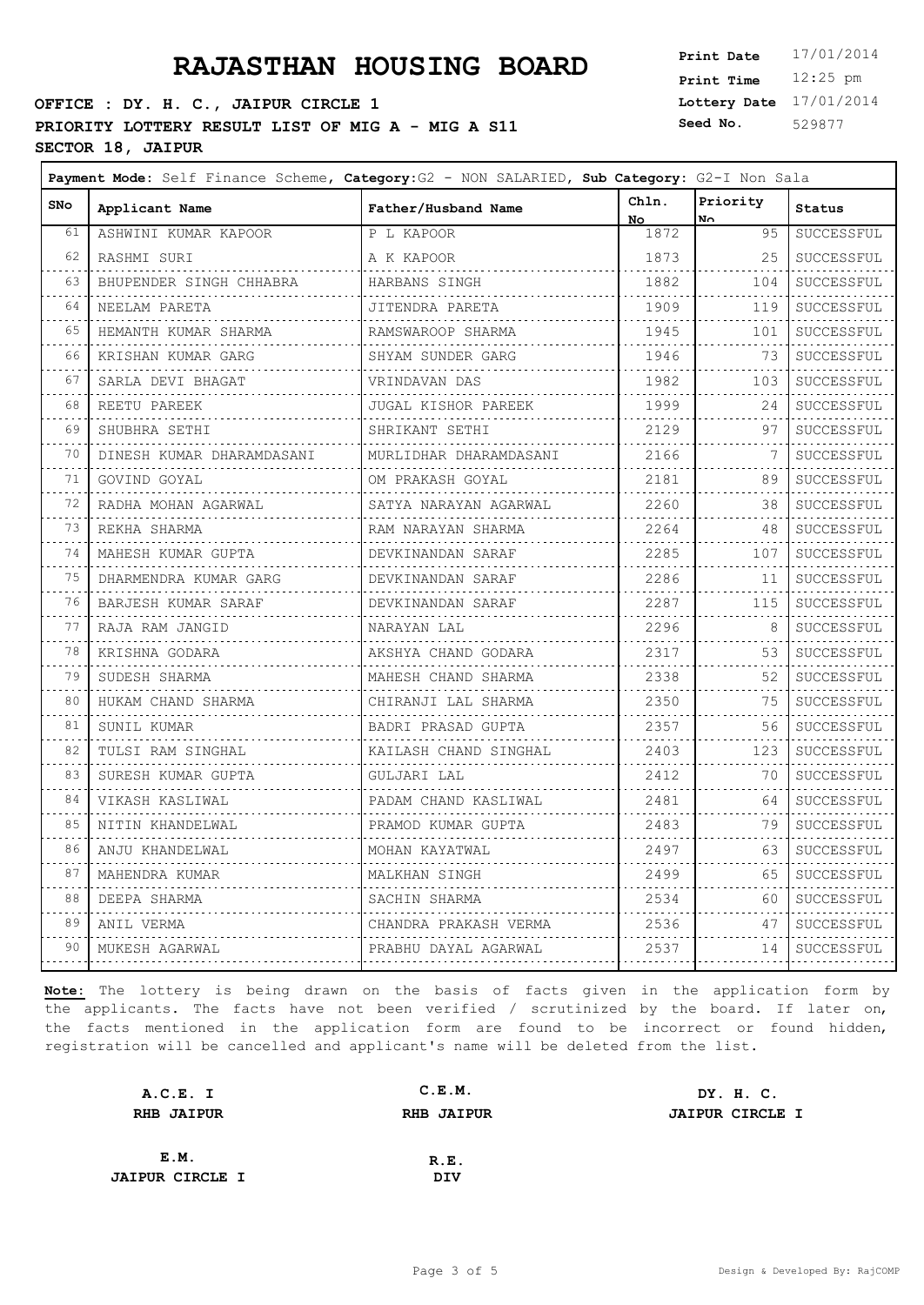### **OFFICE : DY. H. C., JAIPUR CIRCLE 1 PRIORITY LOTTERY RESULT LIST OF MIG A - MIG A S11** Seed No. **SECTOR 18, JAIPUR**

**Lottery Date** 17/01/2014 **Print Time** 12:25 pm **Seed No.** 529877

 $\overline{\phantom{0}}$ 

| <b>SNo</b>                         | Applicant Name              | Father/Husband Name          | Chln.<br>No.     | Priority<br>No. | <b>Status</b>      |
|------------------------------------|-----------------------------|------------------------------|------------------|-----------------|--------------------|
| 91                                 | PREM KUMAR ARORA            | VED PRAKASH                  | 2551             | 58              | SUCCESSFUL         |
| 92                                 | VINAY GARG                  | MAHESH CHAND GARG            | 2552             | 23              | SUCCESSFUL         |
| 93                                 | SUSHIL DEVI<br><u>.</u>     | MAHESH CHAND GARG            | .<br>2554        | 84              | SUCCESSFUL         |
| 94                                 | KHALID KHAN                 | ABDUL KAYUM KHAN             | . 4 .<br>2555    |                 | .<br>SUCCESSFUL    |
| 95                                 | TEEKAM JAIN<br>.            | LEKHRAJ JAIN                 | .<br>2566        | 49              | SUCCESSFUL         |
| .<br>96                            | KAMLESH KANWAR              | RAM SINGH                    | $2568$           | 35              | SUCCESSFUL         |
| 97                                 | GAYATRI DEVI KAYAL          | JAGDISH PRASAD KAYAL         | .<br>2572        | 29              | .<br>SUCCESSFUL    |
| .<br>98                            | PRIYANKA SHARMA             | DR. SHRAWAN LAL SHARMA       | .<br>2574        | 39              | SUCCESSFUL         |
| الدامات بدايد<br>99                | ARPITA AGARWAL              | MMUKUND KAYAL<br>.           | .<br>2575<br>.   | 120             | SUCCESSFUL         |
| 100                                | DINESH CHAND SHARMA         | D. P. SHARMA                 | 2577             | 51              | SUCCESSFUL         |
|                                    | DR. MONIKA SHARMA           |                              |                  |                 |                    |
| 101<br>$\sim$ $\sim$ $\sim$        | RUCHI VARSHNEY              | MADAN LAL<br>.               | $2583$  <br>. 4. |                 | 69 SUCCESSFUL<br>. |
| 102<br><u>.</u>                    | VIMAL KUMAR JAIN            | FUL CHAND JAIN               | $2586$           | 100             | SUCCESSFUL         |
| 103<br>.                           | ASHUTOSH KHANDELWAL         | GIRRAJ PRASAD KHANDELWAL     |                  |                 | SUCCESSFUL         |
| 104                                | ASHOK KUMAR CHOUDHARY       | MAKHAN LAL CHOUDHARY         | 10008  <br>.     | 62              | SUCCESSFUL<br>.    |
| 105<br>.                           | ANIL KUMAR AGARWAL          | DEEPCHAND AGARWAL            | 10009<br>.       | 12              | SUCCESSFUL<br>.    |
| 106<br>.                           | ABHISEKH RUHELLA<br>.       | ARJUN SINGH RUHELLA          | 10010<br>.       | 30              | SUCCESSFUL<br>.    |
| 107<br>.                           | ASHA CHOUDHARY<br>.         | MUKESH KUMAR KHINCHI         | 10011<br>.       | 18              | SUCCESSFUL         |
| 108<br>$- - - - -$                 | ASHA GARG<br>.              | MADAN MOHAN AGARWAL          | 10012<br>. 4.    | 122             | SUCCESSFUL<br>.    |
| 109<br>$\sim$ $\sim$ $\sim$ $\sim$ | AMIT GUPTA                  | S. K. GUPTA                  | 10014            | 59              | SUCCESSFUL         |
| 110<br>.                           | ANUROOPA GOYAL              | M. M. GOYAL                  | 10015<br>.       | 112             | SUCCESSFUL         |
| 111                                | BALBIR SINGH RAJPUT         | BAHADUR SINGH                | 10018<br>.       | 96              | SUCCESSFUL         |
| .<br>112<br>$\sim 100$             | BHAVESH BANDIYA             | SUBASH CHAND BANDIYA         | 10019            | 106             | SUCCESSFUL         |
| 113<br>.                           | DAMODAR AGARWAL             | CHANGA LAL JI                | 10020<br>.       | $\mathbf{1}$    | SUCCESSFUL         |
| 114                                | GAURAV AGARWAL              | MADHAV PRASAD AGARWAL        | 10024            | .<br>71         | SUCCESSFUL         |
| .<br>115                           | HEMLATA AGARWAL             | HANUMAN PRASAD               | .<br>10026       | 27              | SUCCESSFUL         |
| .<br>116                           | MAHENDRA SINGH SHEKHSARIYAS | RAGHUVEER SINGH              | 10034            | 124             | SUCCESSFUL         |
| .<br>117                           | OM PRAKASH JHANWAR          | BHANWAR LAL JHANWAR          | .<br>10040       | 118             | SUCCESSFUL         |
| .<br>118                           | PAWAN KUMAR                 | MALI RAM SHARMA NANGALKA JOS | .<br>10041       | 91              | .<br>SUCCESSFUL    |
| .<br>119                           | SHRI DEV KURUP              | RAM CHANDRA KURUP            | 10046 L          |                 | 31   SUCCESSFUL    |
|                                    |                             |                              |                  |                 | .                  |

| A.C.E. I               | C.E.M.            | DY. H. C.              |
|------------------------|-------------------|------------------------|
| <b>RHB JAIPUR</b>      | <b>RHB JAIPUR</b> | <b>JAIPUR CIRCLE I</b> |
|                        |                   |                        |
| E.M.                   | R.E.              |                        |
| <b>JAIPUR CIRCLE I</b> | DIV               |                        |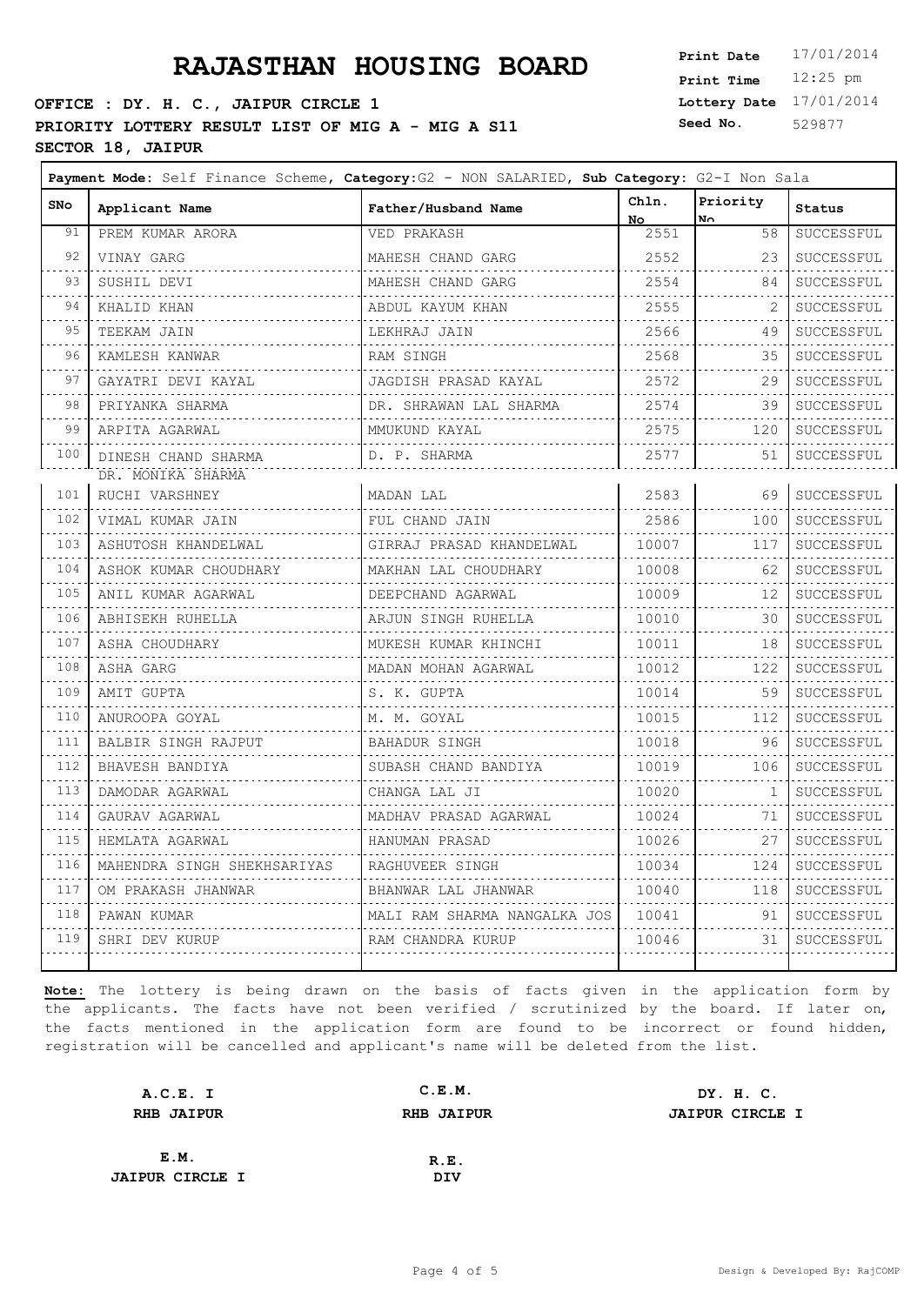**OFFICE : DY. H. C., JAIPUR CIRCLE 1 PRIORITY LOTTERY RESULT LIST OF MIG A - MIG A S11** Seed No. **SECTOR 18, JAIPUR**

**Lottery Date** 17/01/2014 **Print Time** 12:25 pm **Seed No.** 529877

| Payment Mode: Self Finance Scheme, Category: G2 - NON SALARIED, Sub Category: G2-I Non Sala |                     |                      |             |                   |            |
|---------------------------------------------------------------------------------------------|---------------------|----------------------|-------------|-------------------|------------|
| <b>SNo</b>                                                                                  | Applicant Name      | Father/Husband Name  | Chln.<br>No | Priority<br>ا ∧¤ا | Status     |
| 120                                                                                         | SASHI PRAKASH SORAL | CHANDER BHUSAN SORAL | 10053       | 34                | SUCCESSFUL |
| 121                                                                                         | SANJAY SHARMA       | POORAN CHAND SHARMA  | 10056       | 105               | SUCCESSFUL |
| 122                                                                                         | SUSMITTA GOYAL      | M. M. GOYAL          | 10059       | 99                | SUCCESSFUL |
| 123                                                                                         | SAROJ KUMARI JINDAL | ARUN KUMAR JINDAL    | 10061       |                   | SUCCESSFUL |
| 124                                                                                         | TWINKLE SARAWAGI    | RAJESH SARAWAGI      | 10063       | 86                | SUCCESSFUL |

| A.C.E. I               | C.E.M.            | DY. H. C.              |
|------------------------|-------------------|------------------------|
| <b>RHB JAIPUR</b>      | <b>RHB JAIPUR</b> | <b>JAIPUR CIRCLE I</b> |
|                        |                   |                        |
| E.M.                   | R.E.              |                        |
| <b>JAIPUR CIRCLE I</b> | DIV               |                        |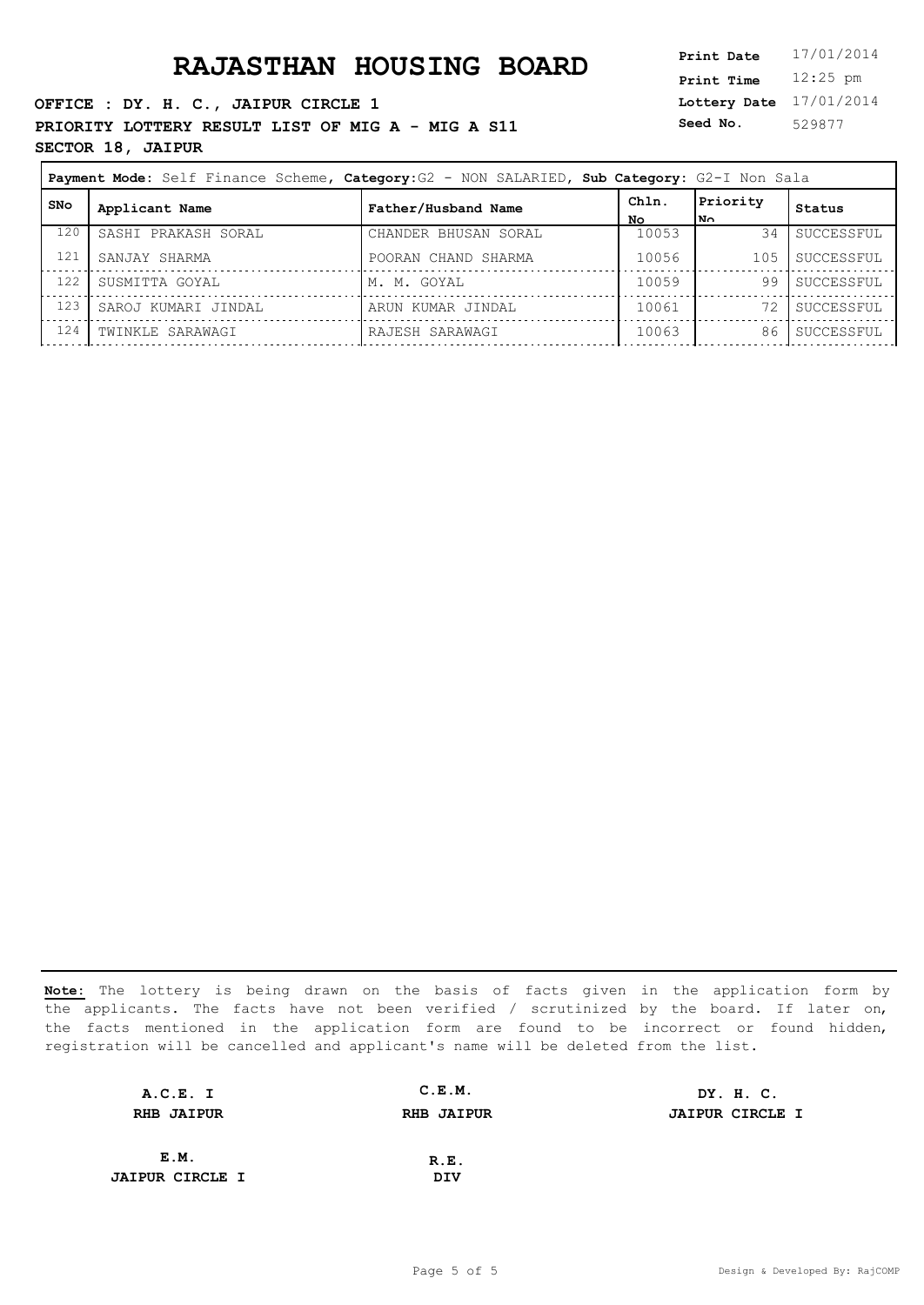**OFFICE : DY. H. C., JAIPUR CIRCLE 1 PRIORITY LOTTERY RESULT LIST OF MIG A - MIG A S11** Seed No. **SECTOR 18, JAIPUR**

**Lottery Date** 17/01/2014 **Print Time** 12:25 pm **Seed No.** 529877

|            | Payment Mode: Self Finance Scheme, Category: G2 - NON SALARIED, Sub Category: G2-II Advocat |                     |              |                  |            |
|------------|---------------------------------------------------------------------------------------------|---------------------|--------------|------------------|------------|
| <b>SNo</b> | Applicant Name                                                                              | Father/Husband Name | Chln.<br>No. | Priority<br>lN∩. | Status     |
|            | PANKAJ KUMAR GUPTA                                                                          | RAM DAYAL GUPTA     | 153          | 6                | SUCCESSFUL |
|            | MAJID AKHATAR                                                                               | HUJUR AHMAD         | 1752         | 4                | SUCCESSFUL |
|            | RASHI GUPTA                                                                                 | RAKESH SHARMA       | 2014         |                  | SUCCESSFUL |
| 4          | KAILASH CHAND RAJAWAT                                                                       | SITARAM RAJAWAT     | 2179         |                  | SUCCESSFUL |
| -5         | VIJENDRA KUMAR BANSAL                                                                       | JAIPRASAD BANSAL    | 2315         |                  | SUCCESSFUL |
| 6          | GOVIND                                                                                      | SULTAN SINGH        | 10023        |                  | SUCCESSFUL |
|            | SANJAY DHANKAR                                                                              | IN. S. DHANKAR      | 10047        | 5                | SUCCESSFUL |

| A.C.E. I               | C.E.M.            | DY. H. C.              |
|------------------------|-------------------|------------------------|
| <b>RHB JAIPUR</b>      | <b>RHB JAIPUR</b> | <b>JAIPUR CIRCLE I</b> |
|                        |                   |                        |
| E.M.                   | R.E.              |                        |
| <b>JAIPUR CIRCLE I</b> | DIV               |                        |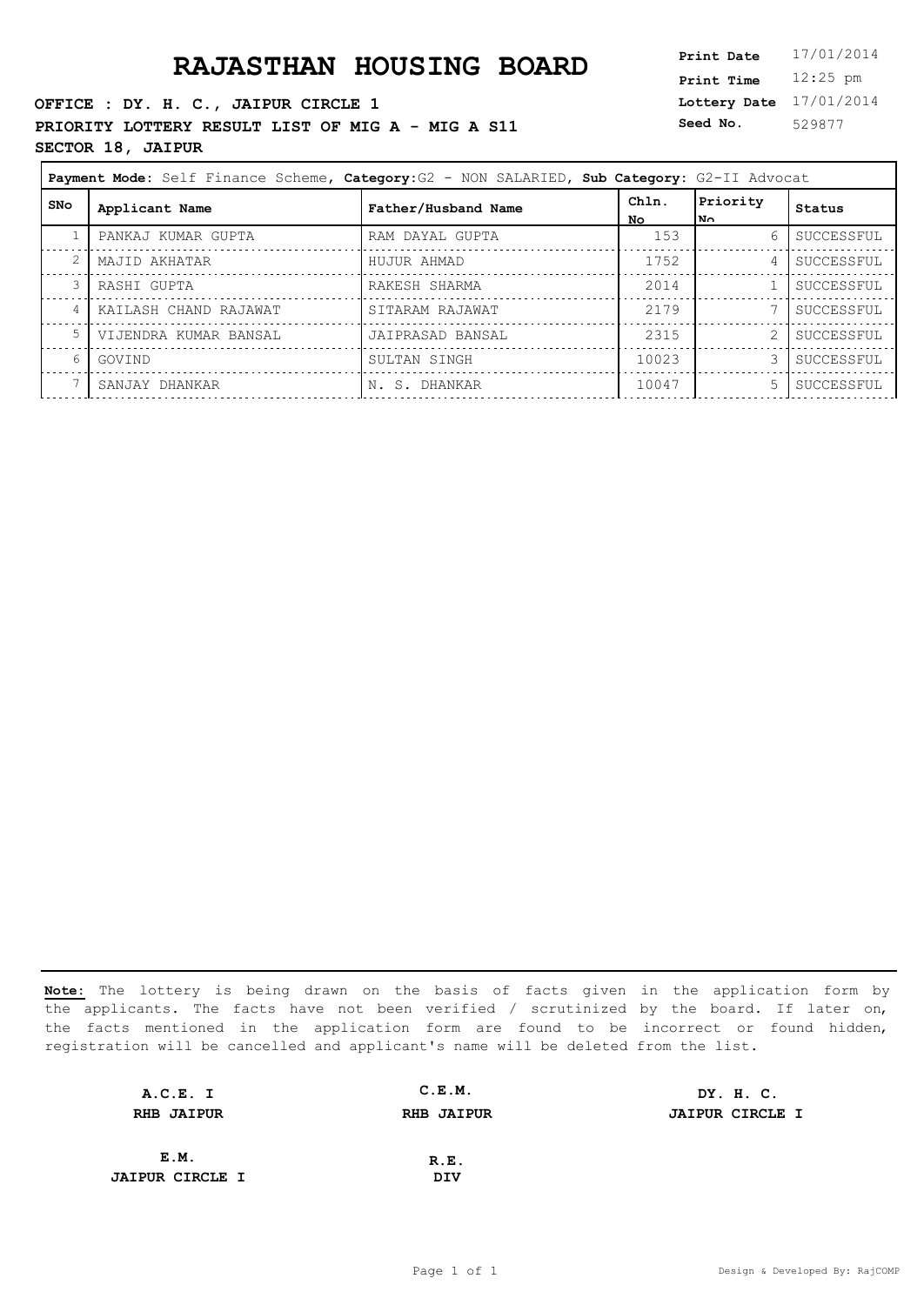## **PRAJASTHAN HOUSING BOARD**

### **OFFICE : DY. H. C., JAIPUR CIRCLE 1** PRIORITY LOTTERY RESULT LIST OF MIG A - MIG A S11 <sup>S</sup> **SECTOR 18, JAIPUR**

| Print Date        | 17/01/2014 |
|-------------------|------------|
| <b>Print Time</b> | $12:25$ pm |
| Lottery Date      | 17/01/2014 |
| Seed No.          | 529877     |

| <b>SNo</b>     | Applicant Name            | Father/Husband Name    | Chln.<br>No. | Priority<br>No. | Status     |
|----------------|---------------------------|------------------------|--------------|-----------------|------------|
| -1             | VIDYADHAR                 | BHAGIRATH MAL          | 8            | 19              | SUCCESSFUL |
|                | RAMESHWAR BAIRWA          | SHYOPAL BAIRWA         | 35           | -6              | SUCCESSFUL |
|                | VISHAVANATH DESHRAJ       | MANGI LAL              | 189          | 18              | SUCCESSFUL |
| $\overline{4}$ | REKHA MAHAWAR             | MUKESH CHAND MAHAWAR   | 237          | 24              | SUCCESSFUL |
| 5              | PINKI SAGAR               | MAHESH SAGAR           | 549          | 1               | SUCCESSFUL |
| 6              | RAJNEE VERMA              | NANG RAM VERMA         | 622          | -5              | SUCCESSFUL |
| 7              | UMESH KUMAR VERMA         | NANG RAM VERMA         | 623          |                 | SUCCESSFUL |
| 8              | CHANDRA PRAKASH BANSIWAL  | RAKESH KUMAR BANSIWAL  | 624          | 9               | SUCCESSFUL |
| 9              | CHHAGAN LAL BERWA         | GIRVAR PRASAD BERWA    | 1062         | 11              | SUCCESSFUL |
| 10             | LEENA YADAV               | MOHAN LAL YADAV        | 1113         | 23              | SUCCESSFUL |
| 11             | BHAVANA GODWAL            | LAXMAN PRASAD GODWAL   | 1300         | 15              | SUCCESSFUL |
| 12             | SANJU KUMAR               | HAJARI LAL             | 1702         |                 | SUCCESSFUL |
| 13             | BHANWAR LAL               | KISHAN                 | 1829         |                 | SUCCESSFUL |
| 14             | SHRAVAN KUMAR             | SURAJ KUMAR            | 1860         | 13              | SUCCESSFUL |
| 15             | NITIN VERMA               | GIRIRAJ KISHOR VERMA   | 1965         | 12              | SUCCESSFUL |
| 16<br>والمحامي | SHIV DAYAL DHANDORIA<br>. | GHAMANDI LAL DHANDORIA | 2058         | 17              | SUCCESSFUL |
| 17             | RAKESH KUMAR VERMA        | SEDU RAM VERMA         | 2330         | 16              | SUCCESSFUL |
| 18             | ASHA VERMA                | OM PRAKASH VERMA       | 2331         | 22              | SUCCESSFUL |
| 19             | MADAN LAL VERMA           | BHARU LAL VERMA        | 2332         | 10              | SUCCESSFUL |
| 20             | BALU RAM BUNKAR           | MAHADEV BUNKAR         | 2410         | -8              | SUCCESSFUL |
| 21             | RAJESH KUMAR VERMA        | DEVI LAL VERMA         | 2484         | $\overline{4}$  | SUCCESSFUL |
| 22             | CHANDA LAL BUNKAR         | CHUNNI LAL BUNKAR      | 2485         | 14              | SUCCESSFUL |
| 23             | SUNIL KUMAR TANANIA       | SYO NARAIN             | 2532         | 21              | SUCCESSFUL |
| 24             | <b>BEENA</b>              | SURESH KUMAR           | 10017        | 20              | SUCCESSFUL |
|                |                           |                        |              |                 |            |

| A.C.E. I               | C.E.M.            | DY. H. C.              |
|------------------------|-------------------|------------------------|
| <b>RHB JAIPUR</b>      | <b>RHB JAIPUR</b> | <b>JAIPUR CIRCLE I</b> |
|                        |                   |                        |
| E.M.                   | R.E.              |                        |
| <b>JAIPUR CIRCLE I</b> | DIV               |                        |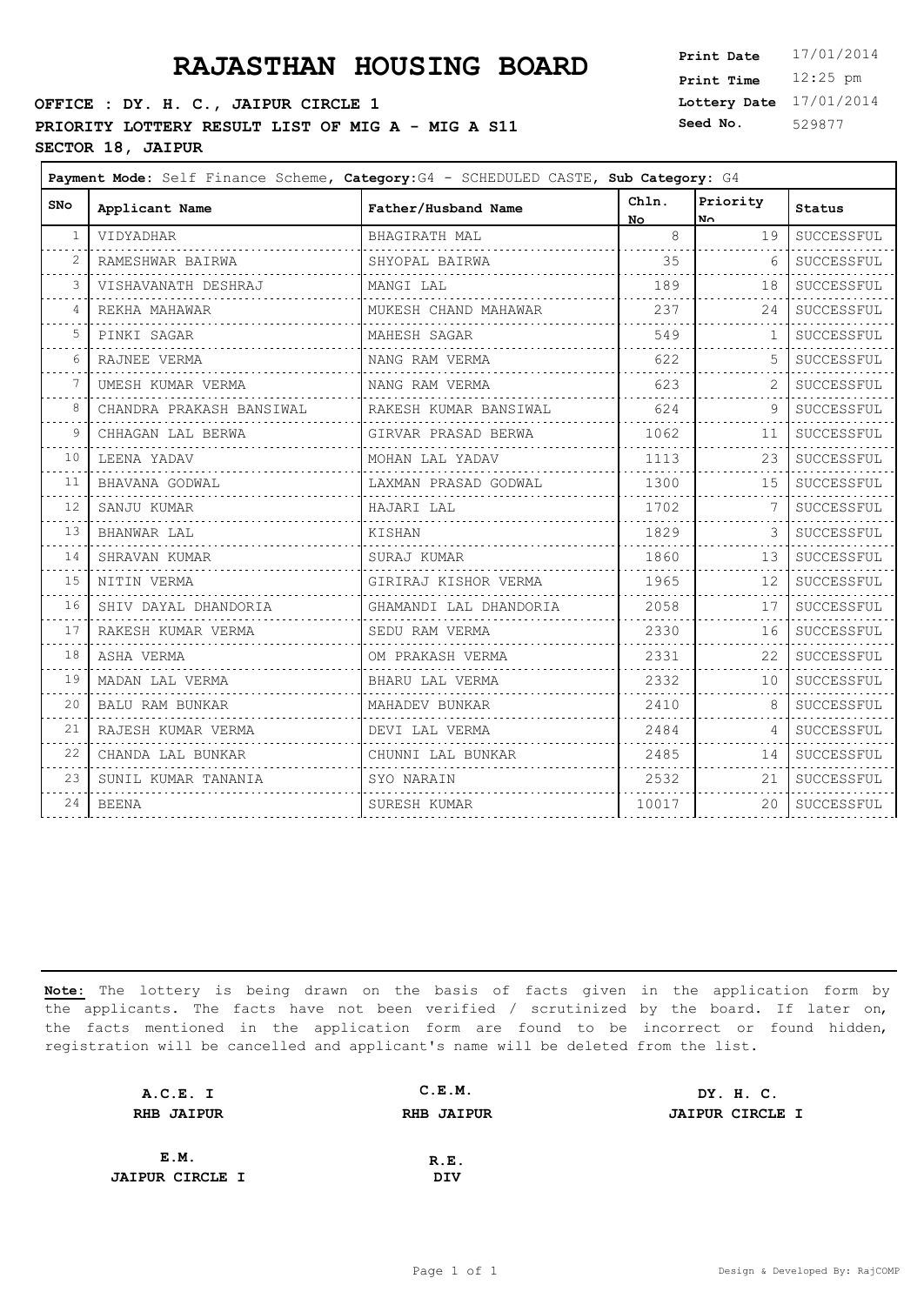## **PRAJASTHAN HOUSING BOARD**

### **OFFICE : DY. H. C., JAIPUR CIRCLE 1** PRIORITY LOTTERY RESULT LIST OF MIG A - MIG A S11 <sup>S</sup> **SECTOR 18, JAIPUR**

 $\mathbf{r}$ 

| Print Date        | 17/01/2014 |
|-------------------|------------|
| <b>Print Time</b> | $12:25$ pm |
| Lottery Date      | 17/01/2014 |
| Seed No.          | 529877     |

┑

| SNo             | Applicant Name                                       | Father/Husband Name  | Chln.<br>No l | Priority<br>No. | <b>Status</b> |
|-----------------|------------------------------------------------------|----------------------|---------------|-----------------|---------------|
| -1              | BHANWAR LAL MEENA                                    | BARDHA LAL MEENA     | 460           | 19              | SUCCESSFUL    |
|                 | MOTI LAL MEENA                                       | RAM KALYAN MEENA     | 471           | -6              | SUCCESSFUL    |
|                 | SAPNA MEENA                                          | REWAR MAL            | 645           | 18              | SUCCESSFUL    |
| 4               | NEHA NORAWAT                                         | DILEEP SINGH NORAWAT | 1343          | 24              | SUCCESSFUL    |
| 5               | PRAKASH CHAND MEENA                                  | KAJOD MAL MEENA      | 1346          | 20              | SUCCESSFUL    |
| 6               | SHISHIR KAYATA                                       | HARI SINGH           | 1642          | 1               | SUCCESSFUL    |
|                 | RAVI KUMAR MEENA                                     | SAYAR MAL MEENA      | 1971          |                 | SUCCESSFUL    |
| 8               | ASHOK KUMAR<br>.                                     | KANWAR SINGH MEENA   | 2070          |                 | SUCCESSFUL    |
| 9               | RAMSWAROOP DHANKA<br>.                               | LALA RAM             | 2294          | 9               | SUCCESSFUL    |
| 10              | RAJESH KUMAR MEENA<br>-----<br>--------------------- | KISHAN LAL MEENA     | 2313          | 11              | SUCCESSFUL    |
| 11              | RAM GOPAL MEENA                                      | HARI NARAYAN MEENA   | 2336          | 23              | SUCCESSFUL    |
| 12              | LALA RAM MEENA                                       | RAM NARAYAN MEENA    | 2337          | 15              | SUCCESSFUL    |
| 13              | SHIMBHU KUMARI                                       | MAHAVEER PRASAD      | 2342          | 7               | SUCCESSFUL    |
| 14              | <b>BABLU MEENA</b>                                   | SHREEMAN MEENA       | 2539          |                 | SUCCESSFUL    |
| 15<br>والمرابين | RAJEEV KUMAR MEENA                                   | GHANSHYAM LAL MEENA  | 2550          | 13              | SUCCESSFUL    |
| 16              | SHAKUNTLA MEENA                                      | HANUMAN SAHAY MEENA  | 2561          | 12              | SUCCESSFUL    |
| 17              | FUL CHAND MEENA                                      | PURAN MAL MEENA      | 10022         | 17              | SUCCESSFUL    |
| 18              | LILA RAM MEENA                                       | HEERA LAL MEENA      | 10031         | 16              | SUCCESSFUL    |
| 19              | RAJESH MEENA                                         | SHIV CHARN MEENA     | 10043         | 22              | SUCCESSFUL    |
| 20              | ROHIT SINGWAL                                        | HARI RAM MEENA       | 10045         | 10 <sup>°</sup> | SUCCESSFUL    |
| 21              | SANTOSH MEENA                                        | HARI RAM MEENA       | 10048         | 8               | SUCCESSFUL    |
| 22              | SATYENDRA MEENA                                      | B. P. MEENA          | 10051         | $\overline{4}$  | SUCCESSFUL    |
| 23              | SURESH CHAND MEENA                                   | KHILADI MEENA        | 10054         | 14              | SUCCESSFUL    |
| 24              | SATISH MEENA                                         | BABU LAL MEENA       | 10055         | 21              | SUCCESSFUL    |
|                 |                                                      |                      |               |                 |               |

| A.C.E. I               | C.E.M.            | DY. H. C.              |
|------------------------|-------------------|------------------------|
| <b>RHB JAIPUR</b>      | <b>RHB JAIPUR</b> | <b>JAIPUR CIRCLE I</b> |
|                        |                   |                        |
| E.M.                   | R.E.              |                        |
| <b>JAIPUR CIRCLE I</b> | DIV               |                        |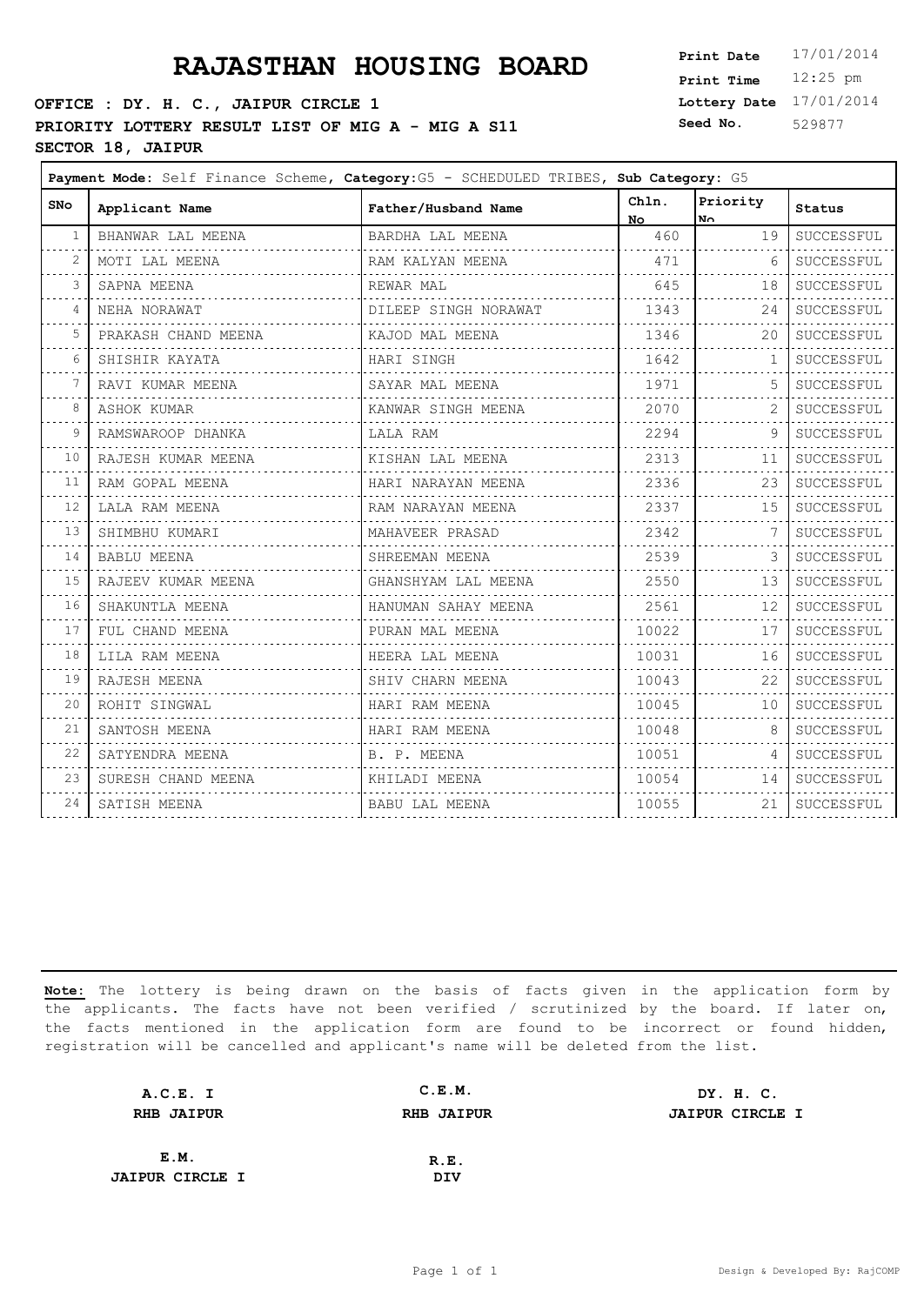**OFFICE : DY. H. C., JAIPUR CIRCLE 1 PRIORITY LOTTERY RESULT LIST OF MIG A - MIG A S11** Seed No. **SECTOR 18, JAIPUR**

**Lottery Date** 17/01/2014 **Print Time** 12:25 pm **Seed No.** 529877

 $\overline{\phantom{0}}$ 

|       | <b>Payment Mode:</b> Self Finance Scheme, Category: G6 - MLA/MP/ACCREDITED JOURNALISTS, Sub Catego |                     |            |                 |            |
|-------|----------------------------------------------------------------------------------------------------|---------------------|------------|-----------------|------------|
| l SNo | Applicant Name                                                                                     | Father/Husband Name | Chln<br>Nο | Priority<br>!N∩ | Status     |
|       | JAGDISH AGARWAL                                                                                    | KUNDAN LAL          | 1976       |                 | SUCCESSFUL |

| A.C.E. I               | C.E.M.            | DY. H. C.              |
|------------------------|-------------------|------------------------|
| <b>RHB JAIPUR</b>      | <b>RHB JAIPUR</b> | <b>JAIPUR CIRCLE I</b> |
|                        |                   |                        |
| E.M.                   | R.E.              |                        |
| <b>JAIPUR CIRCLE I</b> | DIV               |                        |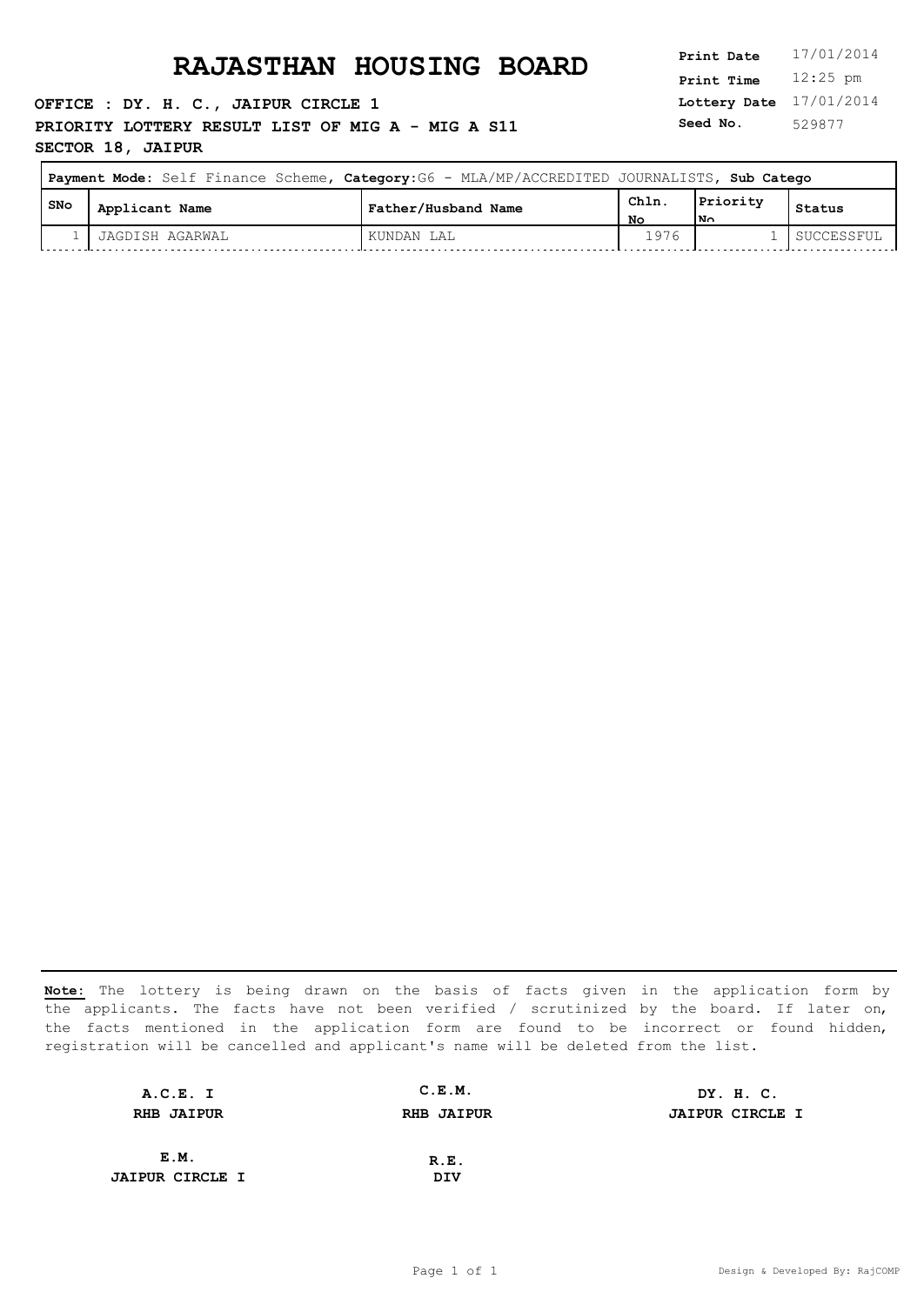## **PRAJASTHAN HOUSING BOARD**

### **OFFICE : DY. H. C., JAIPUR CIRCLE 1** PRIORITY LOTTERY RESULT LIST OF MIG A - MIG A S11 <sup>S</sup> **SECTOR 18, JAIPUR**

 $\Gamma$ 

| <b>Print Date</b> | 17/01/2014 |
|-------------------|------------|
| <b>Print Time</b> | $12:25$ pm |
| Lottery Date      | 17/01/2014 |
| Seed No.          | 529877     |

F

| <b>SNo</b>                 | Applicant Name           | Father/Husband Name  | Chln.<br>No      | Priority<br>$N_{\cap}$ | Status          |
|----------------------------|--------------------------|----------------------|------------------|------------------------|-----------------|
| 1<br>- - - -               | SUA LAL MARATHA          | RAM LAL MARATHA      | 47               | 20                     | SUCCESSFUL      |
| $\overline{2}$             | MAHESH CHAND SHARMA      | SURAJ MAL SHARMA     | 500              | 14                     | SUCCESSFUL      |
| 3                          | DATA RAM GURJAR          | PARTA RAM            | 560              | 19                     | .<br>SUCCESSFUL |
| 4                          | HAREE SINGH              | .<br>GHISA RAM       | 561              | 22                     | SUCCESSFUL      |
| 5                          | JAGDISH SINGH JODHA      | LADU SINGH           | 678              | 38                     | SUCCESSFUL      |
| 6                          | VINOD SINGH JADON        | MAN BHAWAN SINGH     | .<br>731         | 33                     | .<br>SUCCESSFUL |
| 7                          | BUDHI RAM                | RAMJI LAL            | .<br>771         | 37                     | .<br>SUCCESSFUL |
| 8                          | BRIJ KISHOR SHARMA       | RAMJI LAL            | 840              | 11                     | SUCCESSFUL      |
| 9                          | LOONA RAM JAT            | <u>.</u><br>KUNA RAM | 964              | 29                     | .<br>SUCCESSFUL |
| 10                         | UGMA RAM CHOUDHARY       | KUNNA RAM CHOUDHARY  | .<br>971         | .<br>36                | .<br>SUCCESSFUL |
| $\sim$ $\sim$ $\sim$<br>11 | REWTA RAM                | RAMREKH              | 972              | 3                      | .<br>SUCCESSFUL |
| .<br>12                    | MUKESH CHAND SHARMA      | .<br>BRAJ LAL SHARMA | 1050             | .<br>12                | .<br>SUCCESSFUL |
| $\sim$ $\sim$ $\sim$<br>13 | SHIVJI LAL               | LODKYA TELI          | 1393             | 17                     | .<br>SUCCESSFUL |
| .<br>14                    | BAHADUR SINGH JAT        | .<br>HAR CHAND JAT   | .<br>1443        | 25                     | .<br>SUCCESSFUL |
| .<br>15                    | .<br>PRARTA RAM YADAV    | .<br>MOHAN LAL YADAV | .<br>1560        | 42                     | .<br>SUCCESSFUL |
| $\sim$ $\sim$ $\sim$<br>16 | RAJPAL SINGH             | BETAL SINGH          | .<br>1571        | 39                     | SUCCESSFUL      |
| 17                         | RAM BHAROSI SHARMA       | RADHEY SHYAM SHARMA  | .<br>1581        | 28                     | .<br>SUCCESSFUL |
| 18                         | RUPI LAL                 | GORKHI LAL           | 1712             | 27                     | SUCCESSFUL      |
| $\sim$ $\sim$ $\sim$<br>19 | PREMLATA DHAKAR          | PRABHAT SINGH DHAKAR | .<br>1713        | 4                      | .<br>SUCCESSFUL |
| 20                         | SURESH CHANDRA           | KRISHNA GURJAR       | .<br>1716        | 41                     | .<br>SUCCESSFUL |
| 21<br>$\omega \sim 1$      | BHANWAR KANWAR           | PRATAP SINGH<br>.    | 1902<br>.        | 24                     | SUCCESSFUL<br>. |
| 22<br>والمحامر             | JAISA RAM SAINI          | CHUNNA RAM           | 1987<br>.        | $\mathbf{1}$           | SUCCESSFUL      |
| 23                         | SUNDER LAL SAINI         | CHAJU RAM SAINI      | 1988             | 7                      | .<br>SUCCESSFUL |
| 24                         | LAXMAN SINGH MEANA       | BHUVANA PATEL RAM    | 1998             | 6                      | SUCCESSFUL      |
| 25                         | KARTAR SINGH JAT         | PYARE LAL<br>.       | .<br>2059<br>.   | 26                     | .<br>SUCCESSFUL |
| $\sim$ $\sim$ $\sim$<br>26 | .<br>SANDEEP KUMAR       | RAMANAND             | 2085             | 21                     | .<br>SUCCESSFUL |
| والمرامي<br>27             | .<br>SATISH KUMAR        | .<br>RAM PRASAD      | <u>.</u><br>2090 | 30                     | .<br>SUCCESSFUL |
| 28                         | KRISHNA DEVI<br><u>.</u> | BALBEER SINGH        | 2091             | 35                     | SUCCESSFUL      |
| 29                         | SANDEEP KUMAR<br>.       | SURAJ BHAN           | 2092             | 32                     | SUCCESSFUL<br>. |
| 30                         | SUNIL KUMAR              | BALBEER SINGH        | 2094             | 9                      | SUCCESSFUL      |
|                            |                          |                      |                  |                        |                 |

| A.C.E. I               | C.E.M.            | DY. H. C.              |
|------------------------|-------------------|------------------------|
| <b>RHB JAIPUR</b>      | <b>RHB JAIPUR</b> | <b>JAIPUR CIRCLE I</b> |
|                        |                   |                        |
| E.M.                   | R.E.              |                        |
| <b>JAIPUR CIRCLE I</b> | DIV               |                        |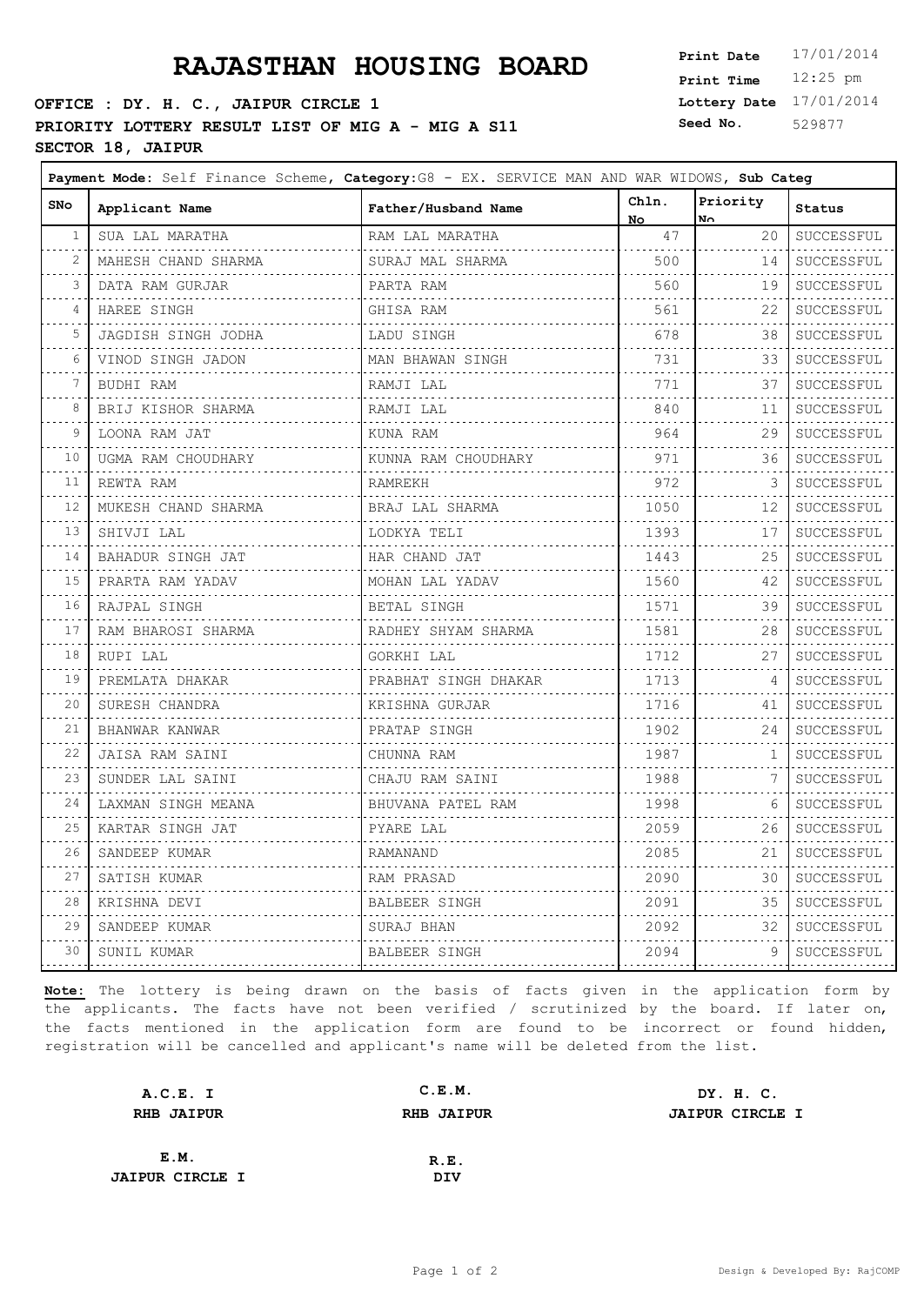### **RAJASTHAN HOUSING BOARD**

**OFFICE : DY. H. C., JAIPUR CIRCLE 1 PRIORITY LOTTERY RESULT LIST OF MIG A - MIG A S11 SECTOR 18, JAIPUR**

| <b>Print Date</b> | 17/01/2014 |
|-------------------|------------|
| <b>Print Time</b> | $12:25$ pm |
| Lottery Date      | 17/01/2014 |
| Seed No.          | 529877     |

| Payment Mode: Self Finance Scheme, Category: G8 - EX. SERVICE MAN AND WAR WIDOWS, Sub Categ |                    |                     |              |                 |            |
|---------------------------------------------------------------------------------------------|--------------------|---------------------|--------------|-----------------|------------|
| SNO                                                                                         | Applicant Name     | Father/Husband Name | Chln.<br>No. | Priority<br>No. | Status     |
| 31                                                                                          | SATYAVIR SINGH     | SHYAM SINGH         | 2216         | 16              | SUCCESSFUL |
| 32                                                                                          | RAMESH CHAND MEENA | GOPAL LAL MEENA     | 2318         | 8               | SUCCESSFUL |
| 33                                                                                          | HANUWANT SINGH     | CHOTU SINGH         | 2344         |                 | SUCCESSFUL |
| 34                                                                                          | SHIBBO             | SONI RAM            | 2563         | 23              | SUCCESSFUL |
| 35                                                                                          | KAPATAN SINGH      | HARI SINGH          | 2564         |                 | SUCCESSFUL |
| 36                                                                                          | RAJ KANWAR         | RAM SINGH           | 2567         | 34              | SUCCESSFUL |
| 37                                                                                          | SATYAPAL           | KASIRAM             | 2579         | 31              | SUCCESSFUL |
| 38                                                                                          | ATMA RAM JAT       | SHREE NARAYAN JAT   | 2582         | 43              | SUCCESSFUL |
| 39                                                                                          | SUMER SINGH        | MOTI LAL            | 2600         | 13              | SUCCESSFUL |
| 40                                                                                          | DEVENDRA KUMAR     | MOHAR SINGH         | 10021        | 15              | SUCCESSFUL |
| 41                                                                                          | JAIPAL SINGH       | ASHU SINGH          | 10027        | 10              | SUCCESSFUL |
| 42                                                                                          | MISHRI LAL MEENA   | SONATH MEENA        | 10033        | 18              | SUCCESSFUL |
| 43                                                                                          | SARDAR SINGH       | KURDA RAM           | 10049        | 40              | SUCCESSFUL |
|                                                                                             |                    |                     |              |                 |            |

| A.C.E. I               | C.E.M.            | DY. H. C.              |
|------------------------|-------------------|------------------------|
| <b>RHB JAIPUR</b>      | <b>RHB JAIPUR</b> | <b>JAIPUR CIRCLE I</b> |
|                        |                   |                        |
| E.M.                   | R.E.              |                        |
| <b>JAIPUR CIRCLE I</b> | DIV               |                        |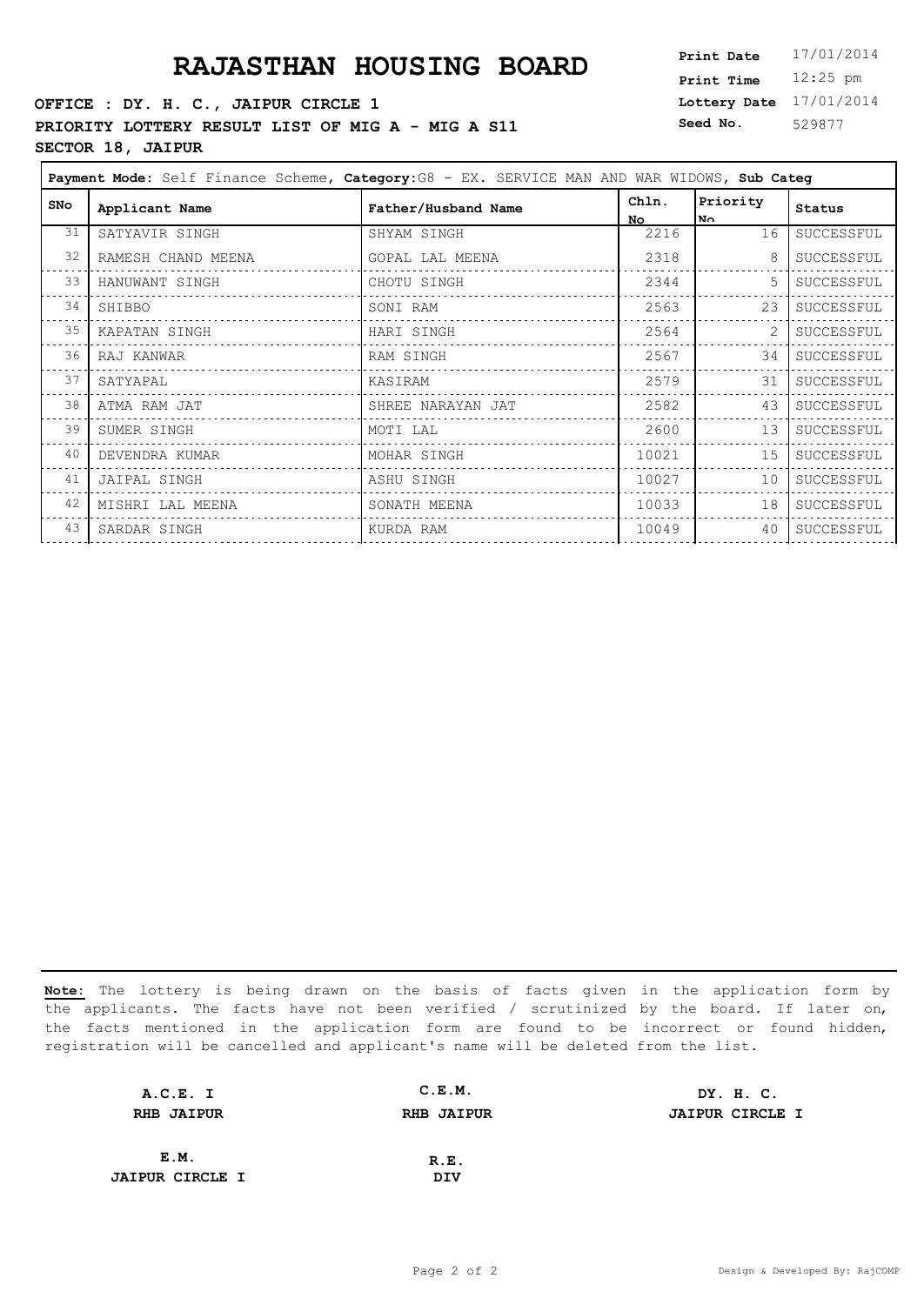**OFFICE : DY. H. C., JAIPUR CIRCLE 1 PRIORITY LOTTERY RESULT LIST OF MIG A - MIG A S11** Seed No. **SECTOR 18, JAIPUR**

**Lottery Date** 17/01/2014 **Print Time** 12:25 pm **Seed No.** 529877

| Payment Mode: Self Finance Scheme, Category:G9 - HANDICAPPED, Sub Category: G9-II (Physica |                      |                     |             |                  |            |
|--------------------------------------------------------------------------------------------|----------------------|---------------------|-------------|------------------|------------|
| l SNo                                                                                      | Applicant Name       | Father/Husband Name | ChIn.<br>NΟ | Priority<br>lN∩. | Status     |
|                                                                                            | BANSI LAL MEENA      | BHUWANA RAM         | 341         |                  | SUCCESSFUL |
|                                                                                            | UMA SHANKAR SHARMA   | DHANES CHAND SHARMA | 966         |                  | SUCCESSFUL |
|                                                                                            | SATYA PRAKASH MITTAL | RAM GOPAL MITTAL    | 1863        |                  | SUCCESSFUL |
|                                                                                            | SUNITA KUMARI        | RAJENDRA SINGH      | 10062       |                  | SUCCESSFUL |

| A.C.E. I               | C.E.M.            | DY. H. C.              |
|------------------------|-------------------|------------------------|
| <b>RHB JAIPUR</b>      | <b>RHB JAIPUR</b> | <b>JAIPUR CIRCLE I</b> |
|                        |                   |                        |
| E.M.                   | R.E.              |                        |
| <b>JAIPUR CIRCLE I</b> | DIV               |                        |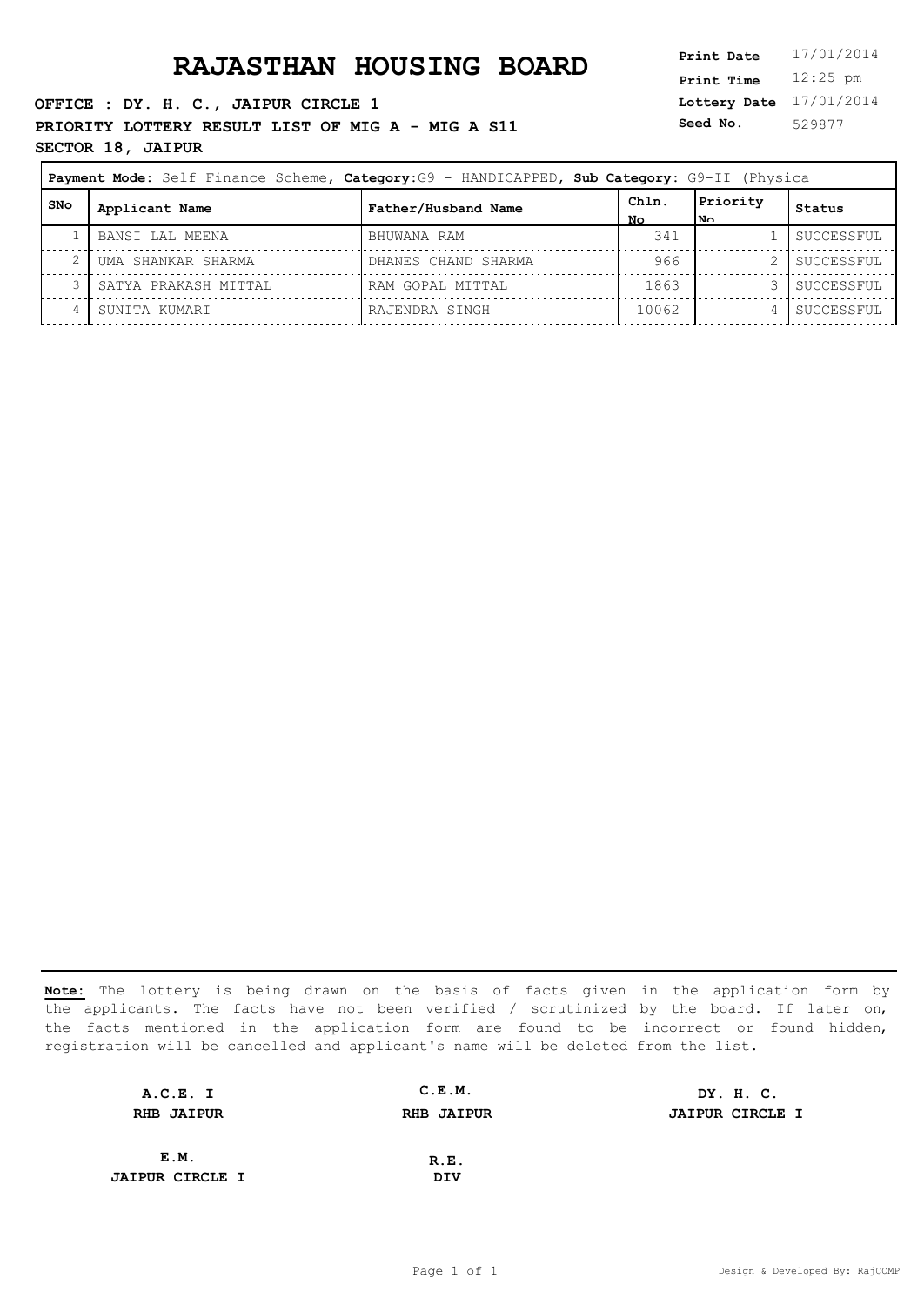# **PRAJASTHAN HOUSING BOARD**

#### **OFFICE : DY. H. C., JAIPUR CIRCLE 1**

### **PRIORITY LOTTERY RESULT LIST OF HIG - HIG SECTOR 26**

**(S+10), JAIPUR**

| <b>Print Date</b> | 17/01/2014 |
|-------------------|------------|
| <b>Print Time</b> | $12:32$ pm |
| Lottery Date      | 17/01/2014 |
| Seed No.          | 348992     |

| <b>SNo</b> | Applicant Name           | Father/Husband Name      | Chln.<br>No | Priority<br>No. | <b>Status</b> |
|------------|--------------------------|--------------------------|-------------|-----------------|---------------|
|            | BHAVANA BANTHIA          | SUBASH CHAND BANTHIA     | 1025        | 17              | SUCCESSFUL    |
|            | RAJENDRA KUMAR JAIN      | JAWAHER LAL JAIN         | 1142        | 15              | SUCCESSFUL    |
|            | RATAN CHAND BAIRATHI     | JAI KUMAR BAIRATHI       | 1438        | 5               | SUCCESSFUL    |
|            | NIRAJ SHARMA &           | RAJKUMAR SHARMA          | 1634        | 4               | SUCCESSFUL    |
|            | AAYUSHI PANDEY           |                          |             |                 |               |
|            | HARSITA SHAH             | RAJESH SHAH              | 1855        | 11              | SUCCESSFUL    |
|            | ANJANI KUMAR             | HEERA LAL                | 1891        | 8               | SUCCESSFUL    |
|            | TAJINDER SINGH MALLI     | GURMEJ SINGH             | 1894        | 13              | SUCCESSFUL    |
|            | CHANDRA SHEKHAR SINGHAL  | RAJENDRA KUMAR SINGHAL   | 2011        | $\mathbf{1}$    | SUCCESSFUL    |
| 9          | NEHA SHARMA              | ANKIT SHARMA             | 2126        | 16              | SUCCESSFUL    |
| 10         | SUNITA CHAUDHARY         | DD. CHAUDHARY            | 2178        | 3               | SUCCESSFUL    |
| 11         | ARPIT VISHWAKARMA        | ARUN KUMAR VISHWAKARMA   | 10069       | 10              | SUCCESSFUL    |
| 12         | AMIT KUMAR AGARAWAL      | SATISH CHAND AGARAWAL    | 10070       | 18              | SUCCESSFUL    |
| 13         | AMIT AGARAWAL            | DAEVKI NANDAN GARG       | 10071       | 14              | SUCCESSFUL    |
| 14         | DIGVIJAY SINGH SHEKHAWAT | MANOHER SINGH SHEKHAWAT  | 10074       | 6               | SUCCESSFUL    |
| 15         | MAHENDRA PRATAP JOSHI    | DURGA PRASAD JOSHI       | 10077       |                 | SUCCESSFUL    |
| 16         | PAWAN KUMAR OLA          | RATAN LAL OLA            | 10079       | 12 <sup>°</sup> | SUCCESSFUL    |
| 17         | RAHUL GUPTA              | RAM GOPAL GUPTA          | 10082       | 2               | SUCCESSFUL    |
| 18         | SANJEEV VASHISHTH        | NARENDRA KUMAR VASHISHTH | 10085       | 9               | SUCCESSFUL    |

| A.C.E. I               | C.E.M.            | DY. H.C.               |
|------------------------|-------------------|------------------------|
| <b>RHB JAIPUR</b>      | <b>RHB JAIPUR</b> | <b>JAIPUR CIRCLE I</b> |
|                        |                   |                        |
| E.M.                   | R.E.              |                        |
| <b>JAIPUR CIRCLE I</b> | DIV               |                        |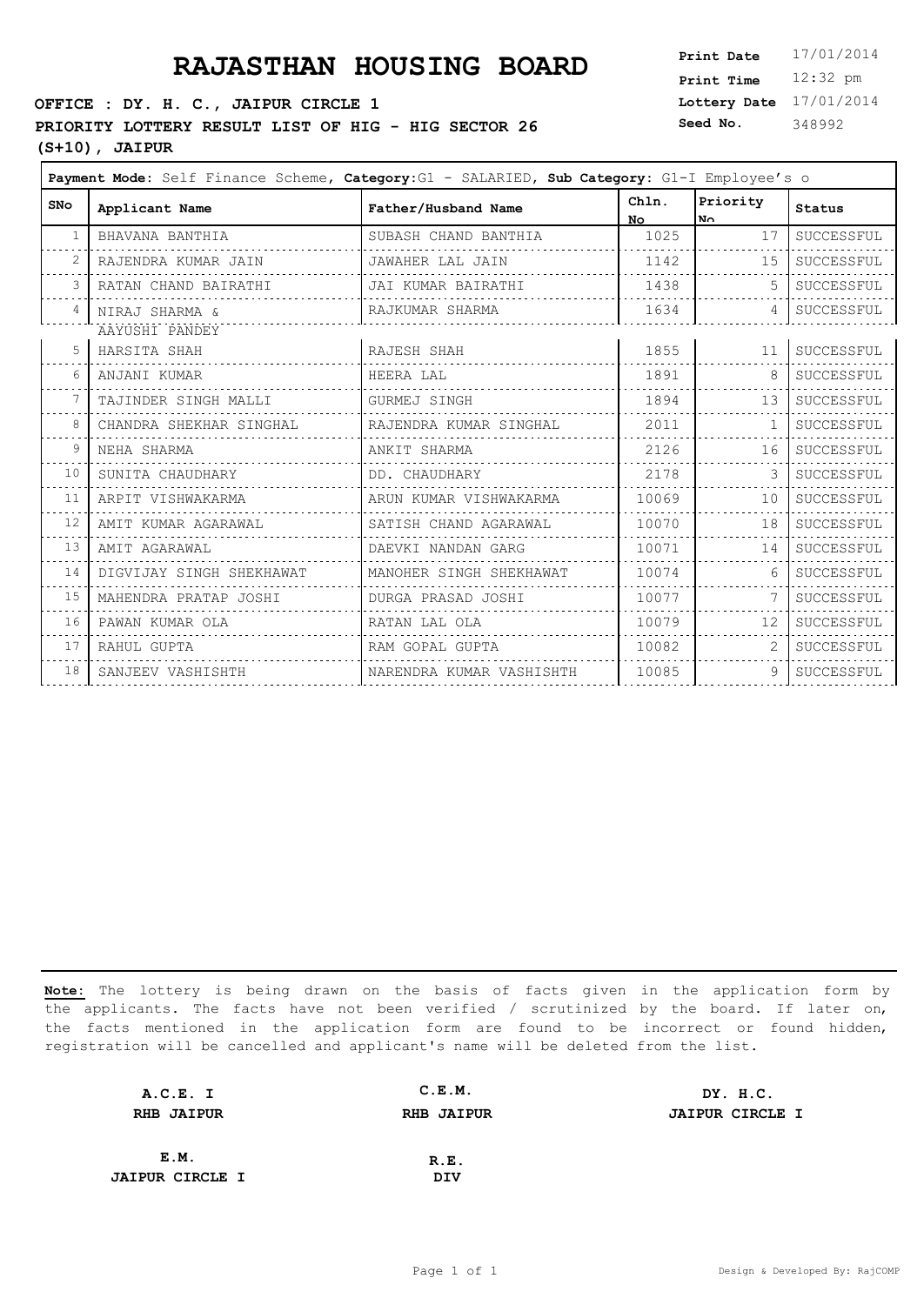# **PRAJASTHAN HOUSING BOARD**

#### **OFFICE : DY. H. C., JAIPUR CIRCLE 1**

### **PRIORITY LOTTERY RESULT LIST OF HIG - HIG SECTOR 26**

**(S+10), JAIPUR**

| <b>Print Date</b> | 17/01/2014 |
|-------------------|------------|
| <b>Print Time</b> | $12:32$ pm |
| Lottery Date      | 17/01/2014 |
| Seed No.          | 348992     |

| <b>SNo</b> | Applicant Name                              | Father/Husband Name       | Chln.<br>No | Priority<br>l No  | <b>Status</b> |
|------------|---------------------------------------------|---------------------------|-------------|-------------------|---------------|
|            | RAJ KUMAR GUPTA                             | TARA CHAND GUPTA          | 252         | $\mathcal{S}$     | SUCCESSFUL    |
|            | BHAWANI SHANKAR MEENA                       | CHITTAR LAL MEENA         | 732         | 11                | SUCCESSFUL    |
|            | NISHANT CHATURVEDI                          | GAJENDRA KUMAR CHATURVEDI | 779         | $12 \overline{ }$ | SUCCESSFUL    |
|            | MUKESH SHARMA                               | NARENDRA KUMAR SHARMA     | 1016        |                   | SUCCESSFUL    |
|            | MANISH KUMAR GUPTA                          | KHEM CHAND GUPTA          | 1861        |                   | SUCCESSFUL    |
|            | RAKEESH KUMAR                               | BUTA RAM                  | 2044        | 8                 | SUCCESSFUL    |
|            | DEEPAK SINGH CHAUHAN                        | VISHAN SINGH CHAUHAN      | 2153        |                   | SUCCESSFUL    |
|            | YAMINI MEHATA & RAJESH ARORA                | RAJESH ARORA & C.B ARORA  | 2177        | 13                | SUCCESSFUL    |
|            | JAGDISH NARAYAN SHARMA                      | NANAG RAM                 | 2263        | 10                | SUCCESSFUL    |
| 10         | MONIKA CHOUDHARY &<br>MANOJ KUMAR CHOUDHARY | MANOJ KUMAR CHOUDHARY     | 2346        | 9                 | SUCCESSFUL    |
| 11         | ARCHANA SHARMA                              | RAMBABU SHARMA            | 10068       | $\overline{4}$    | SUCCESSFUL    |
| 12         | LAL CHAND KAHAR                             | NARAYAN KAHAR             | 10076       |                   | SUCCESSFUL    |
| 13         | VIVEK KUMAR ARORA                           | JAI DEV KUMAR             | 10086       | 6                 | SUCCESSFUL    |
|            |                                             |                           |             |                   |               |

| A.C.E. I               | C.E.M.            | DY. H.C.               |
|------------------------|-------------------|------------------------|
| <b>RHB JAIPUR</b>      | <b>RHB JAIPUR</b> | <b>JAIPUR CIRCLE I</b> |
|                        |                   |                        |
| E.M.                   | R.E.              |                        |
| <b>JAIPUR CIRCLE I</b> | DIV               |                        |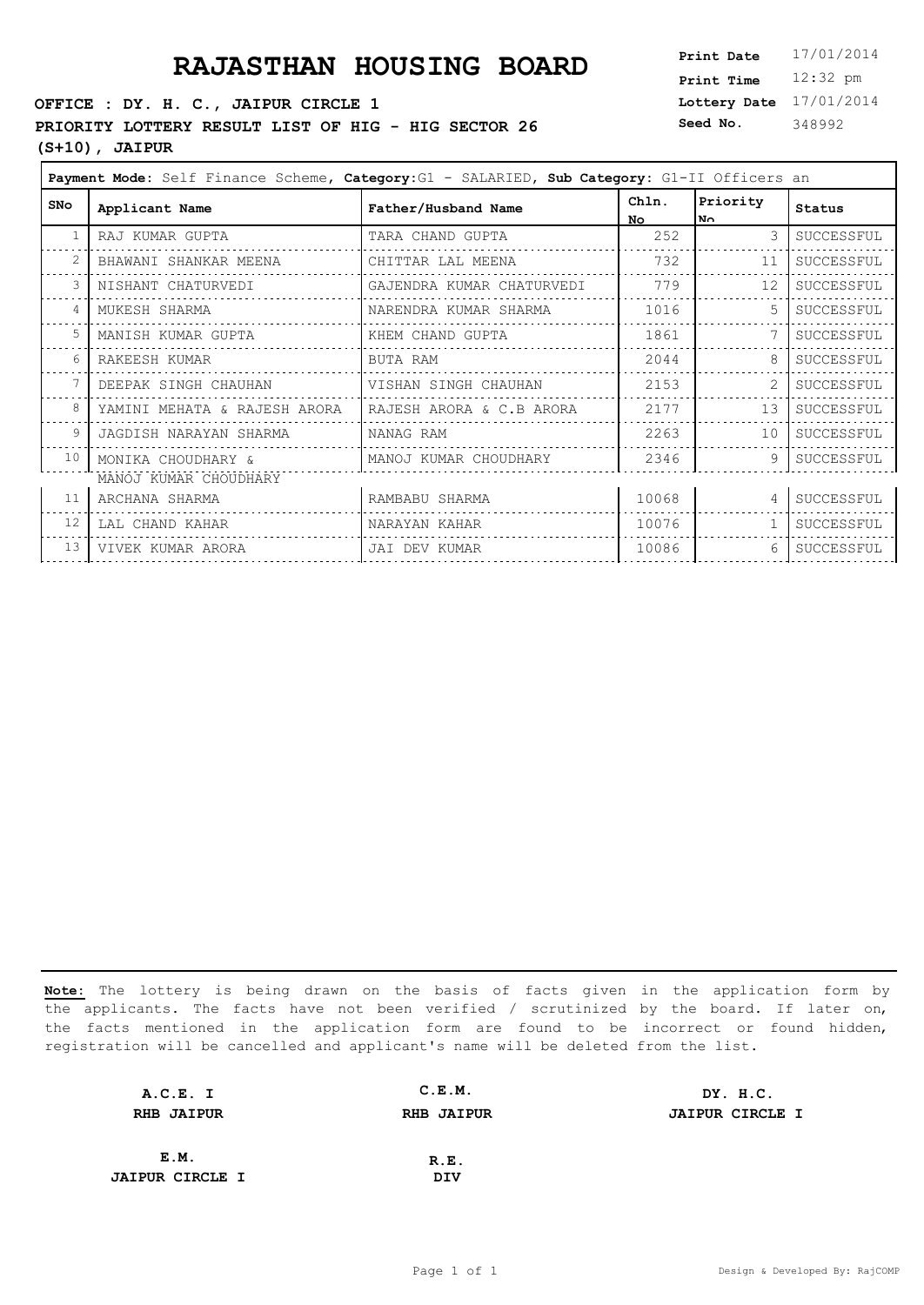#### **OFFICE : DY. H. C., JAIPUR CIRCLE 1**

### **PRIORITY LOTTERY RESULT LIST OF HIG - HIG SECTOR 26** Seed No.

### **(S+10), JAIPUR**

**Lottery Date** 17/01/2014 **Print Time** 12:32 pm **Seed No.** 348992

|            |                    | Payment Mode: Self Finance Scheme, Category: G2 - NON SALARIED, Sub Category: G2-I Non Sala |              |                  |            |
|------------|--------------------|---------------------------------------------------------------------------------------------|--------------|------------------|------------|
| <b>SNo</b> | Applicant Name     | Father/Husband Name                                                                         | Chln.<br>No. | Priority<br>l N∩ | Status     |
| -1         | INDU SETH          | VISHVNATH MALHOTRA                                                                          | 682          | 3                | SUCCESSFUL |
|            | CHAYA KURMI        | MAHESH KURMI                                                                                | 738          | 11               | SUCCESSFUL |
| 3          | PRAFULLATA KOOLWAL | GHANSHYAM DASS KOOLWA                                                                       | 748          | 12               | SUCCESSFUL |
| 4          | MITA SINGH         | SANJAY SINGH                                                                                | 1021         |                  | SUCCESSFUL |
| .5         | SUNEEL SOGANI      | TARA CHAND SOGANI                                                                           | 1032         |                  | SUCCESSFUL |
| 6          | RAJEEV KHANDELWAL  | PREM PRAKESH KATTA                                                                          | 1079         | 8                | SUCCESSFUL |
|            | JAYA GANGWANI      | PREM KUMAR GANGWANI                                                                         | 1495         | $\overline{2}$   | SUCCESSFUL |
| 8          | RASHMI SHARMA      | RAJENDRA K. PACHLANGIA                                                                      | 1875         | 13               | SUCCESSFUL |
| 9          | CHITRA BHARGAVA    | ANIL BHARGAVA                                                                               | 2174         | 10               | SUCCESSFUL |
| 10         | RAJEEV SINGH       | PN. SINGH                                                                                   | 2548         | 9                | SUCCESSFUL |
| 11         | ABHISHEK MAHNOT    | ASHOK KUMAR MAHNOT                                                                          | 10072        | $\overline{4}$   | SUCCESSFUL |
| 12         | PRASHANT SETH      | RAKESH SHETH                                                                                | 10080        |                  | SUCCESSFUL |
| 13         | RAKESH RATHI       | RAMAN LAL RATHI                                                                             | 10081        | 6                | SUCCESSFUL |

| A.C.E. I               | C.E.M.            | DY. H.C.               |
|------------------------|-------------------|------------------------|
| <b>RHB JAIPUR</b>      | <b>RHB JAIPUR</b> | <b>JAIPUR CIRCLE I</b> |
|                        |                   |                        |
| E.M.                   | R.E.              |                        |
| <b>JAIPUR CIRCLE I</b> | DIV               |                        |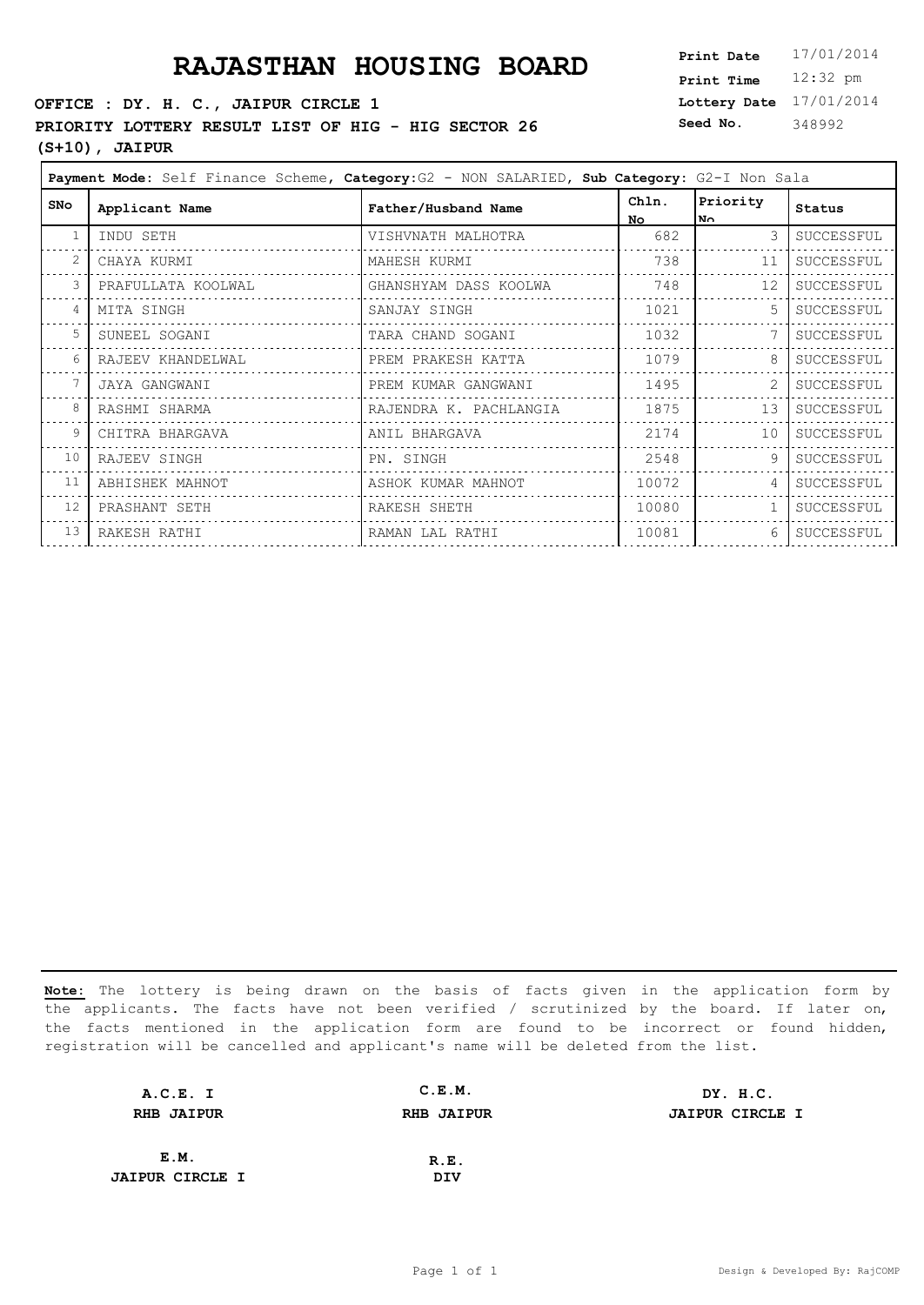#### **OFFICE : DY. H. C., JAIPUR CIRCLE 1**

PRIORITY LOTTERY RESULT LIST OF HIG - HIG SECTOR 26 **Seed No. (S+10), JAIPUR**

### **Lottery Date** 17/01/2014 **Print Time** 12:32 pm **Seed No.** 348992

|     | Payment Mode: Self Finance Scheme, Category: G2 - NON SALARIED, Sub Category: G2-II Advocat |                     |            |                 |            |
|-----|---------------------------------------------------------------------------------------------|---------------------|------------|-----------------|------------|
| SNo | Applicant Name                                                                              | Father/Husband Name | ChIn<br>NΟ | Priority<br>lм∩ | Status     |
|     | MANISHA SAXENA                                                                              | JAGMOHAN SAXENA     | 883        |                 | SUCCESSFUL |
|     | SMITA DWIVEDI                                                                               | SIDDATH DWIVEDI     | 1724       |                 | SUCCESSFUL |
|     | SURENDRA KUMAR GOYAL                                                                        | DEVKI NANDAN GOYAL  | 10084      |                 | SUCCESSFUL |

| A.C.E. I               | C.E.M.            | DY. H.C.               |
|------------------------|-------------------|------------------------|
| <b>RHB JAIPUR</b>      | <b>RHB JAIPUR</b> | <b>JAIPUR CIRCLE I</b> |
|                        |                   |                        |
| E.M.                   | R.E.              |                        |
| <b>JAIPUR CIRCLE I</b> | DIV               |                        |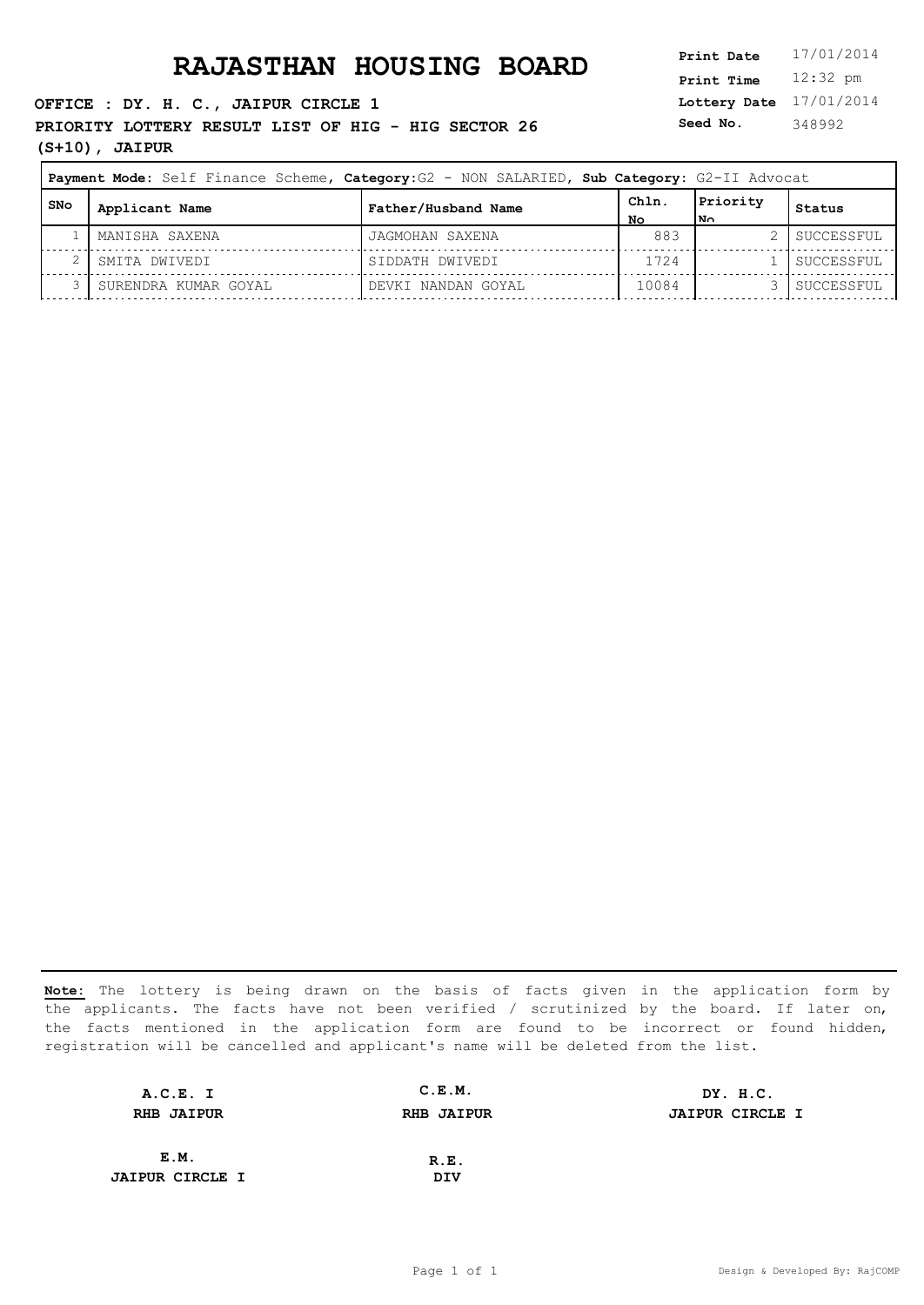#### **OFFICE : DY. H. C., JAIPUR CIRCLE 1**

**PRIORITY LOTTERY RESULT LIST OF HIG - HIG SECTOR 26** Seed No.

**(S+10), JAIPUR**

**Lottery Date** 17/01/2014 **Print Time** 12:32 pm **Seed No.** 348992

|       | Payment Mode: Self Finance Scheme, Category: G4 - SCHEDULED CASTE, Sub Category: G4 |                     |            |                             |            |
|-------|-------------------------------------------------------------------------------------|---------------------|------------|-----------------------------|------------|
| l SNo | Applicant Name                                                                      | Father/Husband Name | ChIn<br>No | Priority<br>1N <sub>0</sub> | Status     |
|       | KUSUM ROGI                                                                          | SORABH MATHUR       | 1605       |                             | SUCCESSFUL |
|       | DAYANAND                                                                            | CHANDGI RAM         | 10073      |                             | SUCCESSFUL |

| A.C.E. I               | C.E.M.            | DY. H.C.               |
|------------------------|-------------------|------------------------|
| <b>RHB JAIPUR</b>      | <b>RHB JAIPUR</b> | <b>JAIPUR CIRCLE I</b> |
|                        |                   |                        |
| E.M.                   | R.E.              |                        |
| <b>JAIPUR CIRCLE I</b> | DIV               |                        |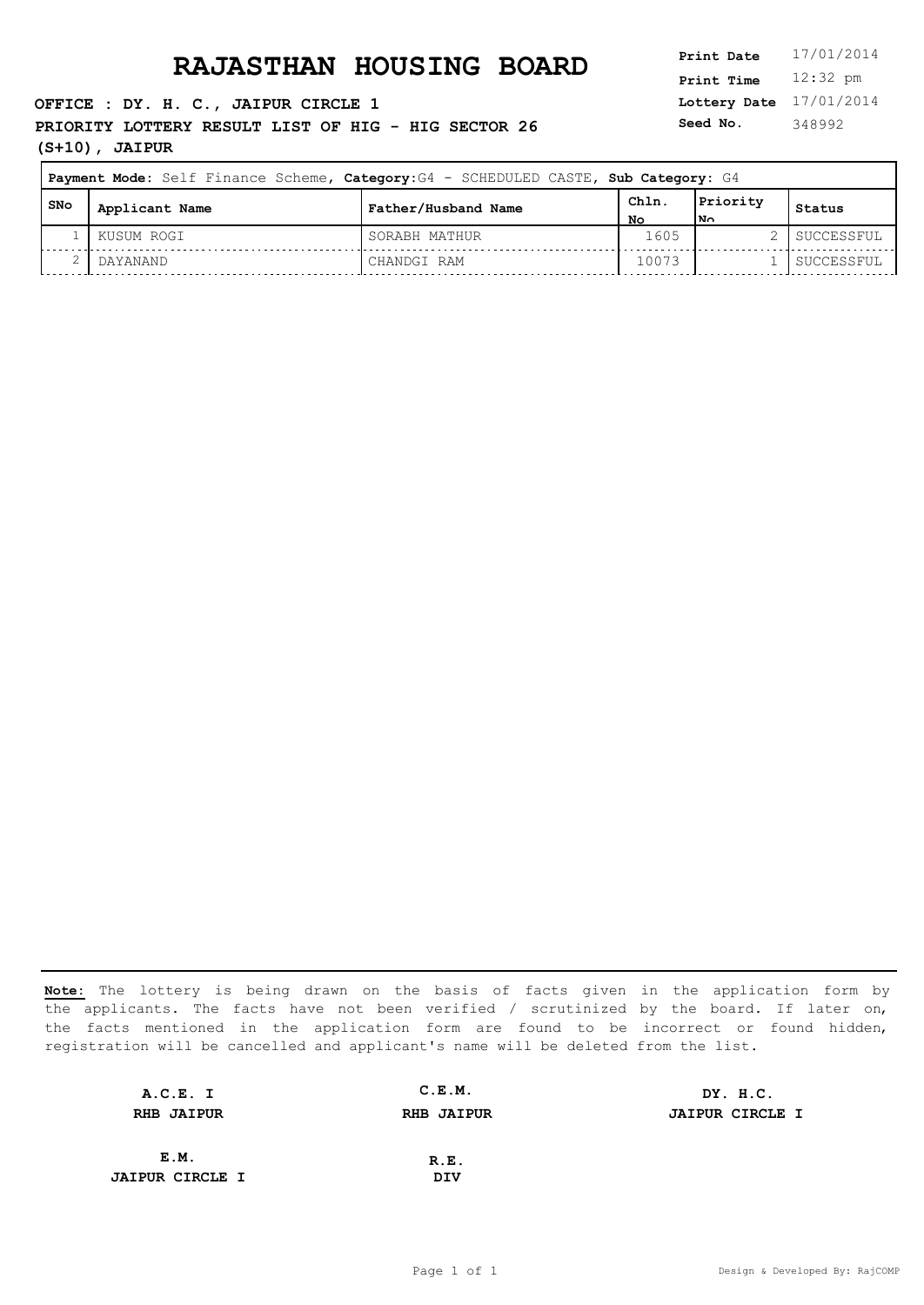### **RAJASTHAN HOUSING BOARD**

#### **OFFICE : DY. H. C., JAIPUR CIRCLE 1**

PRIORITY LOTTERY RESULT LIST OF HIG - HIG SECTOR 26

### **(S+10), JAIPUR**

| <b>Print Date</b> | 17/01/2014 |
|-------------------|------------|
| <b>Print Time</b> | $12:32$ pm |
| Lottery Date      | 17/01/2014 |
| Seed No.          | 348992     |

|            | Payment Mode: Self Finance Scheme, Category: G5 - SCHEDULED TRIBES, Sub Category: G5 |                     |              |                  |            |  |
|------------|--------------------------------------------------------------------------------------|---------------------|--------------|------------------|------------|--|
| <b>SNo</b> | Applicant Name                                                                       | Father/Husband Name | Chln.<br>No. | Priority<br>l N∩ | Status     |  |
|            | MANSINGH MEENA                                                                       | RAM KARAN MEENA     | 763          | 6                | SUCCESSFUL |  |
|            | SHRIRAM MEENA                                                                        | GOPI LAL MEENA      | 1209         | 8                | SUCCESSFUL |  |
|            | KAMAL KUMAR MEENA                                                                    | HARINARAYAN MEENA   | 1607         | 5.               | SUCCESSFUL |  |
| 4          | SHANKAR LAL MEENA                                                                    | RAM KUMAR MEENA     | 2144         |                  | SUCCESSFUL |  |
|            | GIRDHARI LAL MEENA                                                                   | HARSAI MEENA        | 2327         | 4                | SUCCESSFUL |  |
| 6          | ARUN KUMAR MEENA                                                                     | CHOTE LAL MEENA     | 2576         | 3                | SUCCESSFUL |  |
|            | GOPESH BYADWAL                                                                       | RAM PRATAP MEENA    | 10075        |                  | SUCCESSFUL |  |
| 8          | SUNITA MEENA                                                                         | SHIV CHARAN MEENA   | 10083        |                  | SUCCESSFUL |  |
|            |                                                                                      |                     |              |                  |            |  |

| A.C.E. I               | C.E.M.            | DY. H.C.               |
|------------------------|-------------------|------------------------|
| <b>RHB JAIPUR</b>      | <b>RHB JAIPUR</b> | <b>JAIPUR CIRCLE I</b> |
|                        |                   |                        |
| E.M.                   | R.E.              |                        |
| <b>JAIPUR CIRCLE I</b> | DIV               |                        |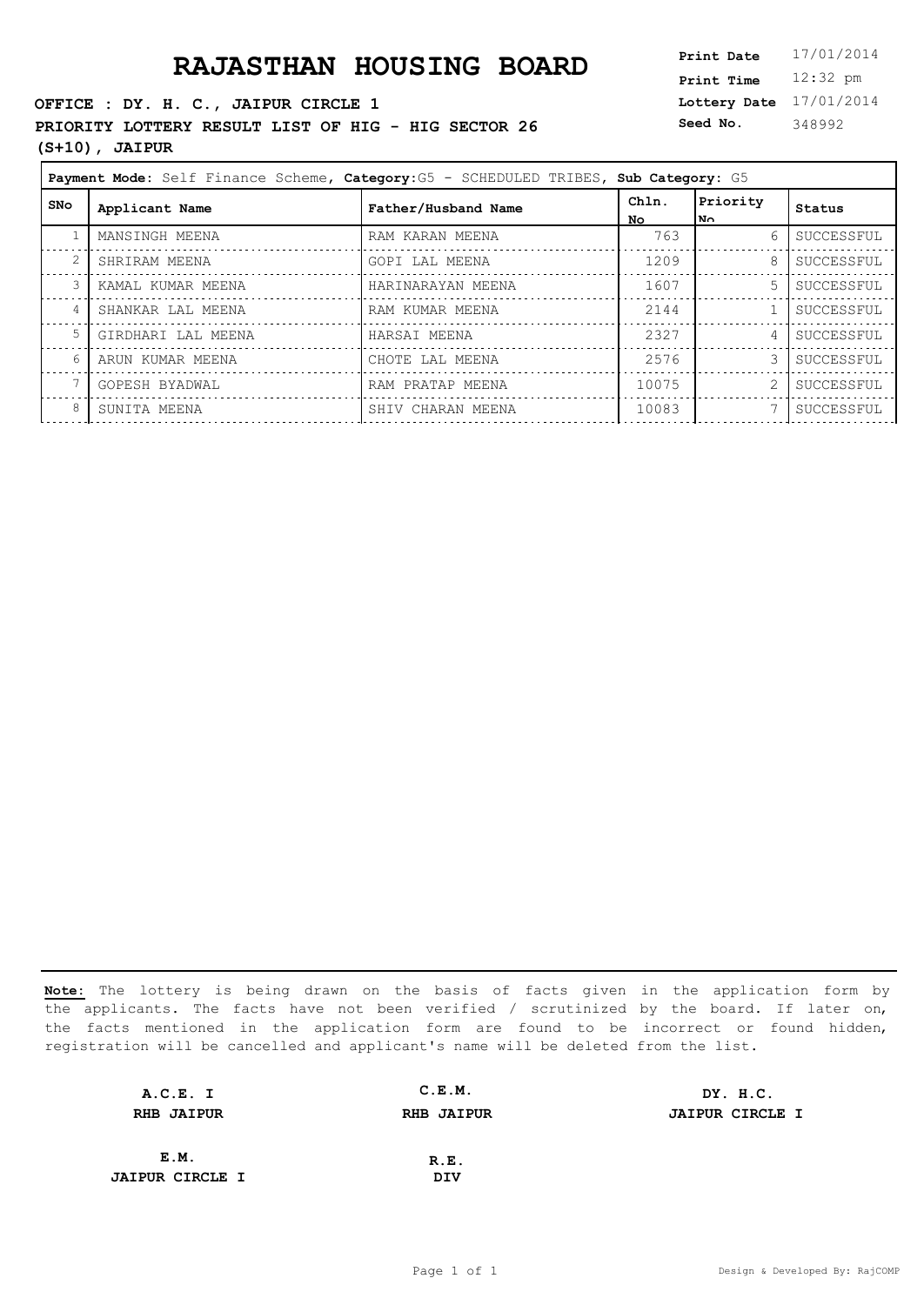**OFFICE : DY. H. C., JAIPUR CIRCLE 1**

**PRIORITY LOTTERY RESULT LIST OF HIG - HIG SECTOR 26** Seed No. **(S+10), JAIPUR**

**Lottery Date** 17/01/2014 **Print Time** 12:32 pm **Seed No.** 348992

|     | Payment Mode: Self Finance Scheme, Category: G8 - EX. SERVICE MAN AND WAR WIDOWS, Sub Categ |                     |            |                  |            |  |
|-----|---------------------------------------------------------------------------------------------|---------------------|------------|------------------|------------|--|
| SNo | Applicant Name                                                                              | Father/Husband Name | ChIn<br>NΟ | Priority<br>l No | Status     |  |
|     | BHAGWAN SINGH                                                                               | BUDHA SINGH         | 308        |                  | SUCCESSFUL |  |
|     | SHYAM SINGH                                                                                 | RANJEET SINGH       | 2135       |                  | SUCCESSFUL |  |
|     | SUDARSHAN KUMAR ARYA                                                                        | DAYANAND ARYA       | 2589       |                  | SUCCESSFUL |  |

| A.C.E. I               | C.E.M.            | DY. H.C.               |
|------------------------|-------------------|------------------------|
| <b>RHB JAIPUR</b>      | <b>RHB JAIPUR</b> | <b>JAIPUR CIRCLE I</b> |
|                        |                   |                        |
| E.M.                   | R.E.              |                        |
| <b>JAIPUR CIRCLE I</b> | DIV               |                        |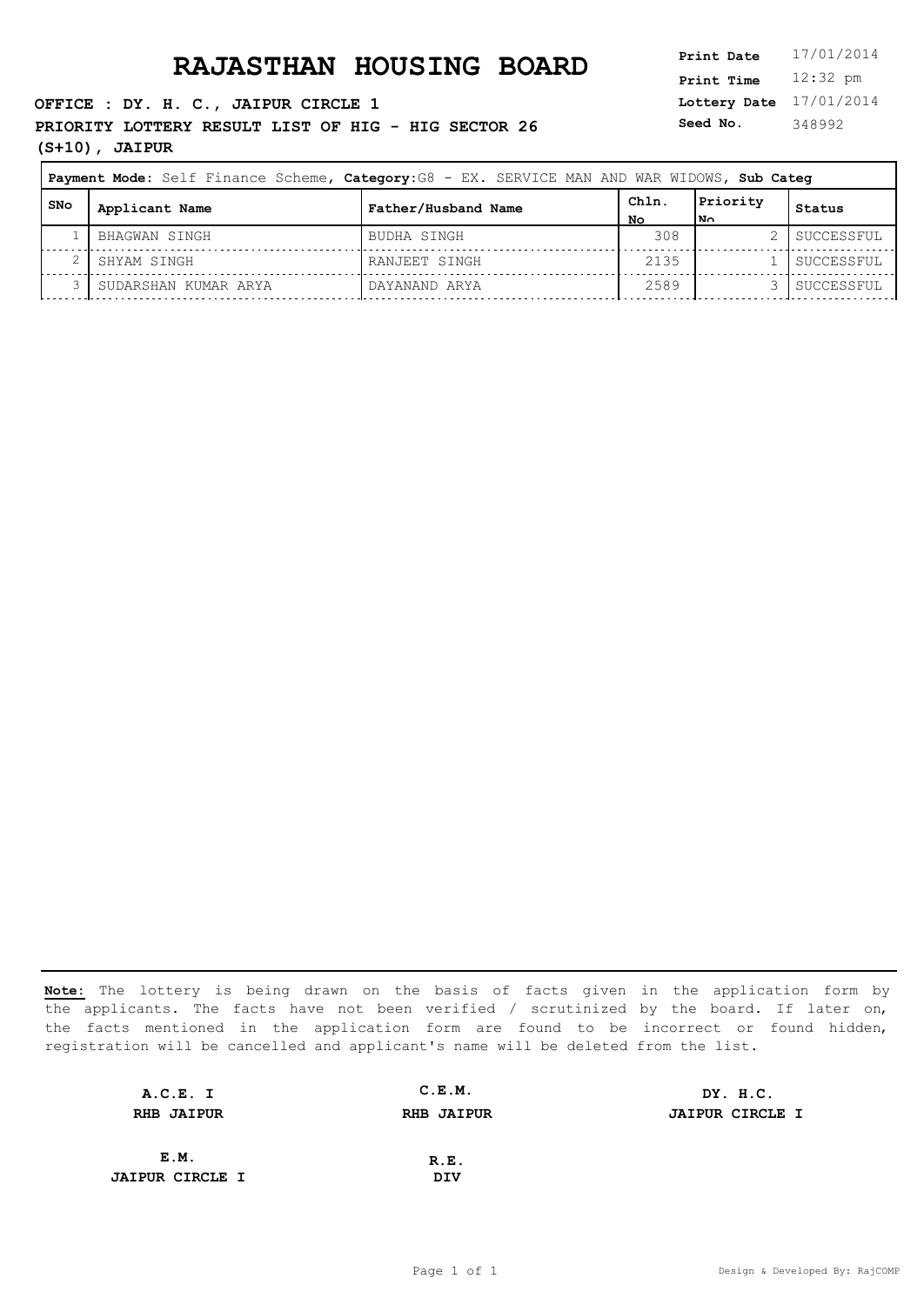### **RAJASTHAN HOUSING BOARD**

### **OFFICE : DY. H. C., JAIPUR CIRCLE 1 PRIORITY LOTTERY RESULT LIST OF HIG I - PRATAP APARTMENT (S+10) 2013, JAIPUR**

| Print Date        | 17/01/2014 |
|-------------------|------------|
| <b>Print Time</b> | $12:07$ pm |
| Lottery Date      | 17/01/2014 |
| Seed No.          | 375827     |

| Payment Mode: Self Finance Scheme, Category: G1 - SALARIED, Sub Category: G1-I Employee's o |                     |                          |             |                  |            |  |
|---------------------------------------------------------------------------------------------|---------------------|--------------------------|-------------|------------------|------------|--|
| <b>SNo</b>                                                                                  | Applicant Name      | Father/Husband Name      | Chln.<br>NΩ | Priority<br>l No | Status     |  |
|                                                                                             | VIKRAM MEENA        | RAGHUNATH SINGH MEENA    | 269         | 3                | SUCCESSFUL |  |
|                                                                                             | RAJNI JAIN          | KSHITIZ GUPTA            | 1833        |                  | SUCCESSFUL |  |
| $\mathcal{E}$                                                                               | OM PRAKASH CHASTA   | GANESH LAL CHASTA        | 1929        | 10               | SUCCESSFUL |  |
| $\overline{4}$                                                                              | RAM MOHAN JAISWAL   | HARISH CHANDRA JAISWAL   | 2312        | 8                | SUCCESSFUL |  |
| 5                                                                                           | VIMAL KUMAR         | BAHADUR PRASAD           | 2529        | 5                | SUCCESSFUL |  |
| 6                                                                                           | RAJESH KUMAR        | GURUDAYAL YADAV          | 10096       | 9                | SUCCESSFUL |  |
|                                                                                             | SANJEEV VASHISHTH   | NARENDRA KUMAR VASHISHTH | 10097       | 4                | SUCCESSFUL |  |
| 8                                                                                           | VIRESH KUMAR BHAWRA | GOPAL RAM BHAWRA         | 10098       |                  | SUCCESSFUL |  |
| 9                                                                                           | BHARTI KHUNGAR      | NARAYAN DASS KHUNGAR     | 10099       | 6                | SUCCESSFUL |  |
| 10                                                                                          | NIHIT JAIN          | JINENDRA KUMAR JAIN      | 10100       |                  | SUCCESSFUL |  |

| A.C.E. I               | C.E.M.            | DY. H.C.               |
|------------------------|-------------------|------------------------|
| <b>RHB JAIPUR</b>      | <b>RHB JAIPUR</b> | <b>JAIPUR CIRCLE I</b> |
|                        |                   |                        |
| E.M.                   | R.E.              |                        |
| <b>JAIPUR CIRCLE I</b> | DIV               |                        |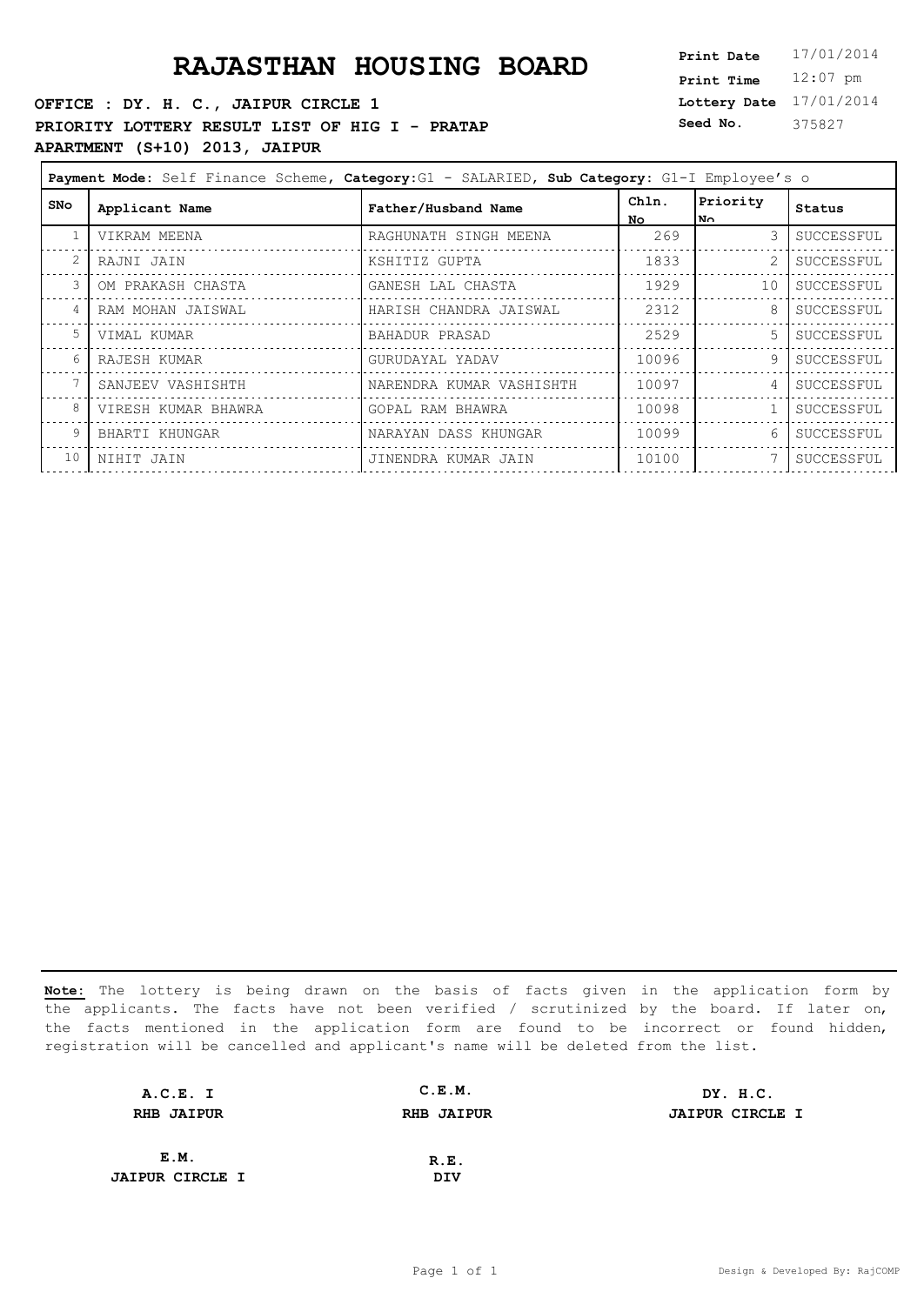**OFFICE : DY. H. C., JAIPUR CIRCLE 1 PRIORITY LOTTERY RESULT LIST OF HIG I - PRATAP APARTMENT (S+10) 2013, JAIPUR**

**Lottery Date** 17/01/2014 **Print Time** 12:07 pm **Seed No.** 375827

| Payment Mode: Self Finance Scheme, Category: G1 - SALARIED, Sub Category: G1-II Officers an |                       |                     |            |                 |            |
|---------------------------------------------------------------------------------------------|-----------------------|---------------------|------------|-----------------|------------|
| i SNo                                                                                       | Applicant Name        | Father/Husband Name | Chln<br>NΩ | Priority<br>lN∩ | Status     |
|                                                                                             | GOVIND CHANDER MATHUR | UMRAV CHAND         |            |                 | SUCCESSFUL |

| A.C.E. I               | C.E.M.            | DY. H.C.               |
|------------------------|-------------------|------------------------|
| <b>RHB JAIPUR</b>      | <b>RHB JAIPUR</b> | <b>JAIPUR CIRCLE I</b> |
|                        |                   |                        |
| E.M.                   | R.E.              |                        |
| <b>JAIPUR CIRCLE I</b> | DIV               |                        |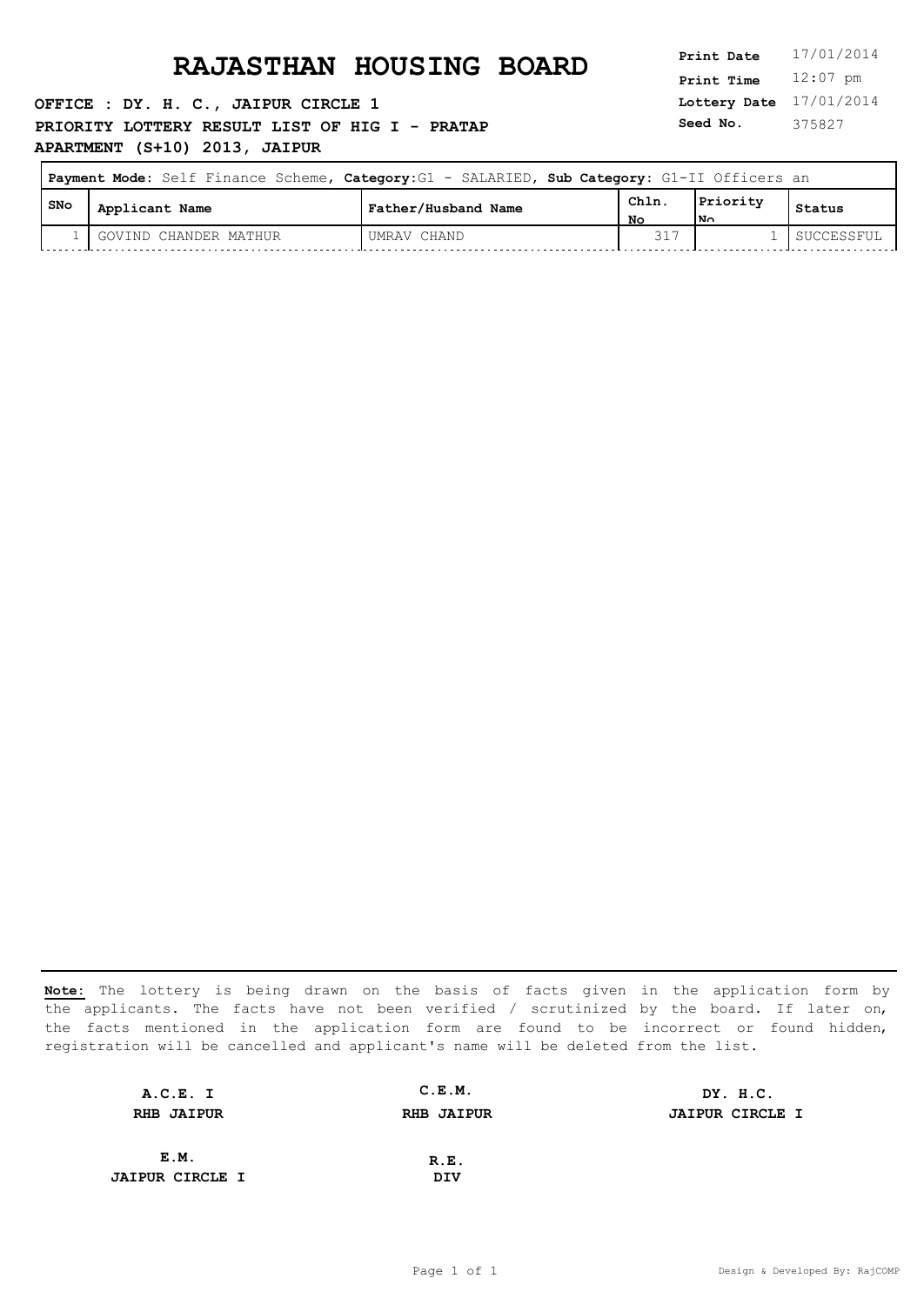**OFFICE : DY. H. C., JAIPUR CIRCLE 1 PRIORITY LOTTERY RESULT LIST OF HIG I - PRATAP APARTMENT (S+10) 2013, JAIPUR**

**Lottery Date** 17/01/2014 **Print Time** 12:07 pm **Seed No.** 375827

| Payment Mode: Self Finance Scheme, Category: G2 - NON SALARIED, Sub Category: G2-I Non Sala |                |                     |            |                          |            |
|---------------------------------------------------------------------------------------------|----------------|---------------------|------------|--------------------------|------------|
| SNo                                                                                         | Applicant Name | Father/Husband Name | Chln<br>No | Priority<br>$\mathbf{N}$ | Status     |
|                                                                                             | SAURABH TYAGI  | SATYARAJ TYAGI      | 2146       |                          | SUCCESSFUL |

| A.C.E. I               | C.E.M.            | DY. H.C.               |
|------------------------|-------------------|------------------------|
| <b>RHB JAIPUR</b>      | <b>RHB JAIPUR</b> | <b>JAIPUR CIRCLE I</b> |
|                        |                   |                        |
| E.M.                   | R.E.              |                        |
| <b>JAIPUR CIRCLE I</b> | DIV               |                        |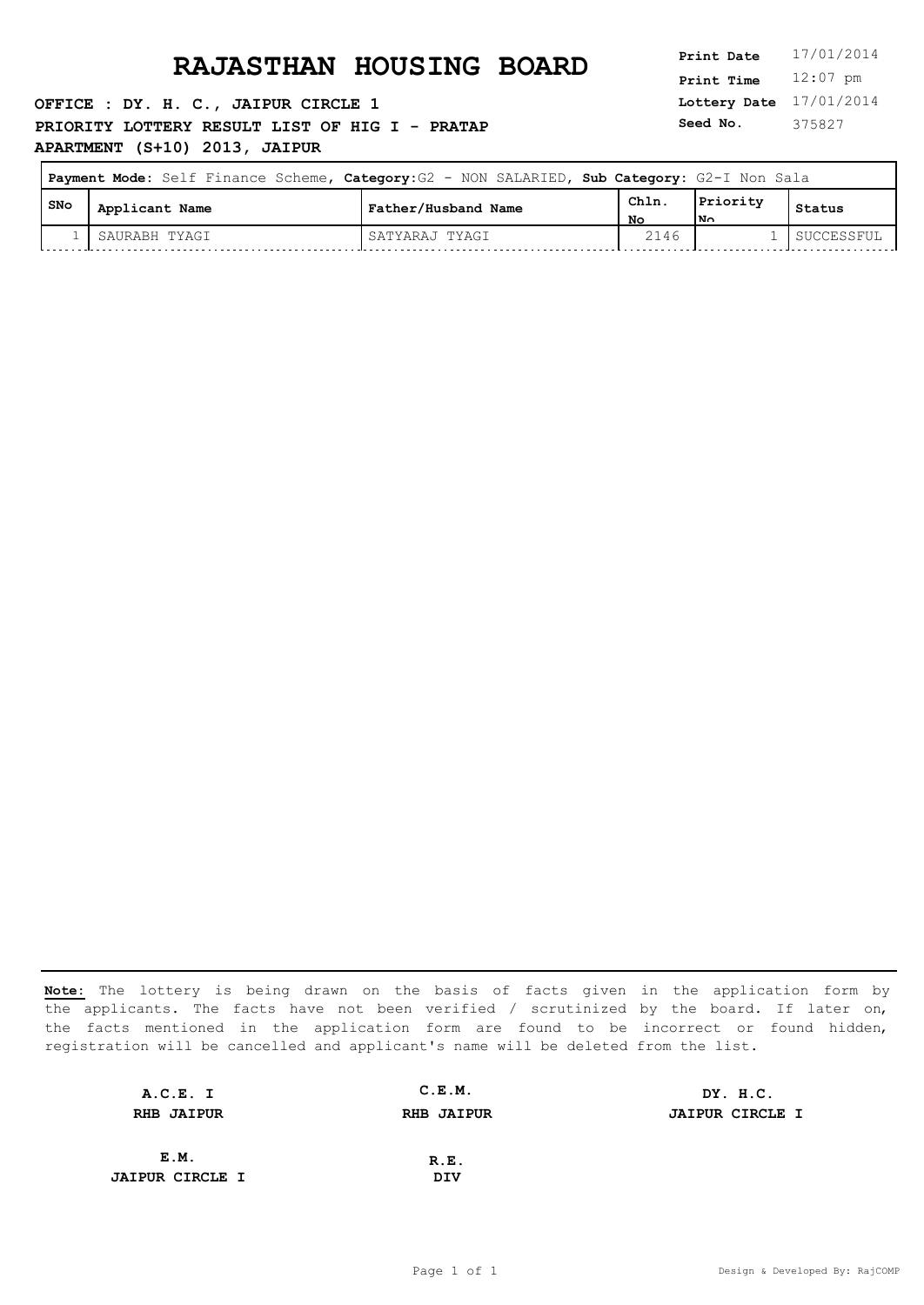**OFFICE : DY. H. C., JAIPUR CIRCLE 1 PRIORITY LOTTERY RESULT LIST OF HIG I - PRATAP APARTMENT (S+10) 2013, JAIPUR**

**Lottery Date** 17/01/2014 **Print Time** 12:07 pm **Seed No.** 375827

 $\overline{\phantom{0}}$ 

| Payment Mode: Self Finance Scheme, Category: G4 - SCHEDULED CASTE, Sub Category: G4 |                      |                     |            |                |            |
|-------------------------------------------------------------------------------------|----------------------|---------------------|------------|----------------|------------|
| I SNO                                                                               | Applicant Name       | Father/Husband Name | Chln<br>Nο | Priority<br>Ν٨ | Status     |
|                                                                                     | SAMBHU DAYAL KHINCHI | LALU RAM            | 488        |                | SUCCESSFUL |

| A.C.E. I               | C.E.M.            | DY. H.C.               |
|------------------------|-------------------|------------------------|
| <b>RHB JAIPUR</b>      | <b>RHB JAIPUR</b> | <b>JAIPUR CIRCLE I</b> |
|                        |                   |                        |
| E.M.                   | R.E.              |                        |
| <b>JAIPUR CIRCLE I</b> | DIV               |                        |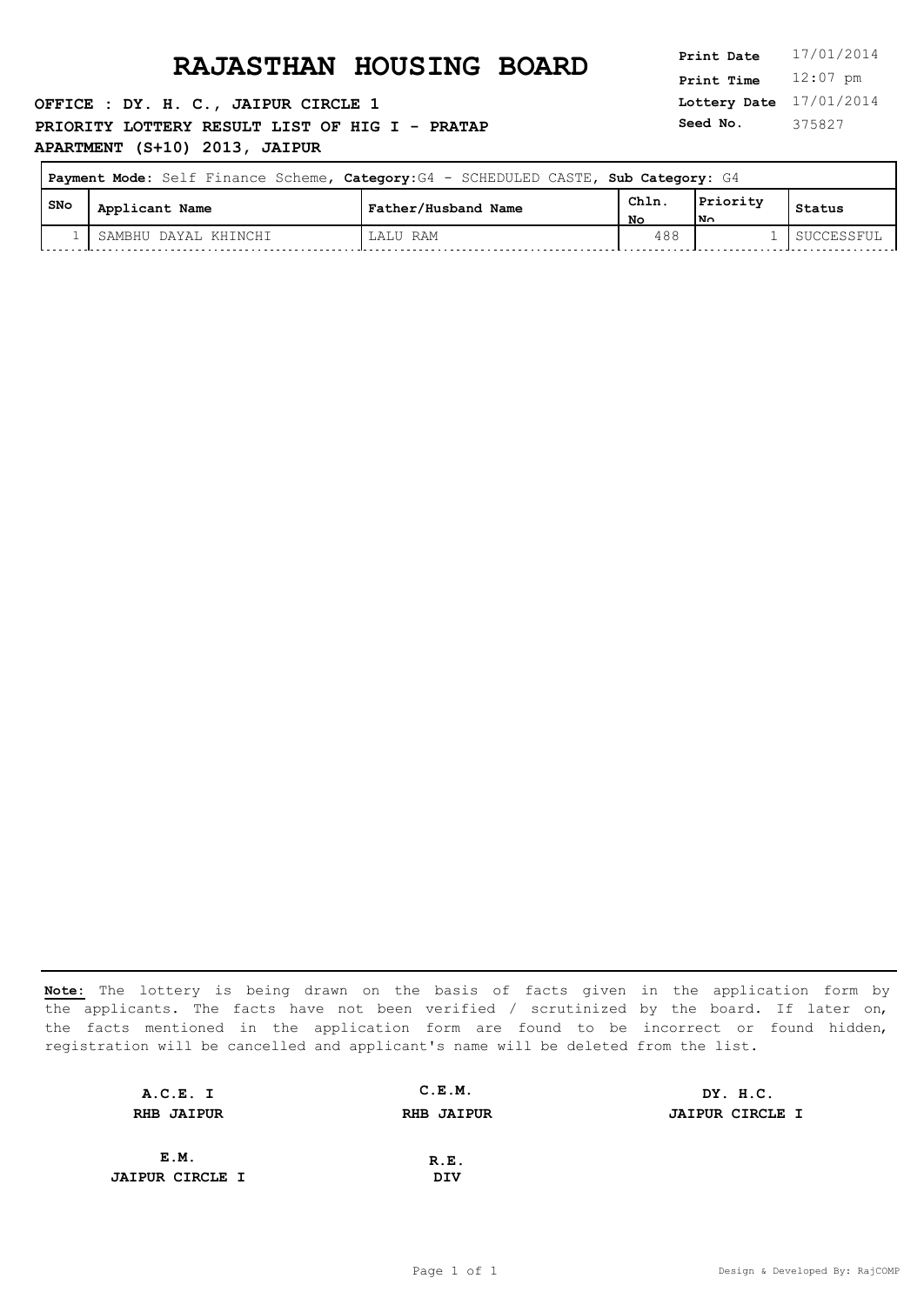**OFFICE : DY. H. C., JAIPUR CIRCLE 1 PRIORITY LOTTERY RESULT LIST OF HIG I - PRATAP APARTMENT (S+10) 2013, JAIPUR**

**Lottery Date** 17/01/2014 **Print Time** 12:07 pm **Seed No.** 375827

| Payment Mode: Self Finance Scheme, Category: G5 - SCHEDULED TRIBES, Sub Category: G5 |                |                     |            |                         |            |
|--------------------------------------------------------------------------------------|----------------|---------------------|------------|-------------------------|------------|
| , SNo                                                                                | Applicant Name | Father/Husband Name | Chln<br>NΟ | Priority<br>$N_{\odot}$ | Status     |
|                                                                                      | NANJI MEENA    | RAMPAL MEENA        | 10101      |                         | SUCCESSFUL |

| A.C.E. I               | C.E.M.            | DY. H.C.               |
|------------------------|-------------------|------------------------|
| <b>RHB JAIPUR</b>      | <b>RHB JAIPUR</b> | <b>JAIPUR CIRCLE I</b> |
|                        |                   |                        |
| E.M.                   | R.E.              |                        |
| <b>JAIPUR CIRCLE I</b> | DIV               |                        |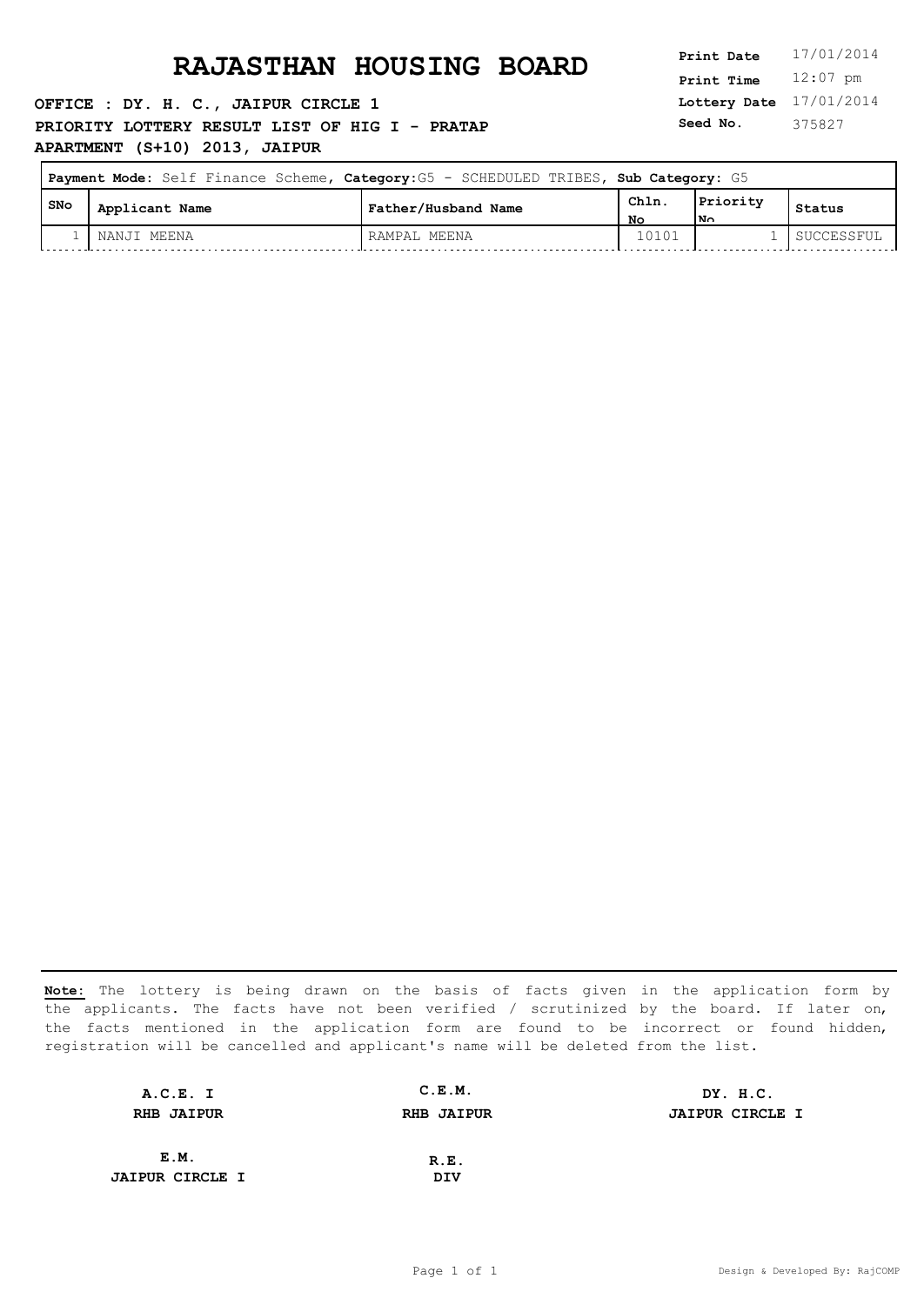**OFFICE : DY. H. C., JAIPUR CIRCLE 1 PRIORITY LOTTERY RESULT LIST OF HIG II - PRATAP APARTMENT (S+10) 2013, JAIPUR**

**Lottery Date** 17/01/2014 **Print Time** 12:13 pm **Seed No.** 490637

| Payment Mode: Self Finance Scheme, Category:G1 - SALARIED, Sub Category: G1-I Employee's o |                            |                              |             |                  |            |  |
|--------------------------------------------------------------------------------------------|----------------------------|------------------------------|-------------|------------------|------------|--|
| SNo                                                                                        | Applicant Name             | Father/Husband Name          | Chln.<br>No | Priority<br>l No | Status     |  |
|                                                                                            | JAMSHED FIROZ KHAN & FIROZ | FIROZ MOHAMMED KHAN & SAFI M | 466         |                  | SUCCESSFUL |  |
|                                                                                            | MOHAMMED KHAN              |                              |             |                  |            |  |
|                                                                                            | MAGAN LAL                  | RAMKISHOR MEENA              | 1537        |                  | SUCCESSFUL |  |
|                                                                                            | PIYUSH CHASTA              | OM PRAKASH CHASTA            | 1930        |                  | SUCCESSFUL |  |

| A.C.E. I               | C.E.M.            | DY. H.C.               |
|------------------------|-------------------|------------------------|
| <b>RHB JAIPUR</b>      | <b>RHB JAIPUR</b> | <b>JAIPUR CIRCLE I</b> |
|                        |                   |                        |
| E.M.                   | R.E.              |                        |
| <b>JAIPUR CIRCLE I</b> | DIV               |                        |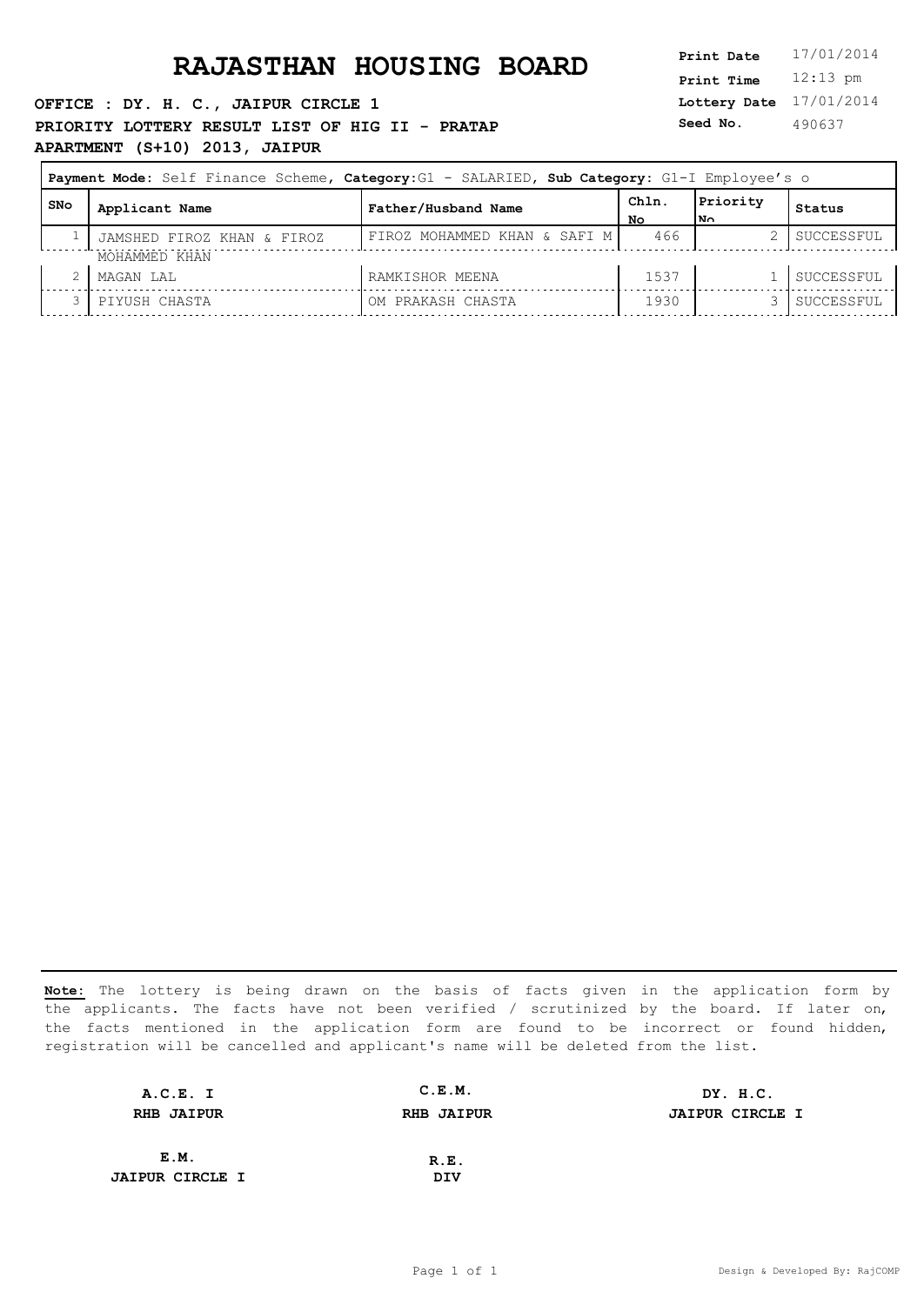**OFFICE : DY. H. C., JAIPUR CIRCLE 1 PRIORITY LOTTERY RESULT LIST OF HIG II - PRATAP APARTMENT (S+10) 2013, JAIPUR**

**Lottery Date** 17/01/2014 **Print Time** 12:13 pm **Seed No.** 490637

|     | Payment Mode: Self Finance Scheme, Category: G1 - SALARIED, Sub Category: G1-II Officers an |                     |            |                |            |
|-----|---------------------------------------------------------------------------------------------|---------------------|------------|----------------|------------|
| SNo | Applicant Name                                                                              | Father/Husband Name | Chln<br>Nο | Priority<br>Ν٨ | Status     |
|     | MUKESH                                                                                      | VIJAY SINGH         | 2314       |                | SUCCESSFUL |

| A.C.E. I               | C.E.M.            | DY. H.C.               |
|------------------------|-------------------|------------------------|
| <b>RHB JAIPUR</b>      | <b>RHB JAIPUR</b> | <b>JAIPUR CIRCLE I</b> |
|                        |                   |                        |
| E.M.                   | R.E.              |                        |
| <b>JAIPUR CIRCLE I</b> | DIV               |                        |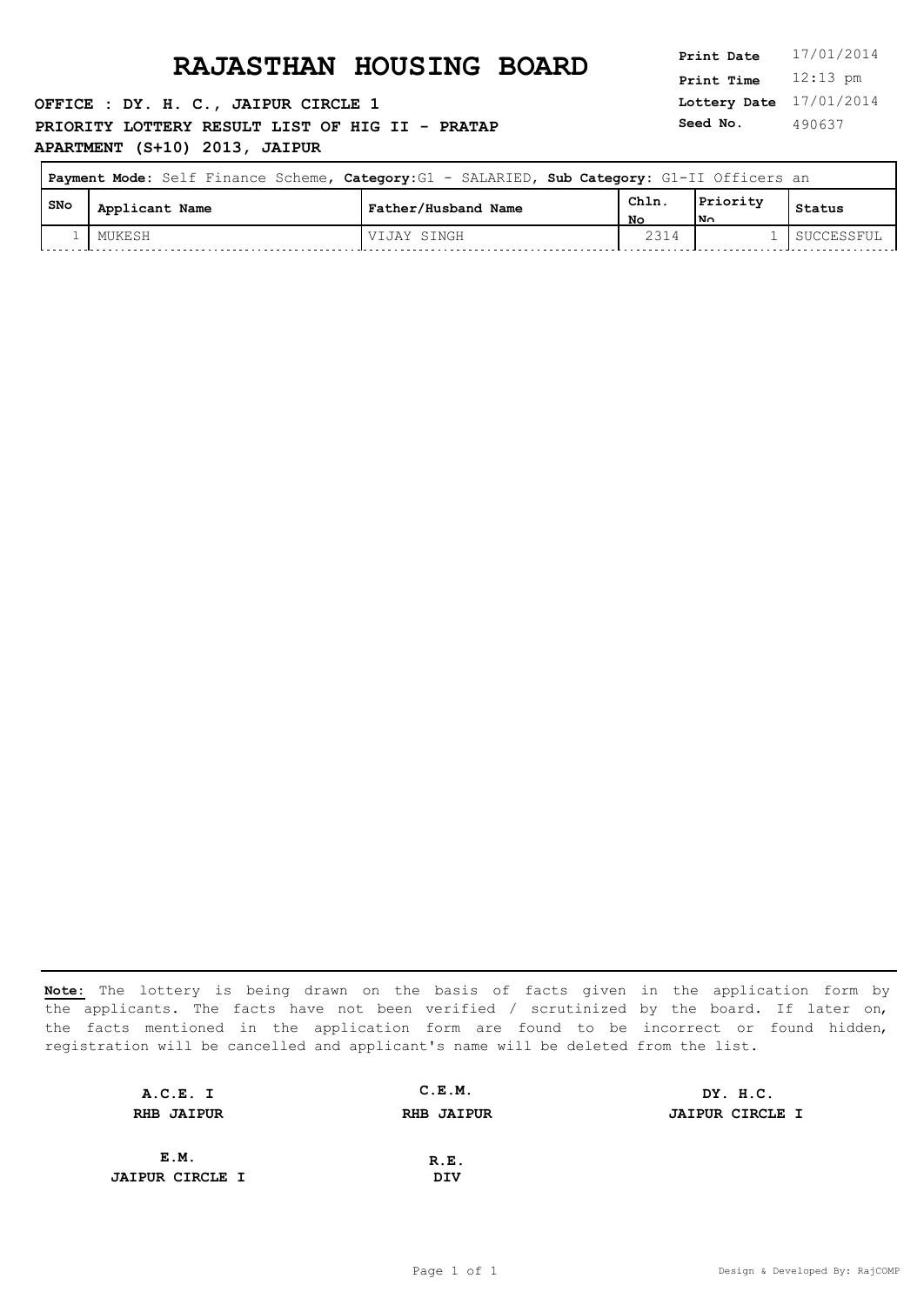**OFFICE : DY. H. C., JAIPUR CIRCLE 1 PRIORITY LOTTERY RESULT LIST OF HIG II - PRATAP APARTMENT (S+10) 2013, JAIPUR**

**Lottery Date** 17/01/2014 **Print Time** 12:13 pm **Seed No.** 490637

 $\overline{\phantom{0}}$ 

| Payment Mode: Self Finance Scheme, Category: G4 - SCHEDULED CASTE, Sub Category: G4 |                |                     |            |                 |            |
|-------------------------------------------------------------------------------------|----------------|---------------------|------------|-----------------|------------|
| SNo                                                                                 | Applicant Name | Father/Husband Name | Chln<br>Nο | Priority<br>l۷n | Status     |
|                                                                                     | I SATISH KUMAR | CHAND<br>KHEM       | 2302       |                 | SUCCESSFUL |

| A.C.E. I               | C.E.M.            | DY. H.C.               |
|------------------------|-------------------|------------------------|
| <b>RHB JAIPUR</b>      | <b>RHB JAIPUR</b> | <b>JAIPUR CIRCLE I</b> |
|                        |                   |                        |
| E.M.                   | R.E.              |                        |
| <b>JAIPUR CIRCLE I</b> | DIV               |                        |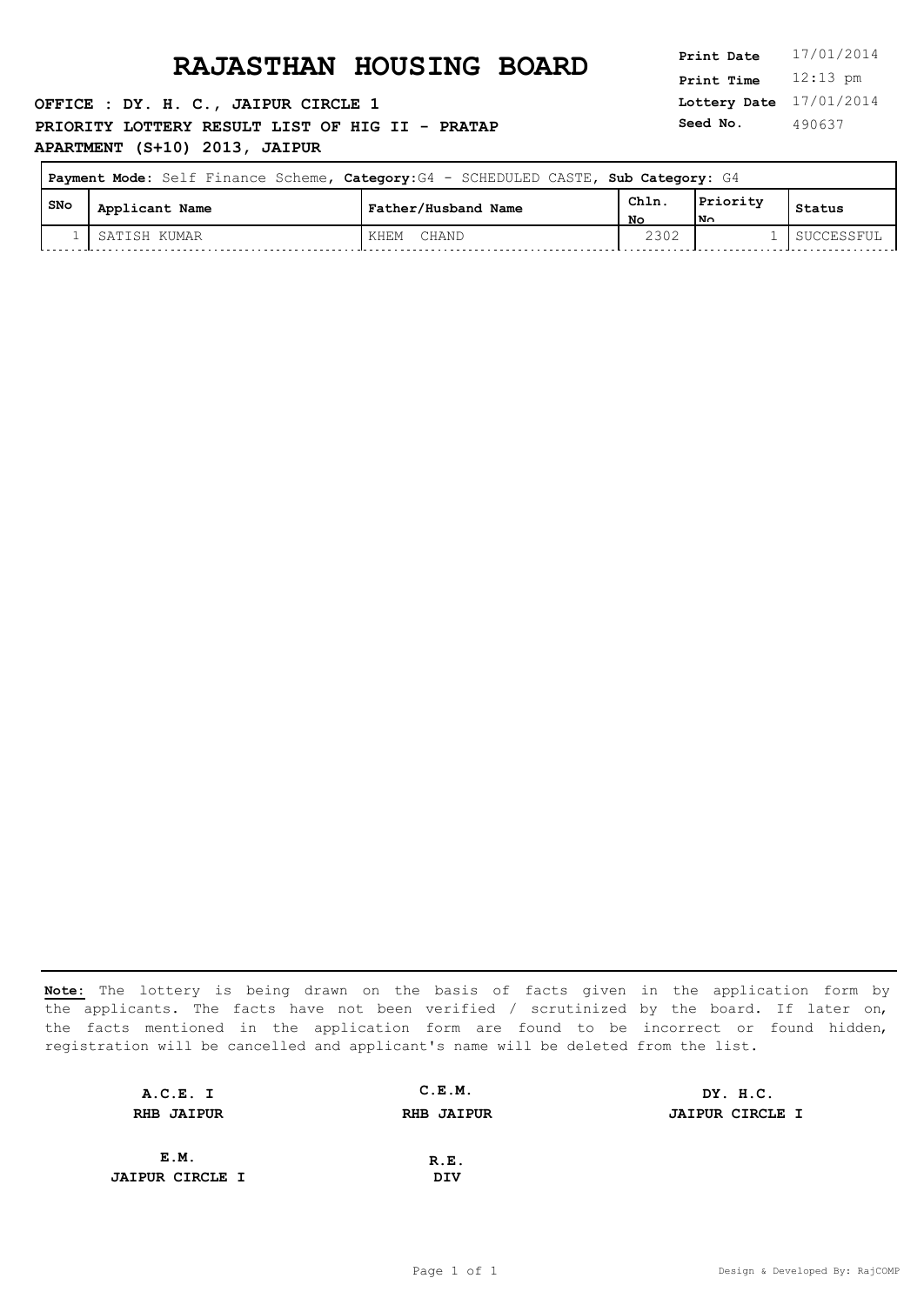# **PRAJASTHAN HOUSING BOARD**

### **OFFICE : DY. H. C., JAIPUR CIRCLE 1 PRIORITY LOTTERY RESULT LIST OF MIG B - PRATAP APARTMENT (S+10) 2013, JAIPUR**

| Print Date        | 17/01/2014 |
|-------------------|------------|
| <b>Print Time</b> | $12:19$ pm |
| Lottery Date      | 17/01/2014 |
| Seed No.          | 197611     |

| Payment Mode: Self Finance Scheme, Category: G1 - SALARIED, Sub Category: G1-I Employee's o |                      |                         |              |                 |            |
|---------------------------------------------------------------------------------------------|----------------------|-------------------------|--------------|-----------------|------------|
| <b>SNo</b>                                                                                  | Applicant Name       | Father/Husband Name     | Chln.<br>No. | Priority<br>No. | Status     |
| 1                                                                                           | OMKAR NIHALANI       | RAJKUMAR NIHALANI       | 440          | 12              | SUCCESSFUL |
|                                                                                             | GOVIND CHATURVEDI    | RAMCHANDER CHATURVEDI   | 801          | 3               | SUCCESSFUL |
| 3                                                                                           | MAHESH THANVI        | KAILASH NARAIN THANVI   | 1121         | 8               | SUCCESSFUL |
| $\overline{4}$                                                                              | YOGANDER VEER SAXENA | MUKUT BIHARI LAL SAXENA | 1361         |                 | SUCCESSFUL |
| .5                                                                                          | SHER SINGH           | <b>DURG SINGH</b>       | 1403         |                 | SUCCESSFUL |
| 6                                                                                           | VIVEK KUMAR          | CHOTE LAL               | 1417         | 13              | SUCCESSFUL |
|                                                                                             | UMAKANT SHARMA       | BABU LAL SHARMA         | 1615         | 17              | SUCCESSFUL |
| 8                                                                                           | RAVI PRAKASH MISHRA  | OM PRAKASH MISHRA       | 1787         |                 | SUCCESSFUL |
| 9                                                                                           | PREETI SHRIVASTAVA   | KESAV SRIVASTAVA        | 2039         | $\overline{4}$  | SUCCESSFUL |
| 10                                                                                          | SUSHILA GANDHI       | JAGDISH GANDHI          | 2479         | 14              | SUCCESSFUL |
| 11                                                                                          | SANDEEP SHARMA       | ASHOK KUMAR SHARMA      | 2531         | 11              | SUCCESSFUL |
| 12                                                                                          | ANAM SAXENA          | RADHA SARAN HITESHI     | 10087        | 10              | SUCCESSFUL |
| 13                                                                                          | POORAN MAL DHANAK    | CHOTU RAM DHANAK        | 10088        | -1              | SUCCESSFUL |
| 14                                                                                          | SARVESH KUMAR SINGH  | NEPAL SINGH             | 10089        | 16              | SUCCESSFUL |
| 15                                                                                          | RAMESH CHAND         | MOOL CHAND              | 10090        | 15              | SUCCESSFUL |
| 16                                                                                          | SATISH KUMAR SONI    | BHANWAR LAL SONI        | 10091        |                 | SUCCESSFUL |
| 17                                                                                          | DINESH KUMAR JAIN    | MADAN LAL JAIN          | 10092        | 6               | SUCCESSFUL |

| A.C.E. I               | C.E.M.            | DY. H.C.               |
|------------------------|-------------------|------------------------|
| <b>RHB JAIPUR</b>      | <b>RHB JAIPUR</b> | <b>JAIPUR CIRCLE I</b> |
|                        |                   |                        |
| E.M.                   | R.E.              |                        |
| <b>JAIPUR CIRCLE I</b> | DIV               |                        |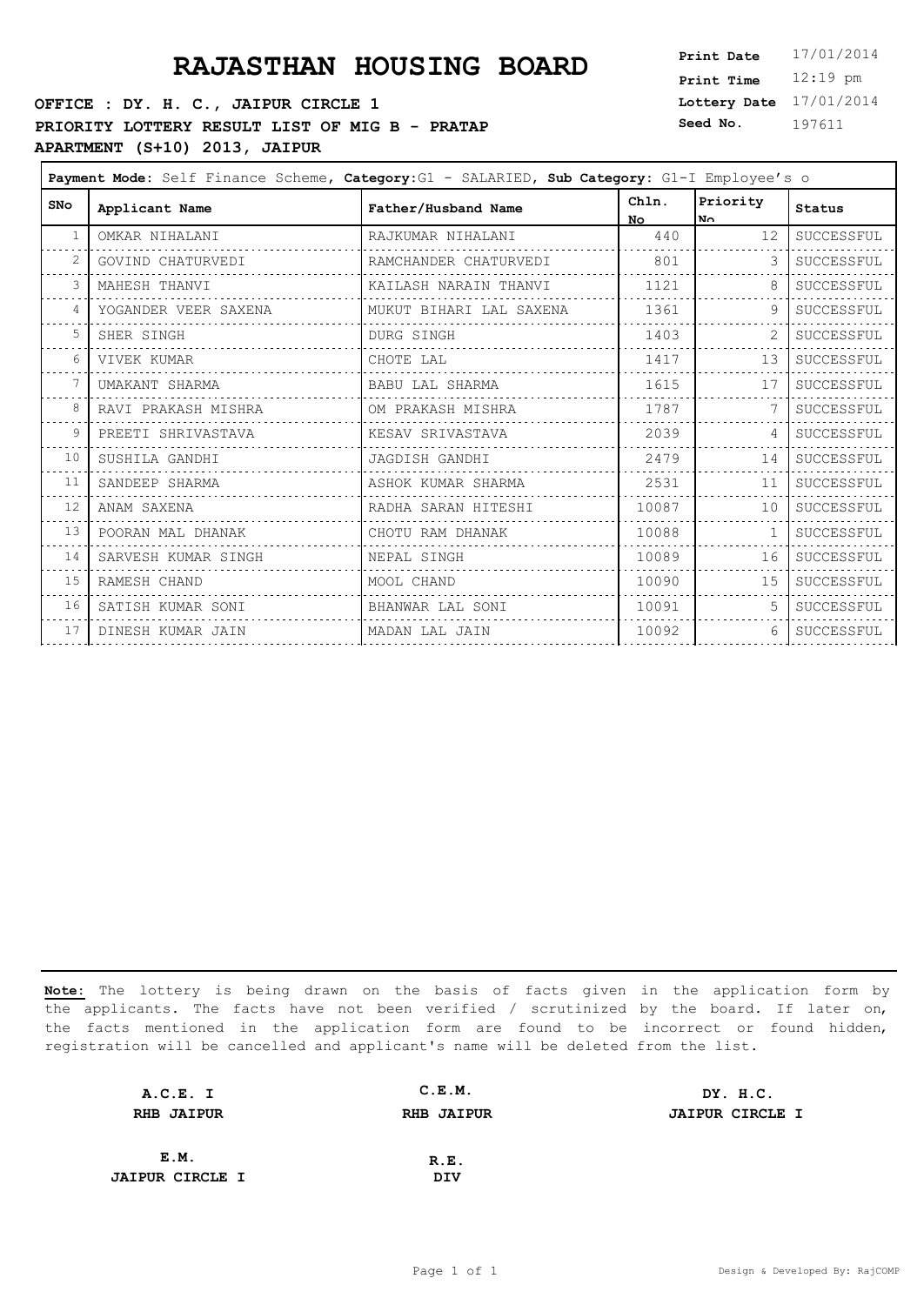**OFFICE : DY. H. C., JAIPUR CIRCLE 1 PRIORITY LOTTERY RESULT LIST OF MIG B - PRATAP APARTMENT (S+10) 2013, JAIPUR**

**Lottery Date** 17/01/2014 **Print Time** 12:19 pm **Seed No.** 197611

|                | Payment Mode: Self Finance Scheme, Category: G1 - SALARIED, Sub Category: G1-II Officers an |                         |              |                         |            |
|----------------|---------------------------------------------------------------------------------------------|-------------------------|--------------|-------------------------|------------|
| <b>SNo</b>     | Applicant Name                                                                              | Father/Husband Name     | Chln.<br>No. | Priority<br>$N_{\odot}$ | Status     |
|                | SUNIL JANGID                                                                                | GULAB CHAND JANGID      | 467          | $5 -$                   | SUCCESSFUL |
| $\overline{2}$ | YOGESH KUMAR                                                                                | MAHENDRA SINGH          | 1532         | 9                       | SUCCESSFUL |
|                | NARENDRA ISHTWAL                                                                            | V.P. SHARMA             | 1644         | 4                       | SUCCESSFUL |
| 4              | MONIKA PANWAR                                                                               | RAM PRATAP SINGH PANWAR | 1837         | 8                       | SUCCESSFUL |
| 5              | RAJEEV KUMAR CHOUHAN                                                                        | JAIPRAKASH CHOUHAN      | 2155         |                         | SUCCESSFUL |
| 6              | ANJU SHARMA                                                                                 | SANJAY KUMAR SHARMA     | 2156         |                         | SUCCESSFUL |
|                | VISHNU CHANDRA SHARMA                                                                       | CHUTTAN LAL SHARMA      | 2480         |                         | SUCCESSFUL |
| 8              | REKHA SANKHALA                                                                              | KESAR SINGH DABI        | 10093        | 6.                      | SUCCESSFUL |
| 9              | ONKAR SINGH                                                                                 | JASWANT SINGH           | 10095        | 3.                      | SUCCESSFUL |
|                |                                                                                             |                         |              |                         |            |

| A.C.E. I               | C.E.M.            | DY. H.C.               |
|------------------------|-------------------|------------------------|
| <b>RHB JAIPUR</b>      | <b>RHB JAIPUR</b> | <b>JAIPUR CIRCLE I</b> |
|                        |                   |                        |
| E.M.                   | R.E.              |                        |
| <b>JAIPUR CIRCLE I</b> | DIV               |                        |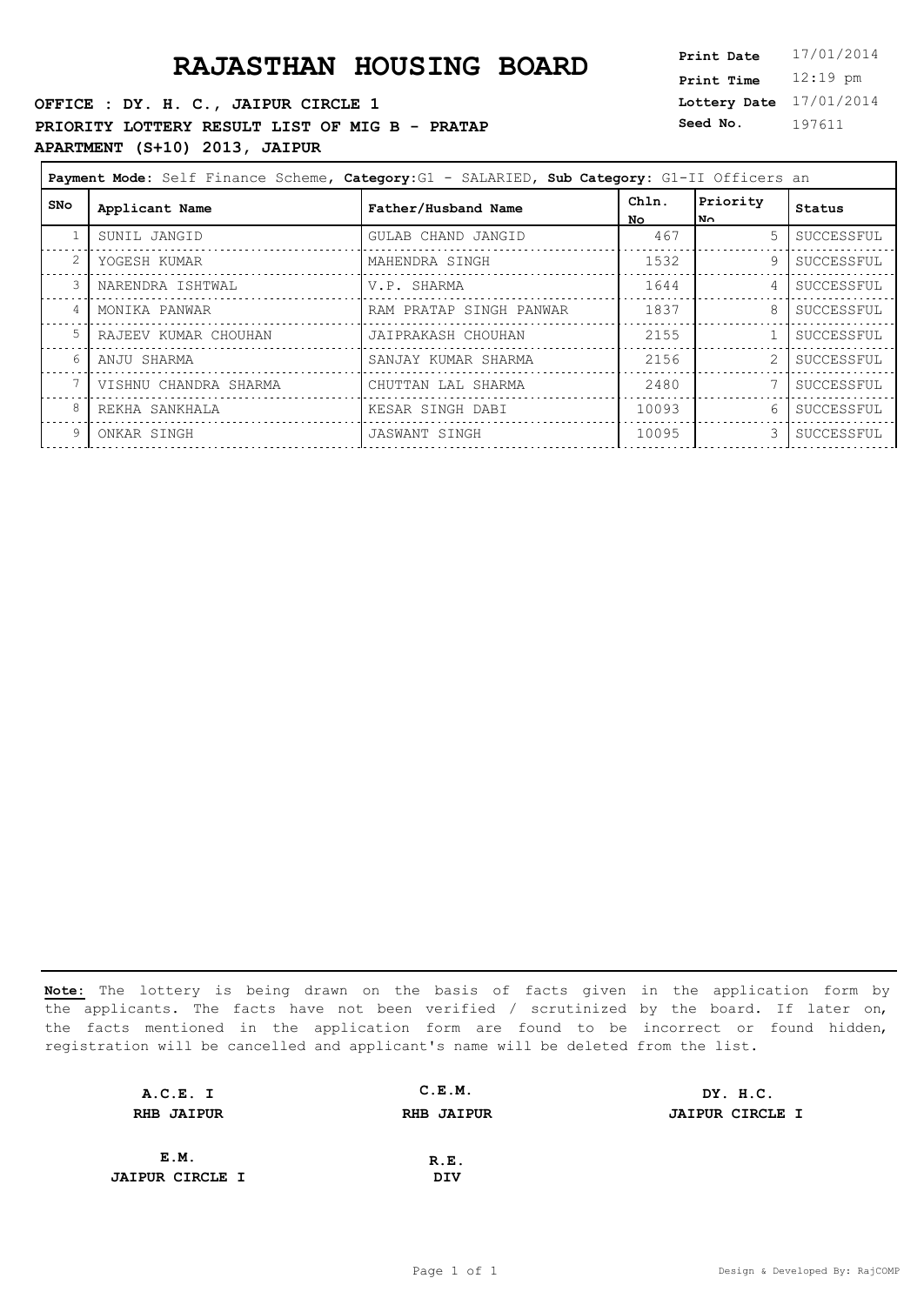**OFFICE : DY. H. C., JAIPUR CIRCLE 1 PRIORITY LOTTERY RESULT LIST OF MIG B - PRATAP APARTMENT (S+10) 2013, JAIPUR**

**Lottery Date** 17/01/2014 **Print Time** 12:19 pm **Seed No.** 197611

|     | Payment Mode: Self Finance Scheme, Category: G2 - NON SALARIED, Sub Category: G2-I Non Sala |                     |             |                  |            |
|-----|---------------------------------------------------------------------------------------------|---------------------|-------------|------------------|------------|
| SNo | Applicant Name                                                                              | Father/Husband Name | Chln.<br>Nο | Priority<br>l No | Status     |
|     | SUJATA GHOSHAL                                                                              | ABHAY GHOSHAL       | 96          |                  | SUCCESSFUL |
|     | SANJEEV BHARGAVA                                                                            | M.K. BHARGAVA       | 405         | 4                | SUCCESSFUL |
|     | RADHA MOHAN GUPTA                                                                           | RAMJI LAL GUPTA     | 1207        |                  | SUCCESSFUL |
|     | PUNAM SHARMA                                                                                | KRISHNA KUMAR       | 1767        |                  | SUCCESSFUL |
|     | AJAY KUMAR GUPTA                                                                            | HIRA LAL GUPTA      | 1889        |                  | SUCCESSFUL |

| A.C.E. I               | C.E.M.            | DY. H.C.               |
|------------------------|-------------------|------------------------|
| <b>RHB JAIPUR</b>      | <b>RHB JAIPUR</b> | <b>JAIPUR CIRCLE I</b> |
|                        |                   |                        |
| E.M.                   | R.E.              |                        |
| <b>JAIPUR CIRCLE I</b> | DIV               |                        |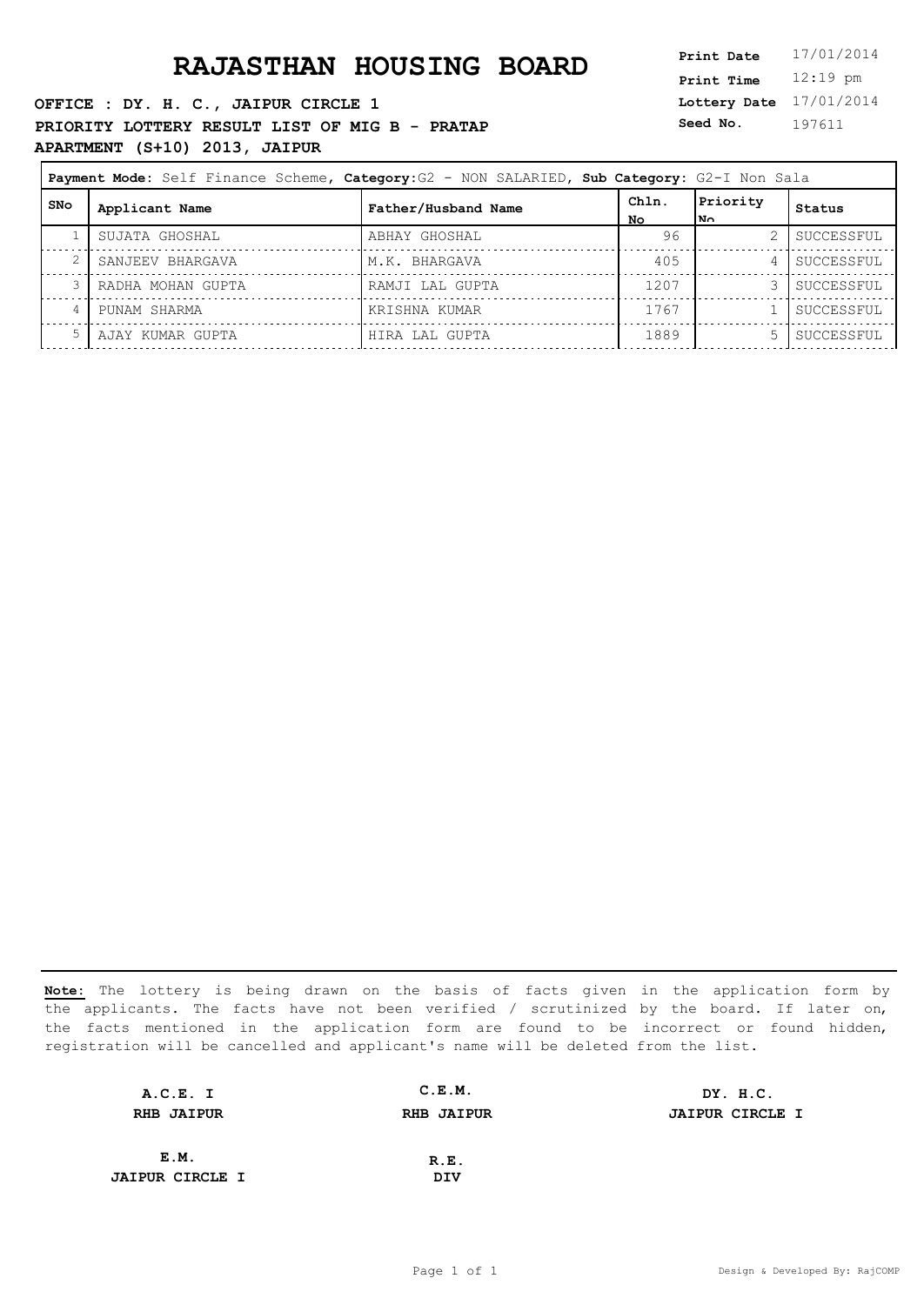**OFFICE : DY. H. C., JAIPUR CIRCLE 1 PRIORITY LOTTERY RESULT LIST OF MIG B - PRATAP APARTMENT (S+10) 2013, JAIPUR**

**Lottery Date** 17/01/2014 **Print Time** 12:19 pm **Seed No.** 197611

|       | Payment Mode: Self Finance Scheme, Category: G4 - SCHEDULED CASTE, Sub Category: G4 |                      |             |                  |            |
|-------|-------------------------------------------------------------------------------------|----------------------|-------------|------------------|------------|
| l SNo | Applicant Name                                                                      | Father/Husband Name  | ChIn.<br>NΟ | Priority<br>l No | Status     |
|       | ARCHANA BARUR                                                                       | SUNIL KUMAR          | 135         |                  | SUCCESSFUL |
|       | DR. SANJEEV KANSOTIYA                                                               | GULAB CHAND KASOTIYA | 1780        |                  | SUCCESSFUL |
|       | DR. ASHOK KUMAR KULDEEP                                                             | HARI SHANKAR         | 1781        |                  | SUCCESSFUL |

| A.C.E. I               | C.E.M.            | DY. H.C.               |
|------------------------|-------------------|------------------------|
| <b>RHB JAIPUR</b>      | <b>RHB JAIPUR</b> | <b>JAIPUR CIRCLE I</b> |
|                        |                   |                        |
| E.M.                   | R.E.              |                        |
| <b>JAIPUR CIRCLE I</b> | DIV               |                        |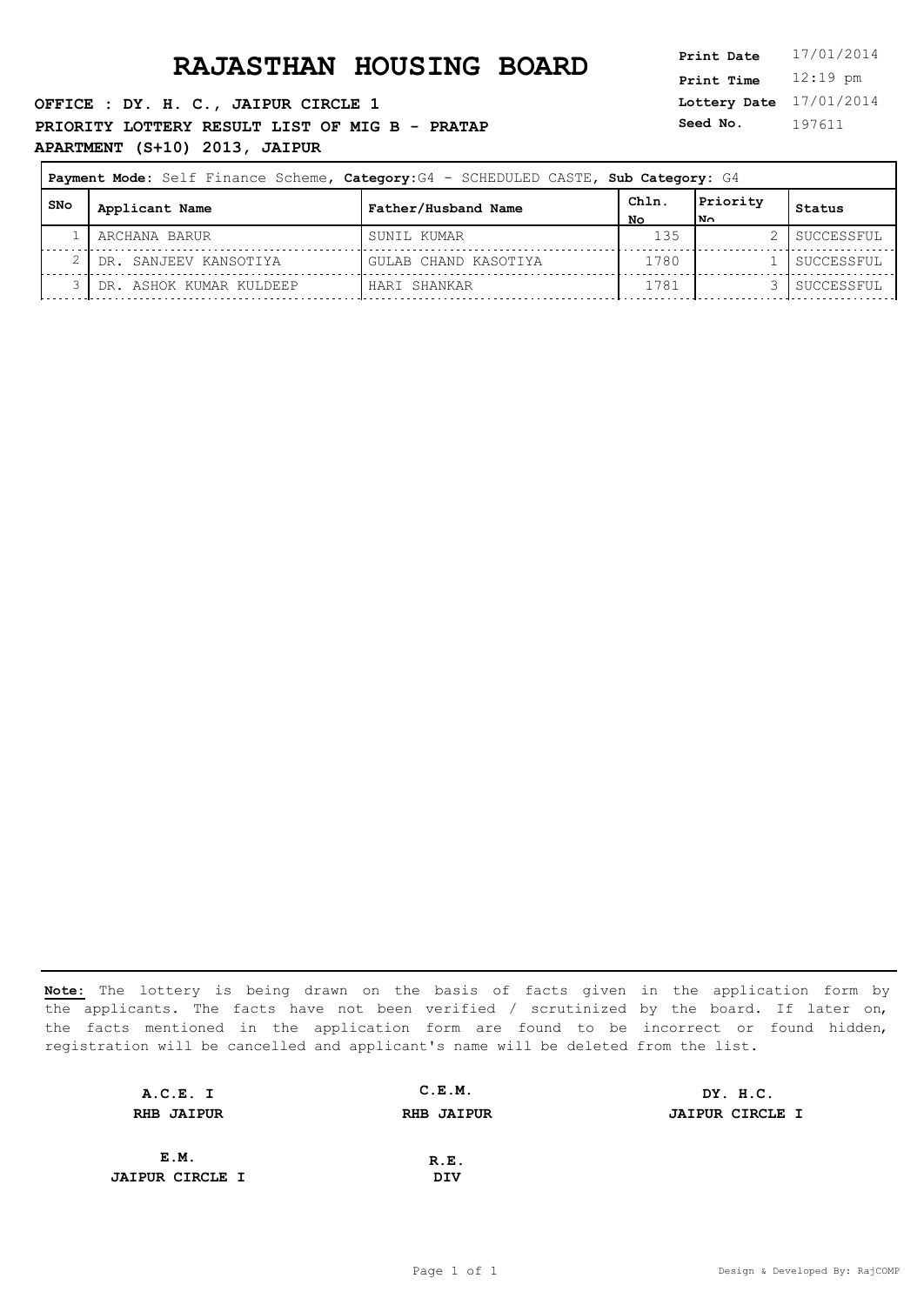**OFFICE : DY. H. C., JAIPUR CIRCLE 1 PRIORITY LOTTERY RESULT LIST OF MIG B - PRATAP APARTMENT (S+10) 2013, JAIPUR**

**Lottery Date** 17/01/2014 **Print Time** 12:19 pm **Seed No.** 197611

| Payment Mode: Self Finance Scheme, Category: G5 - SCHEDULED TRIBES, Sub Category: G5 |                     |                      |              |                  |            |
|--------------------------------------------------------------------------------------|---------------------|----------------------|--------------|------------------|------------|
| SNo                                                                                  | Applicant Name      | Father/Husband Name  | Chln.<br>No. | Priority<br>l No | Status     |
|                                                                                      | MAHESH CHAND MEENA  | SUKH LAL MEENA       | 644          |                  | SUCCESSFUL |
|                                                                                      | TARUN KUMAR MEENA   | BUDDH RAM MEENA      | 1650         | 4                | SUCCESSFUL |
|                                                                                      | NEHA NORAWAT        | DILEEP SINGH NORAWAT | 1809         |                  | SUCCESSFUL |
| 4                                                                                    | KALPNA KUMARI MEENA | MANGEJA RAM MEENA    | 2096         |                  | SUCCESSFUL |
|                                                                                      | VIJAY SINGH MEENA   | LOHADA RAM MEENA     | 2571         |                  | SUCCESSFUL |

| A.C.E. I               | C.E.M.            | DY. H.C.               |
|------------------------|-------------------|------------------------|
| <b>RHB JAIPUR</b>      | <b>RHB JAIPUR</b> | <b>JAIPUR CIRCLE I</b> |
|                        |                   |                        |
| E.M.                   | R.E.              |                        |
| <b>JAIPUR CIRCLE I</b> | DIV               |                        |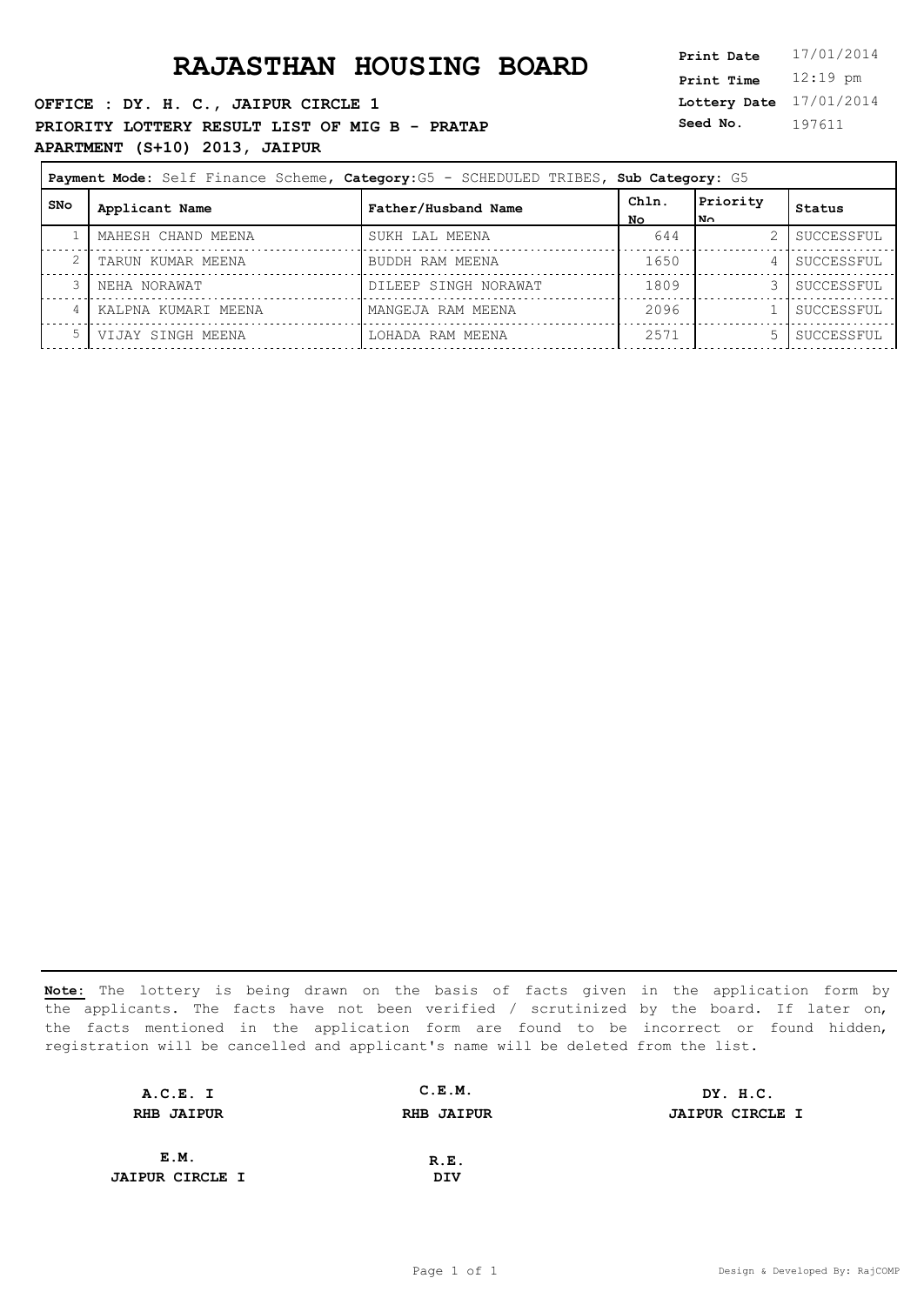**OFFICE : DY. H. C., JAIPUR CIRCLE 1 PRIORITY LOTTERY RESULT LIST OF MIG B - PRATAP APARTMENT (S+10) 2013, JAIPUR**

**Lottery Date** 17/01/2014 **Print Time** 12:19 pm **Seed No.** 197611

|       | Payment Mode: Self Finance Scheme, Category: G8 - EX. SERVICE MAN AND WAR WIDOWS, Sub Categ |                     |             |                  |            |
|-------|---------------------------------------------------------------------------------------------|---------------------|-------------|------------------|------------|
| l SNo | Applicant Name                                                                              | Father/Husband Name | Chln.<br>No | Priority<br>l No | Status     |
|       | JAISINGH                                                                                    | DHOOP SINGH         | 829         |                  | SUCCESSFUL |
|       | NOURANG LAL GODARA                                                                          | DUNGAR SINGH        | 1722        | 4                | SUCCESSFUL |
|       | VED PRAKASH YADAV                                                                           | RATAN LAL YADAV     | 1845        |                  | SUCCESSFUL |
| 4     | KRISHNA KUMAR                                                                               | PRATAP SINGH        | 1991        |                  | SUCCESSFUL |
|       | RICHHPAL SINGH                                                                              | PRABHU SINGH        | 2110        | 5.               | SUCCESSFUL |

| A.C.E. I               | C.E.M.            | DY. H.C.               |
|------------------------|-------------------|------------------------|
| <b>RHB JAIPUR</b>      | <b>RHB JAIPUR</b> | <b>JAIPUR CIRCLE I</b> |
|                        |                   |                        |
| E.M.                   | R.E.              |                        |
| <b>JAIPUR CIRCLE I</b> | DIV               |                        |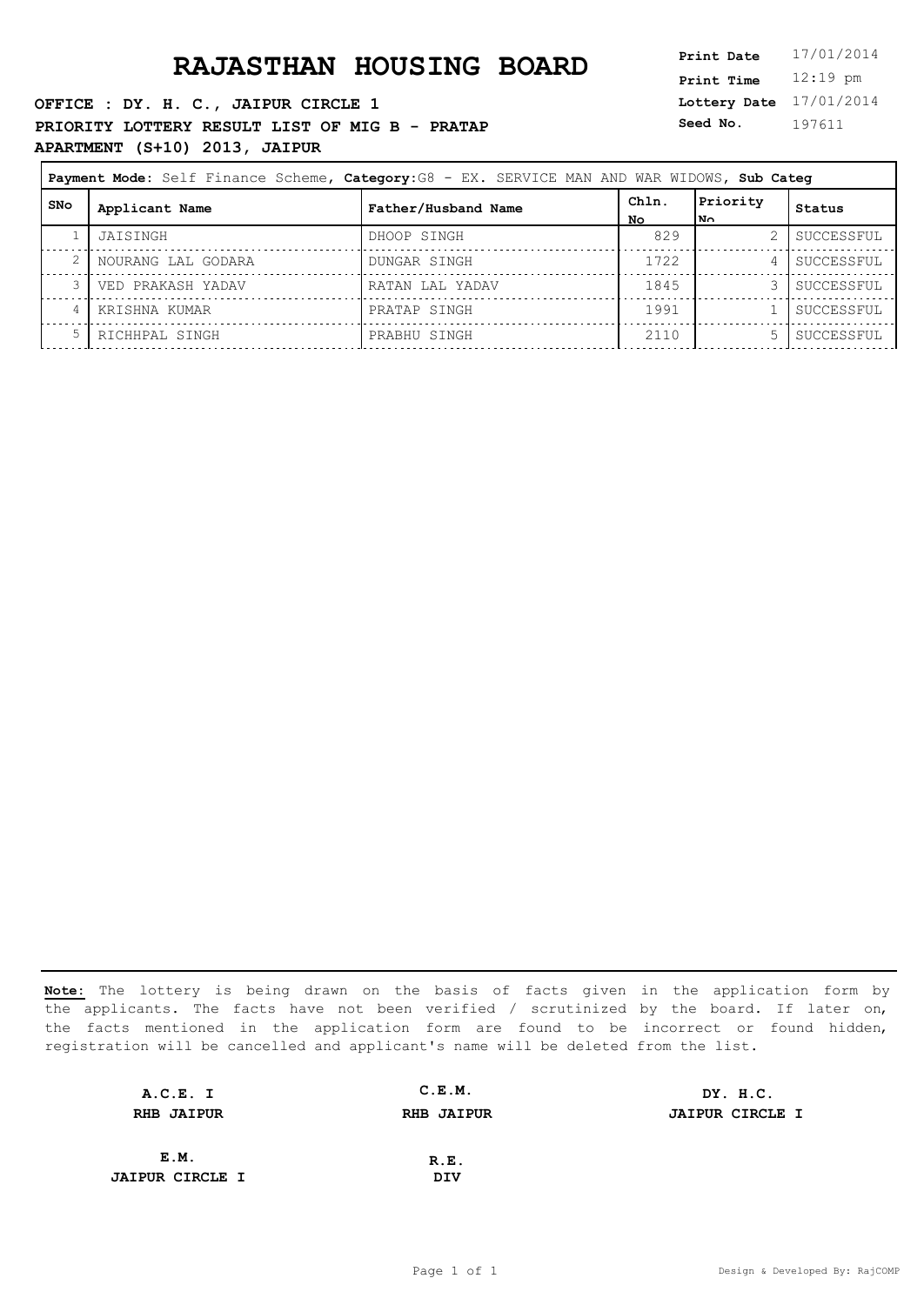**OFFICE : DY. H. C., JAIPUR CIRCLE 1 PRIORITY LOTTERY RESULT LIST OF MIG B - PRATAP APARTMENT (S+10) 2013, JAIPUR**

**Lottery Date** 17/01/2014 **Print Time** 12:19 pm **Seed No.** 197611

| Payment Mode: Self Finance Scheme, Category: G9 - HANDICAPPED, Sub Category: G9-II (Physica |                |                     |            |                          |            |
|---------------------------------------------------------------------------------------------|----------------|---------------------|------------|--------------------------|------------|
| , SNo                                                                                       | Applicant Name | Father/Husband Name | Chln<br>NΟ | Priority<br>$\mathbf{N}$ | Status     |
|                                                                                             | HITESH KUMAR   | SURENDRA KUMAR      | 715        |                          | SUCCESSFUL |

| A.C.E. I               | C.E.M.            | DY. H.C.               |
|------------------------|-------------------|------------------------|
| <b>RHB JAIPUR</b>      | <b>RHB JAIPUR</b> | <b>JAIPUR CIRCLE I</b> |
|                        |                   |                        |
| E.M.                   | R.E.              |                        |
| <b>JAIPUR CIRCLE I</b> | DIV               |                        |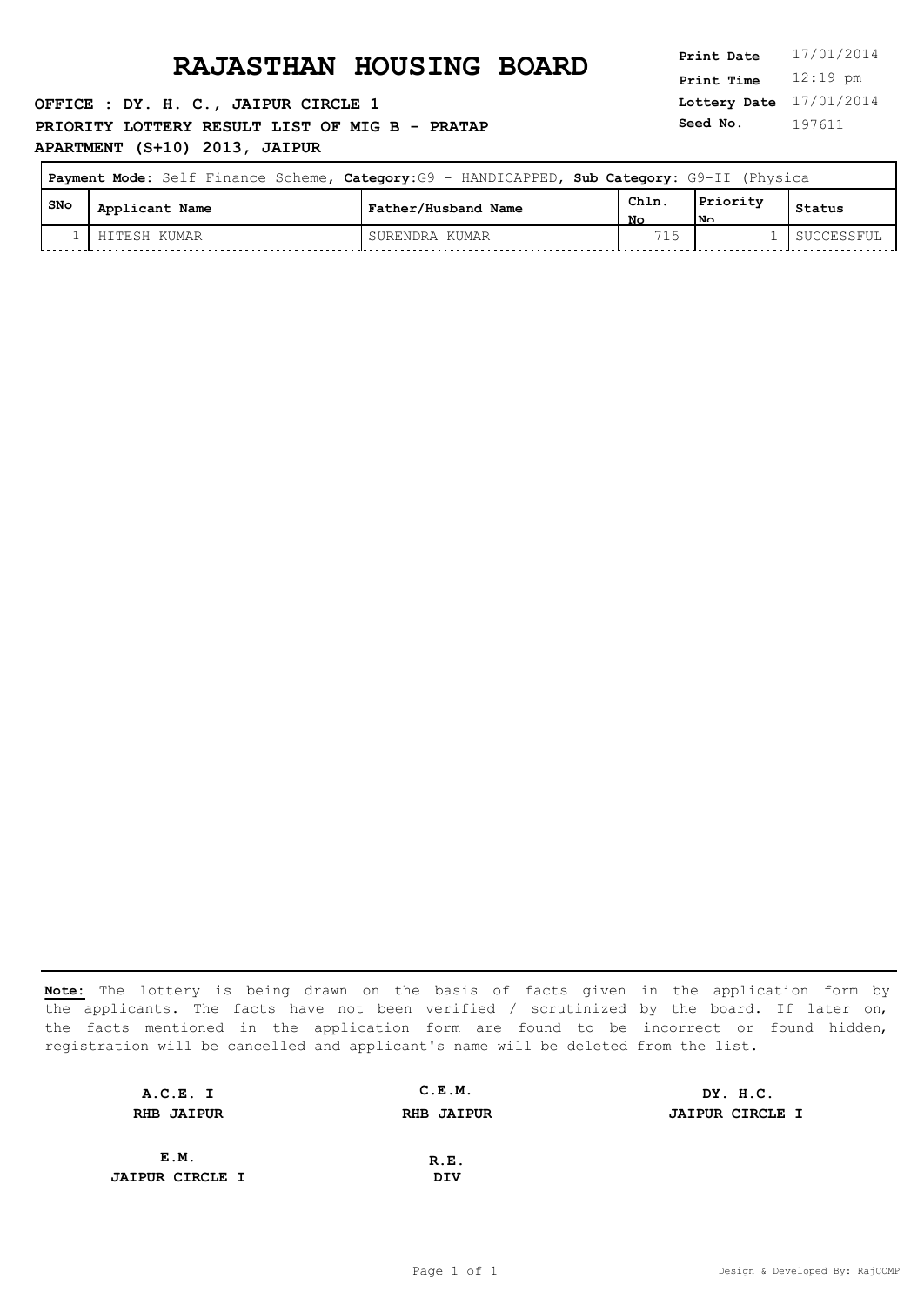#### **OFFICE : DY. H. C., JAIPUR CIRCLE 1**

**PRIORITY LOTTERY RESULT LIST OF HIG - BOARD EMPLOYEE** 

**2006, JAIPUR**

**Lottery Date** 17/01/2014 **Print Time** 12:38 pm **Seed No.** 606791

|            | Payment Mode: Hire Purchase Sale, Category: G3 - BOARD EMPLOYEES, Sub Category: G3 |                       |                    |                       |            |  |
|------------|------------------------------------------------------------------------------------|-----------------------|--------------------|-----------------------|------------|--|
| <b>SNo</b> | Applicant Name                                                                     | Father/Husband Name   | Chln.<br><b>No</b> | Priority<br><b>No</b> | Status     |  |
|            | TULSI RAM SHARMA                                                                   | KANWAR LAL SHARMA     |                    | 11                    | SUCCESSFUL |  |
| 2          | RAMNI PILLAI                                                                       | K. V. PILLAI          | $\mathcal{L}$      | 10                    | SUCCESSFUL |  |
| 3          | RADHEY SHYAM SHARMA                                                                | NEMI CHAND            | 3                  |                       | SUCCESSFUL |  |
| 4          | KALYAN MEENA                                                                       | GANGA RAM MEENA       | 7                  | 8                     | SUCCESSFUL |  |
| 5          | GALJIDAMORE (MEENA)                                                                | BHAGWANA RAM MEENA    | 15                 | 12                    | SUCCESSFUL |  |
| 6          | OM PRAKASH CHOUDHARY                                                               | UDA RAM CHOUDHARY     | 26                 | 6                     | SUCCESSFUL |  |
|            | RAJENDRA SINGH                                                                     | GANPAT SINGH          | 55                 |                       | SUCCESSFUL |  |
| 8          | SOHAN LAL SUTHAR                                                                   | MOOL CHAND SUTHAR     | 67                 | 5                     | SUCCESSFUL |  |
| 9          | AMEEN MOHD.                                                                        | MOHD. HANEEF          | 103                |                       | SUCCESSFUL |  |
| 10         | DINESH NAG                                                                         | KAILASH NARAIN NAG    | 105                | 13                    | SUCCESSFUL |  |
| 11         | DHIRENDRA MOHAN SHARMA                                                             | BRIJ MOHAN SHARMA     | 106                | 4                     | SUCCESSFUL |  |
| 12         | DINESH CHAND AGARWAL                                                               | RADHA KISHAN AGARWAL  | 114                | 14                    | SUCCESSFUL |  |
| 13         | RAJ NARAIN MATHUR                                                                  | BADRI NARAIN MATHUR   | 128                |                       | SUCCESSFUL |  |
| 14         | SURESH CHAND RAWAL                                                                 | BHAWANI SHANKER RAWEL | 131                | 9                     | SUCCESSFUL |  |
|            |                                                                                    |                       |                    |                       |            |  |

| A.C.E. I               | C.E.M.            | DY. H.C.               |
|------------------------|-------------------|------------------------|
| <b>RHB JAIPUR</b>      | <b>RHB JAIPUR</b> | <b>JAIPUR CIRCLE I</b> |
|                        |                   |                        |
| E.M.                   | R.E.              |                        |
| <b>JAIPUR CIRCLE I</b> | DIV               |                        |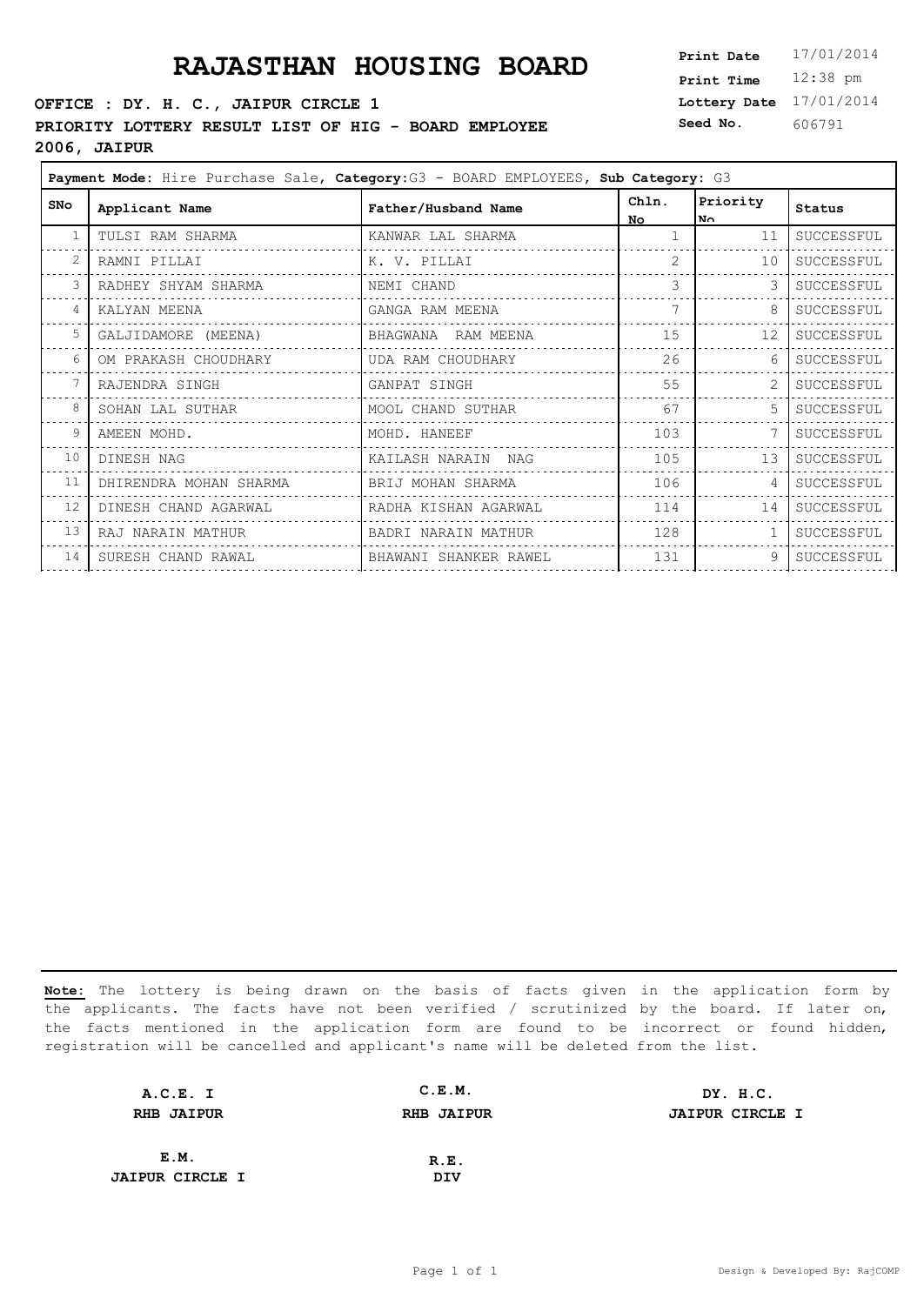**OFFICE : DY. H. C., JAIPUR CIRCLE 1 PRIORITY LOTTERY RESULT LIST OF MIG A - BOARD EMPLOYEE 2006, JAIPUR**

**Lottery Date** 17/01/2014 **Print Time** 12:44 pm **Seed No.** 507355

| Payment Mode: Hire Purchase Sale, Category: G3 - BOARD EMPLOYEES, Sub Category: G3 |                |                     |              |                 |            |
|------------------------------------------------------------------------------------|----------------|---------------------|--------------|-----------------|------------|
| SNo                                                                                | Applicant Name | Father/Husband Name | ChIn.<br>No. | Priority<br> N∩ | Status     |
|                                                                                    | GHISI BAI      | BAJRANG LAL         | 94           |                 | SUCCESSFUL |
| ∠                                                                                  | SULAIR SINGH   | KALU SINGH          | 122          |                 | SUCCESSFUL |
|                                                                                    | MANJU SHARMA   | NARENDRA SHARMA     | 124          |                 | SUCCESSFUL |

| A.C.E. I               | C.E.M.            | DY. H.C.               |
|------------------------|-------------------|------------------------|
| <b>RHB JAIPUR</b>      | <b>RHB JAIPUR</b> | <b>JAIPUR CIRCLE I</b> |
|                        |                   |                        |
| E.M.                   | R.E.              |                        |
| <b>JAIPUR CIRCLE I</b> | DIV               |                        |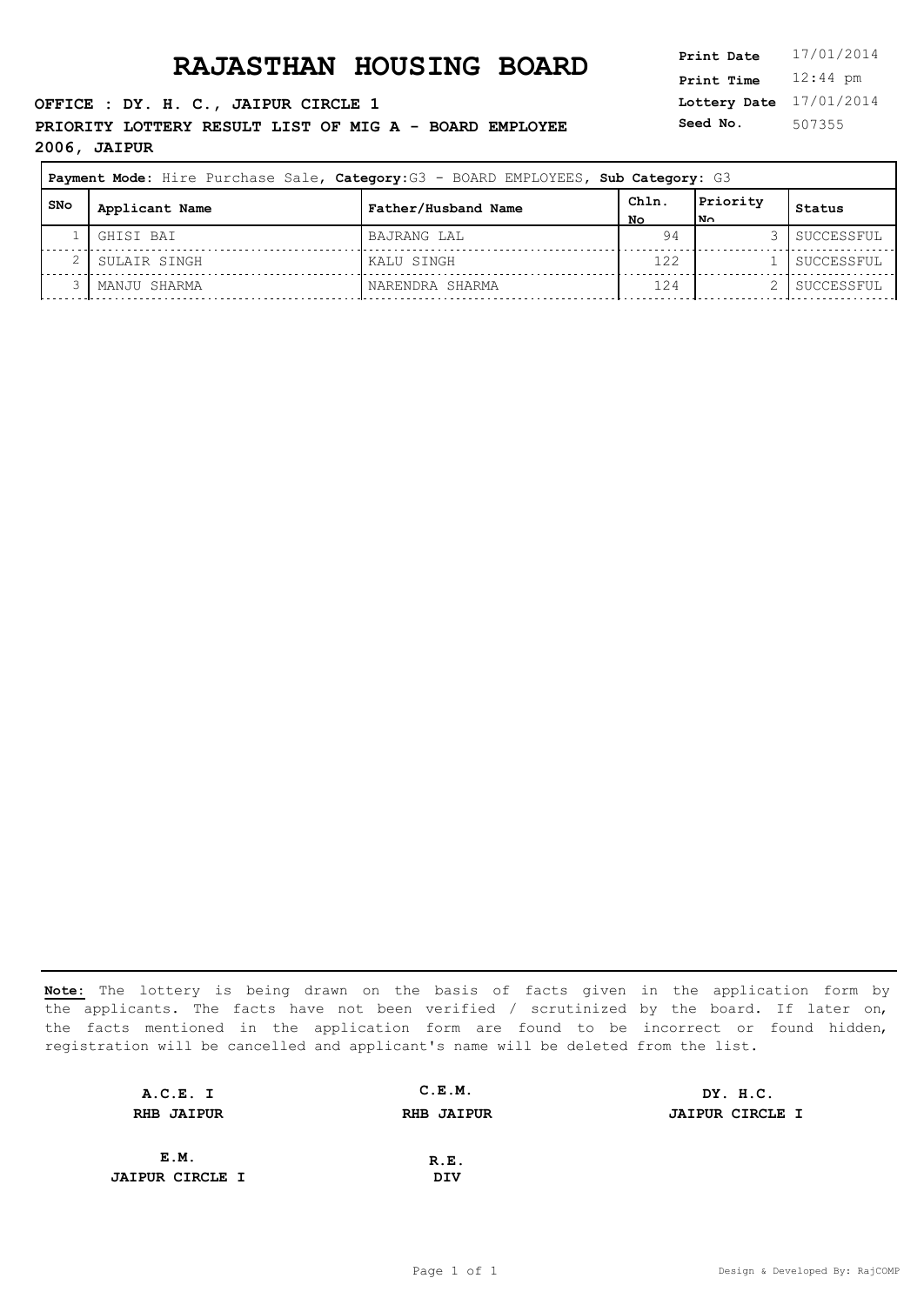### **OFFICE : DY. H. C., JAIPUR CIRCLE 1 PRIORITY LOTTERY RESULT LIST OF MIG B - BOARD EMPLOYEE**

**2006, JAIPUR**

**Lottery Date** 17/01/2014 **Print Time** 12:50 pm **Seed No.** 397698

 $\overline{\phantom{0}}$ 

| <b>SNo</b>     | Applicant Name       | Father/Husband Name | Chln.<br>No. | Priority<br>No. | <b>Status</b>    |
|----------------|----------------------|---------------------|--------------|-----------------|------------------|
| -1             | MANOJ KUMAR          | HUKAM CHAND         | 5            | 7               | SUCCESSFUL       |
| 2              | GUMAAN MAL SHARMA    | NARAYAN PRASAD      | $6^{\circ}$  | 19              | SUCCESSFUL       |
| 3              | CHAJU RAM MEENA      | RAGHU NATH MEENA    | 21           | 2               | SUCCESSFUL       |
| $\overline{4}$ | CHAMPA DEVI          | BHAGIRATH RAM       | 24           | 17              | SUCCESSFUL       |
| 5              | RAVATI DEVI          | KISHNA RAM          | 46           | 16              | $\tt SUCCESSFUL$ |
| 6              | JAMANA LAL           | PRABHU LAL          | 51           | 15              | SUCCESSFUL       |
|                | ABDUL KAYUM          | ILAI BAXH           | 52           | 18              | SUCCESSFUL       |
| 8              | SHIV KUMAR MEENA     | GOPAL LAL MEENA     | 53           | .5              | SUCCESSFUL       |
| 9              | SANTOSH KUMAR        | SUKHARAM            | 58           | 21              | SUCCESSFUL       |
| 10             | RAJESH KUMAR         | ARJUN LAL           | 59           | 6               | SUCCESSFUL       |
| 11             | KANHA RAM SHARMA     | BADRI NARAIN SHARMA | 69           | 1               | SUCCESSFUL       |
| 12             | VINOD KUMAR          | AMER CHAND          | 76           | 20              | SUCCESSFUL       |
| 13             | LAXMI NARAIN VYAS    | RAJ NARAIN          | 82           | 10              | SUCCESSFUL       |
| 14             | NAVNEET KUMAR BOHARA | SATYANARAIN         | 91           | 3               | SUCCESSFUL       |
| 15             | GOTAM LAL            | DEV CHAND           | 97           | 14              | SUCCESSFUL       |
| 16             | GIRRAJ PRASAD SONI   | KALYAN MAL          | 99           | 12              | SUCCESSFUL       |
| 17             | AVTAR NARAYAN MATHUR | M.L. MATHUR         | 108          | 9               | SUCCESSFUL       |
| 18             | RAMESH CHAND PALIWAL | TULSI RAM           | 110          | 8               | SUCCESSFUL       |
| 19             | MOHAN SINGH          | LAL SINGH           | 121          | 4               | SUCCESSFUL       |
| 20             | LAL SINGH            | CHMANA              | 125          | 13              | SUCCESSFUL       |
| 21             | GOPAL SINGH          | NARAYAN SINGH       | 130          | 11              | SUCCESSFUL       |
|                |                      |                     |              |                 |                  |

| A.C.E. I               | C.E.M.            | DY. H.C.               |
|------------------------|-------------------|------------------------|
| <b>RHB JAIPUR</b>      | <b>RHB JAIPUR</b> | <b>JAIPUR CIRCLE I</b> |
|                        |                   |                        |
| E.M.                   | R.E.              |                        |
| <b>JAIPUR CIRCLE I</b> | DIV               |                        |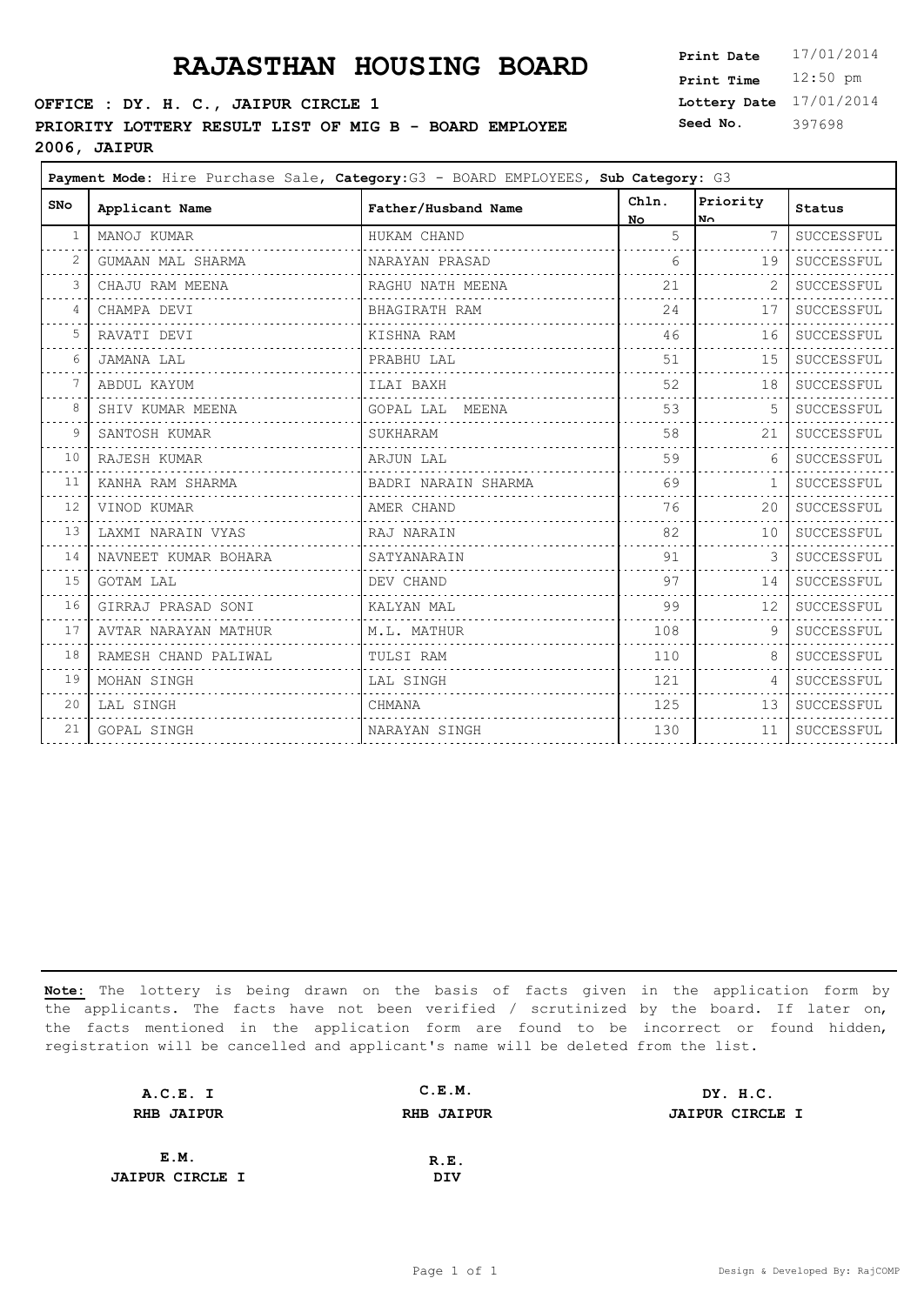**OFFICE : DY. H. C., JAIPUR CIRCLE 1 PRIORITY LOTTERY RESULT LIST OF MIG B - BOARD EMPLOYEE 2006, JAIPUR**

**Lottery Date** 17/01/2014 **Print Time** 12:50 pm **Seed No.** 397698

| <b>Payment Mode:</b> Out Right Sale, Category: G3 - BOARD EMPLOYEES, Sub Category: G3 |                       |                     |            |                             |            |
|---------------------------------------------------------------------------------------|-----------------------|---------------------|------------|-----------------------------|------------|
| l SNo                                                                                 | Applicant Name        | Father/Husband Name | Chln<br>Nο | Priority<br>1N <sub>0</sub> | Status     |
|                                                                                       | HANUMAN SINGH RATHORE | GANPAT SINGH        | 56         |                             | SUCCESSFUL |
|                                                                                       | VIJAY SINGH           | SUKHA RAM           |            |                             | SUCCESSFUL |

| A.C.E. I               | C.E.M.            | DY. H.C.               |
|------------------------|-------------------|------------------------|
| <b>RHB JAIPUR</b>      | <b>RHB JAIPUR</b> | <b>JAIPUR CIRCLE I</b> |
|                        |                   |                        |
| E.M.                   | R.E.              |                        |
| <b>JAIPUR CIRCLE I</b> | DIV               |                        |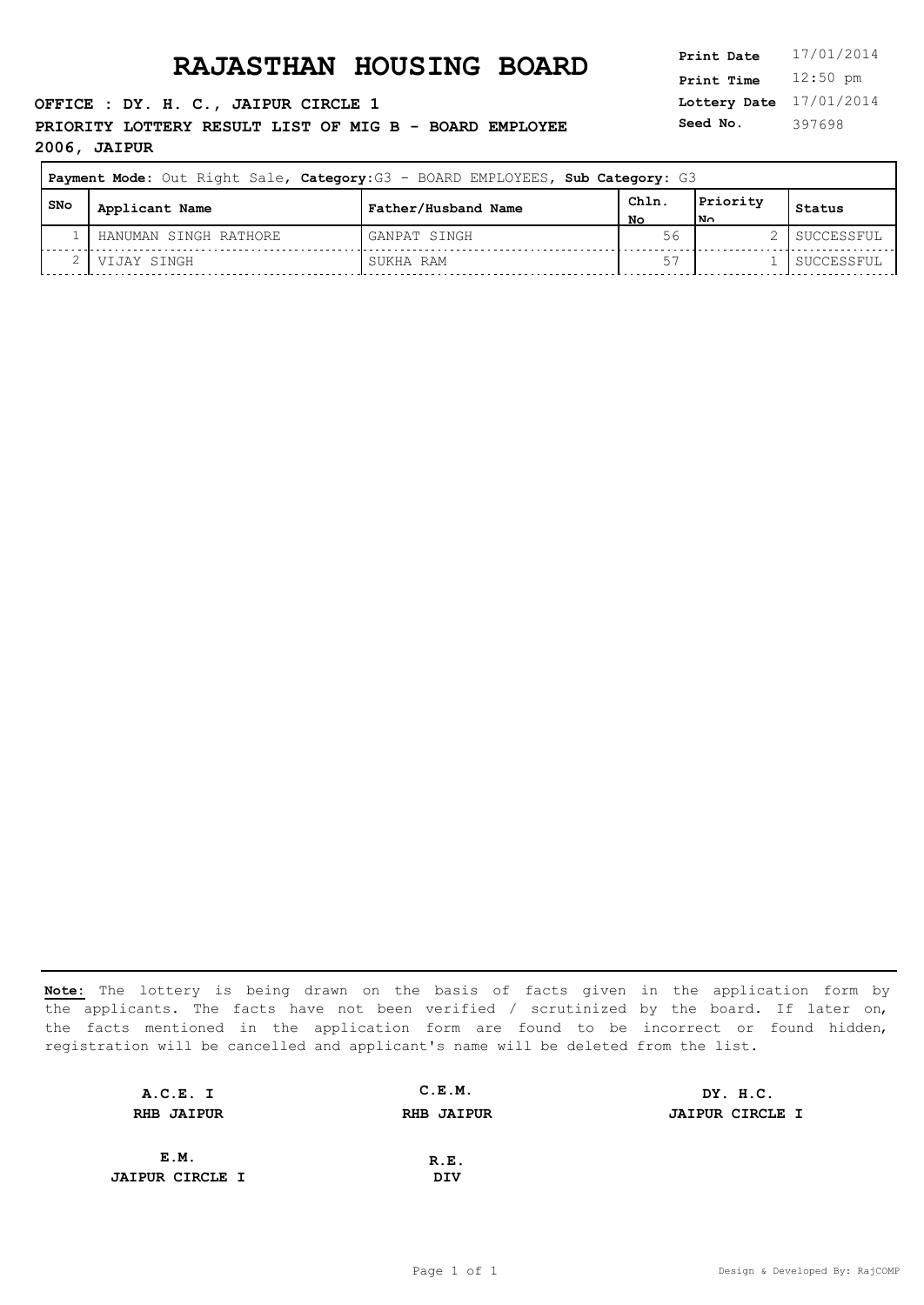### **RAJASTHAN HOUSING BOARD**

**OFFICE : DY. H. C., JAIPUR CIRCLE 1 PRIORITY LOTTERY RESULT LIST OF MIG B - VYAS APARTMENT (S+10) SECTOR 11, JAIPUR**

| 17/01/2014 |
|------------|
| $11:56$ am |
| 17/01/2014 |
| 285586     |
|            |

| <b>Payment Mode:</b> Self Finance Scheme, Category: G1 - SALARIED, Sub Category: G1-I Employee's o |                     |                         |              |                  |            |
|----------------------------------------------------------------------------------------------------|---------------------|-------------------------|--------------|------------------|------------|
| SNo                                                                                                | Applicant Name      | Father/Husband Name     | Chln.<br>No. | Priority<br>ا ⊿ا | Status     |
|                                                                                                    | KARTIK CHATURVEDI   | JAGDISH PRASAD          | 380          | 4                | SUCCESSFUL |
| 2                                                                                                  | NIDHI RATNAWAT      | ANSUL GUPTA             | 1342         |                  | SUCCESSFUL |
| 3                                                                                                  | AKSHAY DHWAJ        | RAKESH VERMA            | 1735         | 61               | SUCCESSFUL |
| 4                                                                                                  | SUMIT BAGGA         | PAWAN KUMAR BAGGA       | 1834         | .5               | SUCCESSFUL |
| 5                                                                                                  | PRAVIN KUMAR PAREEK | PRAHALAD NARAYAN PAREEK | 1943         |                  | SUCCESSFUL |
| 6                                                                                                  | AMIT SOOD           | HARISH CHAND SOOD       | 2214         |                  | SUCCESSFUL |
|                                                                                                    |                     |                         |              |                  |            |

| A.C.E. I               | C.E.M.            | DY. H.C.               |
|------------------------|-------------------|------------------------|
| <b>RHB JAIPUR</b>      | <b>RHB JAIPUR</b> | <b>JAIPUR CIRCLE I</b> |
|                        |                   |                        |
| E.M.                   | R.E.              |                        |
| <b>JAIPUR CIRCLE I</b> | DIV               |                        |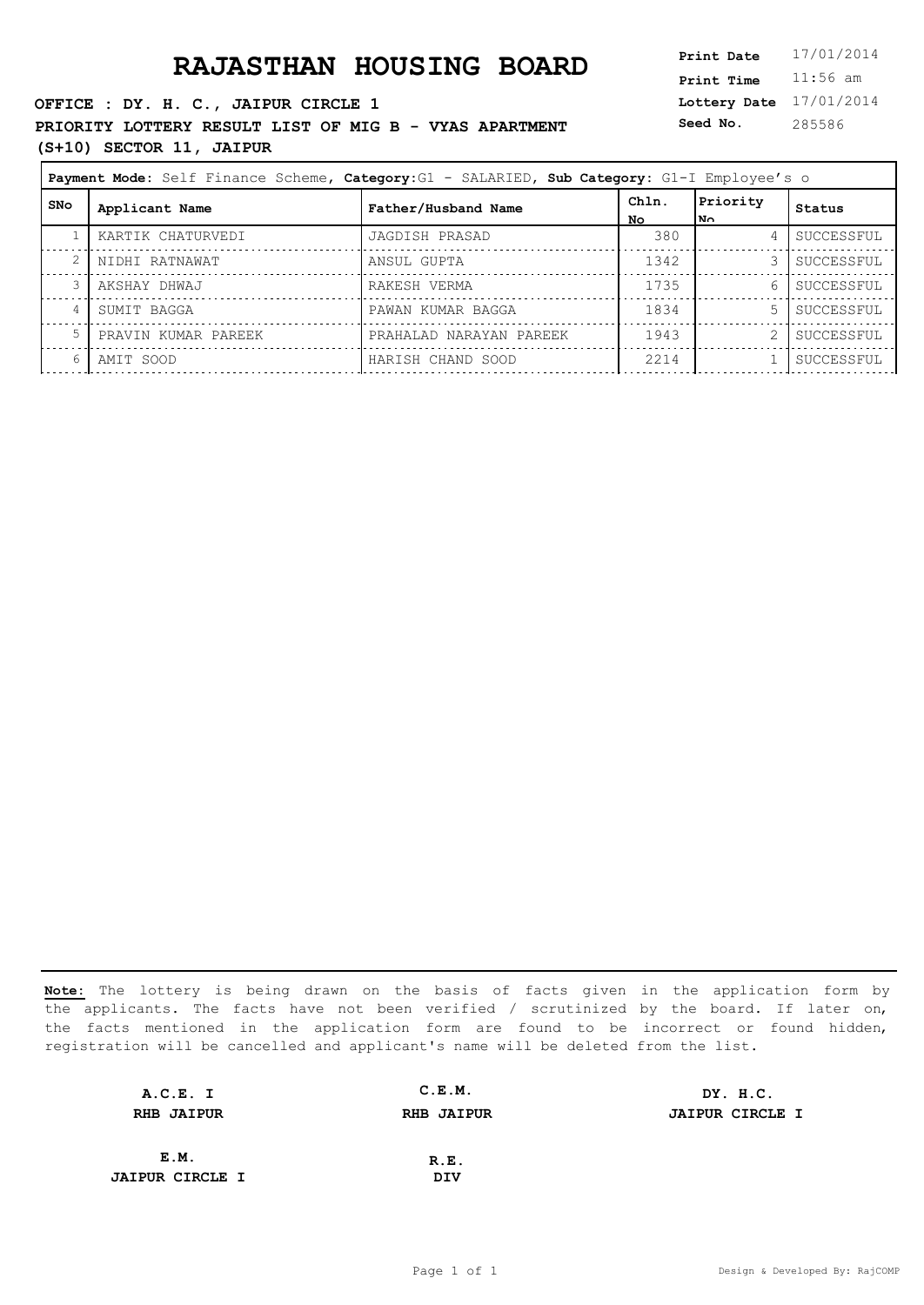**OFFICE : DY. H. C., JAIPUR CIRCLE 1 PRIORITY LOTTERY RESULT LIST OF MIG B - VYAS APARTMENT (S+10) SECTOR 11, JAIPUR**

**Lottery Date** 17/01/2014 **Print Time** 11:56 am **Seed No.** 285586

| Payment Mode: Self Finance Scheme, Category: G1 - SALARIED, Sub Category: G1-II Officers an |                    |                      |             |                 |            |
|---------------------------------------------------------------------------------------------|--------------------|----------------------|-------------|-----------------|------------|
| SNo                                                                                         | Applicant Name     | Father/Husband Name  | Chln.<br>NΟ | Priority<br>∩¤ا | Status     |
|                                                                                             | OM PRAKASH PARATA  | KESARI LAL           | 1150        |                 | SUCCESSFUL |
|                                                                                             | AMAR CHAND KATARA  | PRAKASH CHAND KATARA | 1490        |                 | SUCCESSFUL |
|                                                                                             | KHEM CHAND GUPTA   | DWARIKA PRASAD       | 1653        |                 | SUCCESSFUL |
|                                                                                             | OM PRAKASH PILANIA | KESAR RAM            | 1725        |                 | SUCCESSFUL |

| A.C.E. I               | C.E.M.            | DY. H.C.               |
|------------------------|-------------------|------------------------|
| <b>RHB JAIPUR</b>      | <b>RHB JAIPUR</b> | <b>JAIPUR CIRCLE I</b> |
|                        |                   |                        |
| E.M.                   | R.E.              |                        |
| <b>JAIPUR CIRCLE I</b> | DIV               |                        |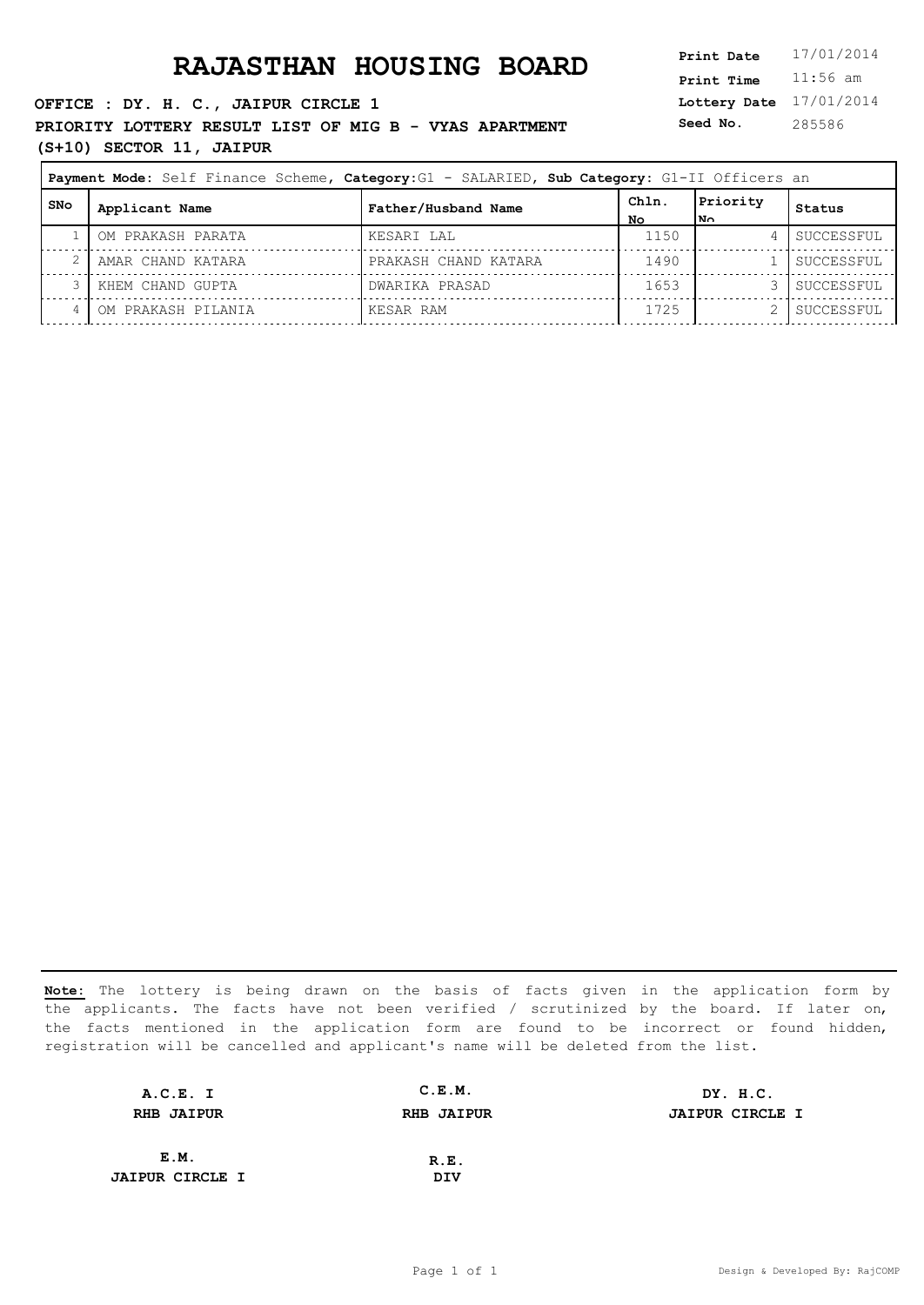### **OFFICE : DY. H. C., JAIPUR CIRCLE 1 PRIORITY LOTTERY RESULT LIST OF MIG B - VYAS APARTMENT (S+10) SECTOR 11, JAIPUR**

**Lottery Date** 17/01/2014 **Print Time** 11:56 am **Seed No.** 285586

| Payment Mode: Self Finance Scheme, Category: G2 - NON SALARIED, Sub Category: G2-I Non Sala |                      |                      |              |                  |            |
|---------------------------------------------------------------------------------------------|----------------------|----------------------|--------------|------------------|------------|
| <b>SNo</b>                                                                                  | Applicant Name       | Father/Husband Name  | Chln.<br>No. | Priority<br>l No | Status     |
| $\mathbf{1}$                                                                                | GEETA SHARMA         | SARWAN LAL SHARMA    | 310          |                  | SUCCESSFUL |
|                                                                                             | GANGA RAM VYAS       | LADHU RAM VYAS       | 504          | 8                | SUCCESSFUL |
|                                                                                             | VANDANA GUPTA        | SANDEEP GUPTA        | 642          | .5               | SUCCESSFUL |
|                                                                                             | ABHA JAIN            | SANJAY KUMAR JAIN    | 842          | 3                | SUCCESSFUL |
| 5                                                                                           | ROHIT JAISWAL        | RAJ KUMAR JAISWAL    | 991          | 4                | SUCCESSFUL |
|                                                                                             | APOORV MATHUR        | VIMAL MATHUR         | 1649         | 6                | SUCCESSFUL |
|                                                                                             | ANAND VYAS           | M C VYAS             | 1687         | 9                | SUCCESSFUL |
| 8                                                                                           | RAJENDRA KUMAR GOYAL | MANMOHAN LAL GOYAL   | 2162         | 10               | SUCCESSFUL |
| 9                                                                                           | SUSHILA DEVI         | GIRRAJ PRASAD SHARMA | 2297         |                  | SUCCESSFUL |
| 10                                                                                          | KHUSHBOO JAIN        | OJASH SETHI          | 2356         | 11               | SUCCESSFUL |
| 11                                                                                          | SURUCHI GUPTA        | RAJENDRA KUMAR GUPTA | 2545         | 2                | SUCCESSFUL |

| A.C.E. I               | C.E.M.            | DY. H.C.               |
|------------------------|-------------------|------------------------|
| <b>RHB JAIPUR</b>      | <b>RHB JAIPUR</b> | <b>JAIPUR CIRCLE I</b> |
|                        |                   |                        |
| E.M.                   | R.E.              |                        |
| <b>JAIPUR CIRCLE I</b> | DIV               |                        |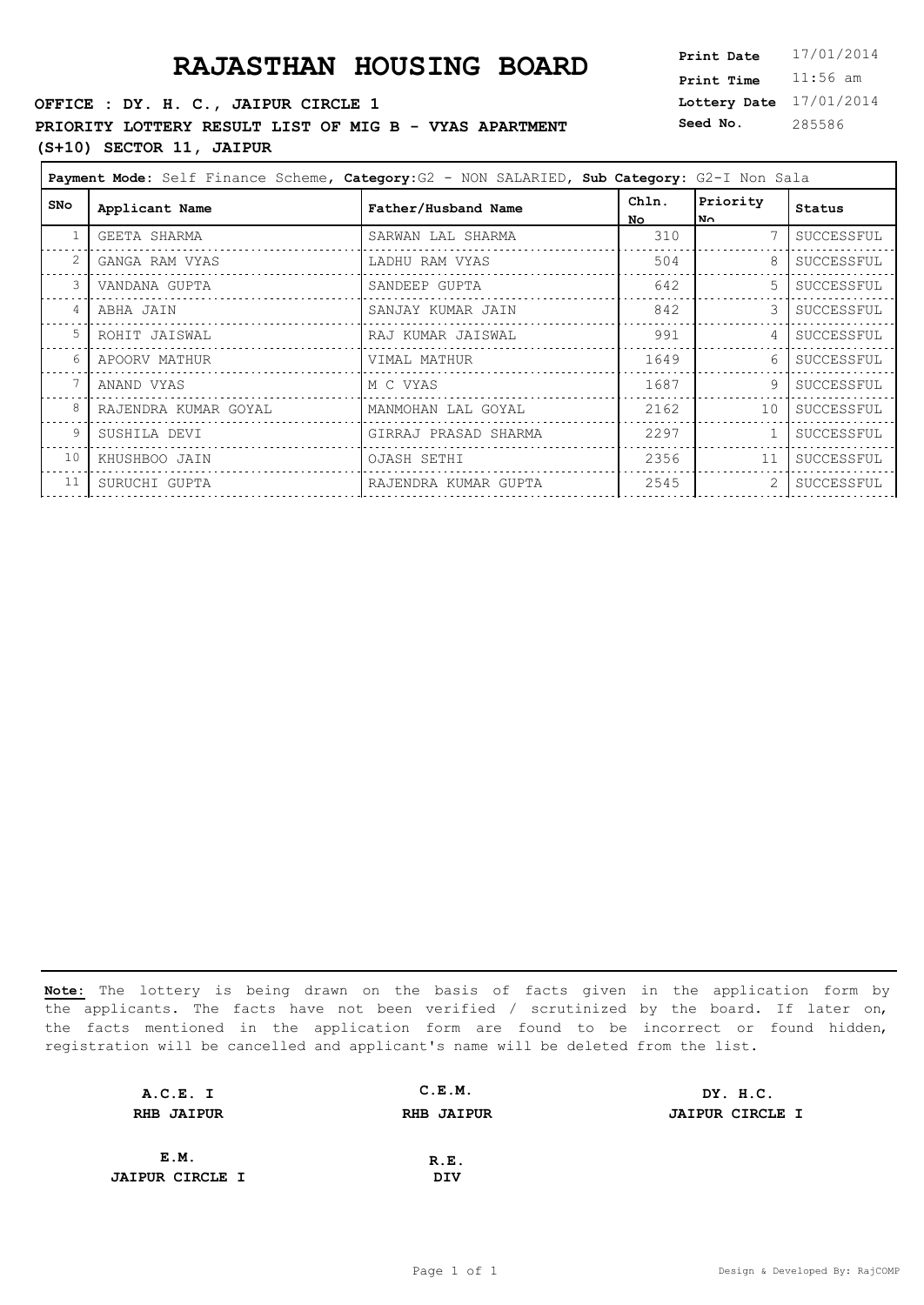**OFFICE : DY. H. C., JAIPUR CIRCLE 1 PRIORITY LOTTERY RESULT LIST OF MIG B - VYAS APARTMENT (S+10) SECTOR 11, JAIPUR**

**Lottery Date** 17/01/2014 **Print Time** 11:56 am **Seed No.** 285586

|       | Payment Mode: Self Finance Scheme, Category: G2 - NON SALARIED, Sub Category: G2-II Advocat |                     |            |                             |            |  |
|-------|---------------------------------------------------------------------------------------------|---------------------|------------|-----------------------------|------------|--|
| l SNo | Applicant Name                                                                              | Father/Husband Name | Chln<br>Nο | Priority<br>1N <sub>0</sub> | Status     |  |
|       | RUCHI VAID                                                                                  | PRAKASH CHAND VAID  | 2303       |                             | SUCCESSFUL |  |

| A.C.E. I               | C.E.M.            | DY. H.C.               |
|------------------------|-------------------|------------------------|
| <b>RHB JAIPUR</b>      | <b>RHB JAIPUR</b> | <b>JAIPUR CIRCLE I</b> |
|                        |                   |                        |
| E.M.                   | R.E.              |                        |
| <b>JAIPUR CIRCLE I</b> | DIV               |                        |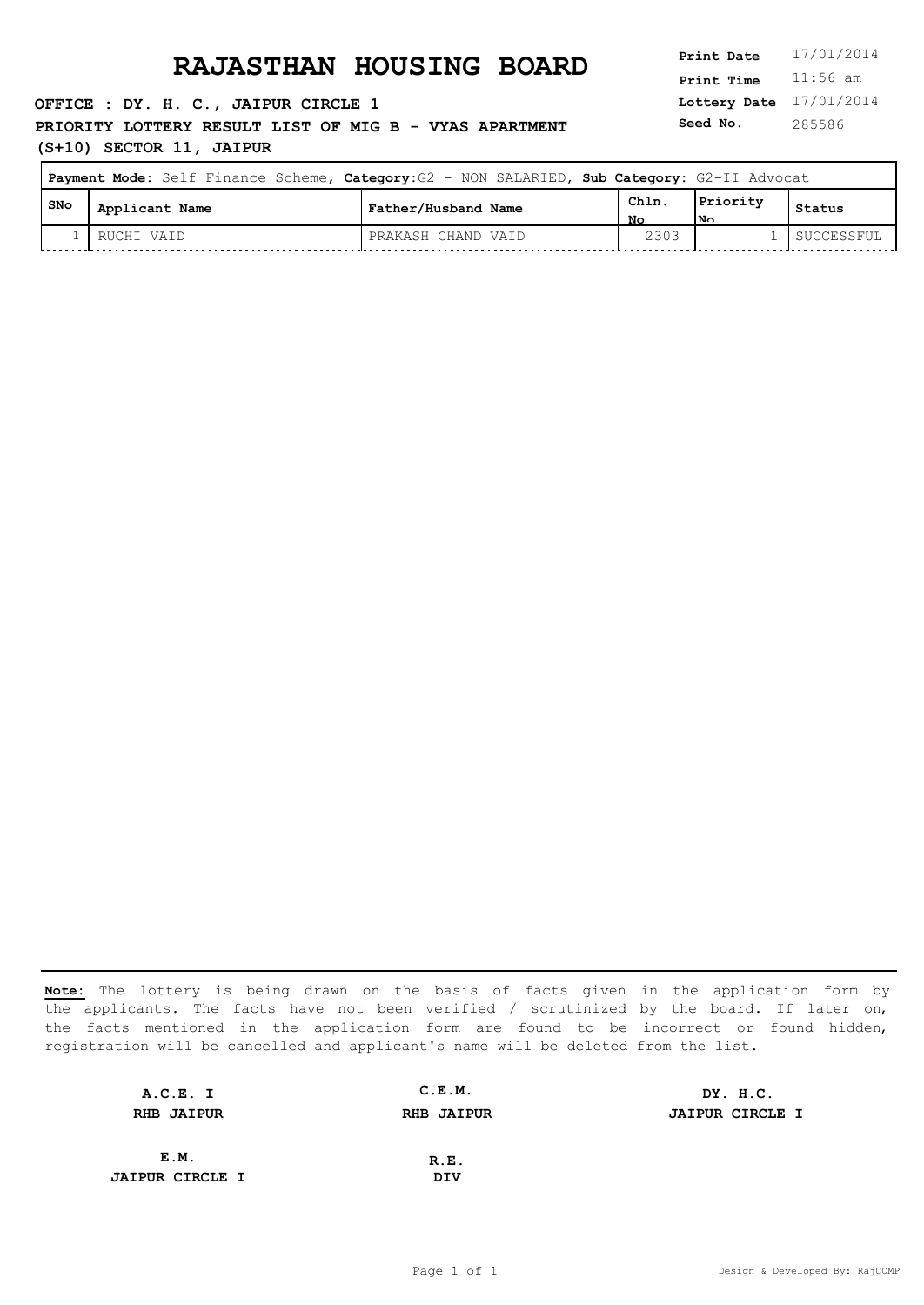**Lottery Date** 17/01/2014 **Print Time** 11:56 am **Seed No.** 285586

### **OFFICE : DY. H. C., JAIPUR CIRCLE 1 PRIORITY LOTTERY RESULT LIST OF MIG B - VYAS APARTMENT (S+10) SECTOR 11, JAIPUR**

| Payment Mode: Self Finance Scheme, Category: G4 - SCHEDULED CASTE, Sub Category: G4 |                     |                     |            |                       |            |
|-------------------------------------------------------------------------------------|---------------------|---------------------|------------|-----------------------|------------|
| l SNo                                                                               | Applicant Name      | Father/Husband Name | Chln<br>NΟ | Priority<br><b>No</b> | Status     |
|                                                                                     | NEERAJ KUMAR BUNKAR | MALIRAM BUNKAR      | 1329       |                       | SUCCESSFUL |
|                                                                                     | PREM CHAND KHATIK   | MAKKHAN LAL         | 1435       |                       | SUCCESSFUL |

| A.C.E. I               | C.E.M.            | DY. H.C.               |
|------------------------|-------------------|------------------------|
| <b>RHB JAIPUR</b>      | <b>RHB JAIPUR</b> | <b>JAIPUR CIRCLE I</b> |
|                        |                   |                        |
| E.M.                   | R.E.              |                        |
| <b>JAIPUR CIRCLE I</b> | DIV               |                        |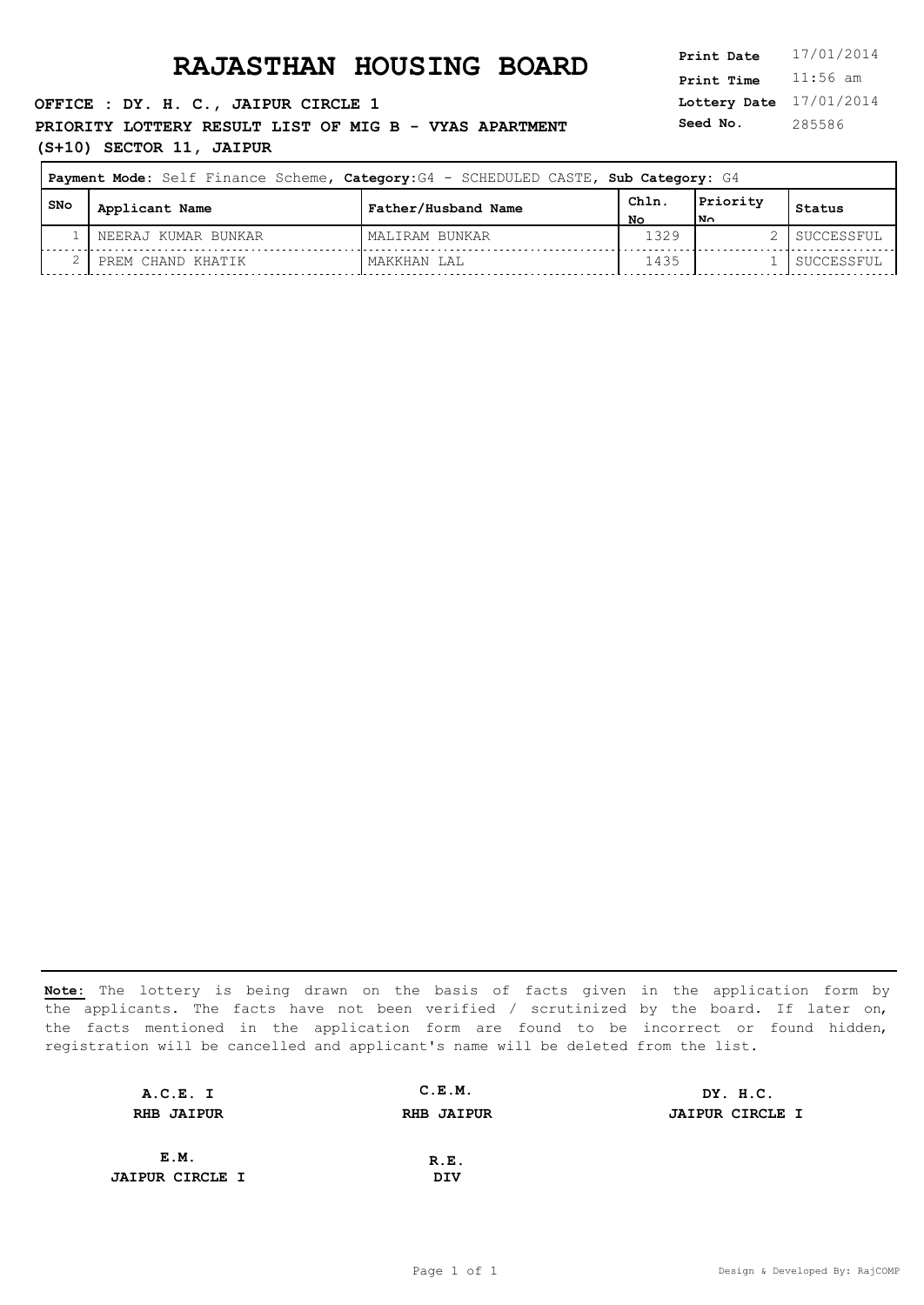**Lottery Date** 17/01/2014 **Print Time** 11:56 am **Seed No.** 285586

### **OFFICE : DY. H. C., JAIPUR CIRCLE 1 PRIORITY LOTTERY RESULT LIST OF MIG B - VYAS APARTMENT (S+10) SECTOR 11, JAIPUR**

| Payment Mode: Self Finance Scheme, Category: G5 - SCHEDULED TRIBES, Sub Category: G5 |                |                     |      |          |            |
|--------------------------------------------------------------------------------------|----------------|---------------------|------|----------|------------|
| l SNo                                                                                | Applicant Name | Father/Husband Name | Chln | Priority | Status     |
|                                                                                      |                |                     | NΟ   | lN∩      |            |
|                                                                                      | HEM RAJ MEENA  | GILHARI MEENA       | 1483 |          | SUCCESSFUL |
|                                                                                      | BABU LAL MEENA | MOLA RAM MEENA      | 2158 |          | SUCCESSFUL |

| A.C.E. I               | C.E.M.            | DY. H.C.               |
|------------------------|-------------------|------------------------|
| <b>RHB JAIPUR</b>      | <b>RHB JAIPUR</b> | <b>JAIPUR CIRCLE I</b> |
|                        |                   |                        |
| E.M.                   | R.E.              |                        |
| <b>JAIPUR CIRCLE I</b> | DIV               |                        |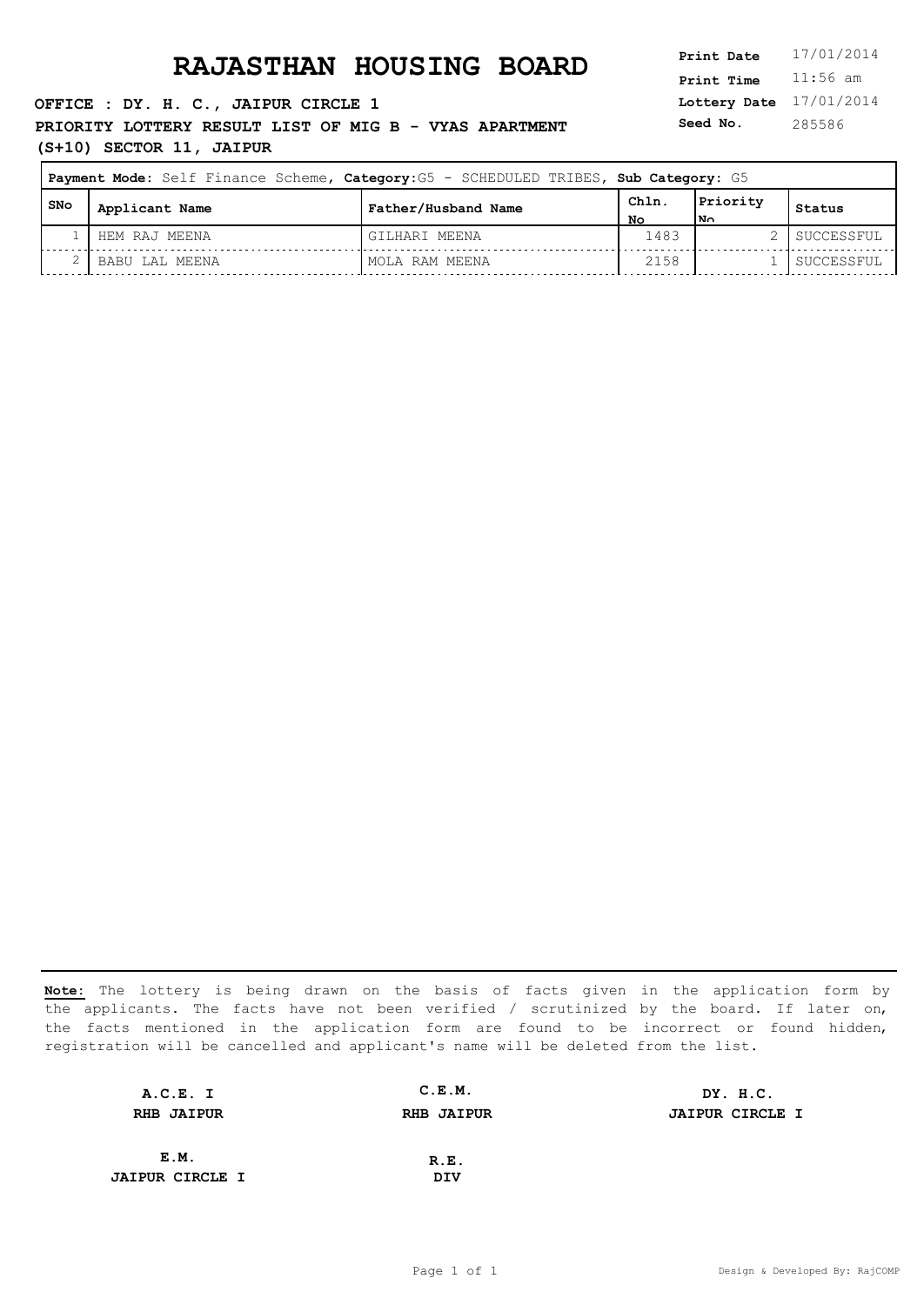### **RAJASTHAN HOUSING BOARD**

**OFFICE : DY. H. C., JAIPUR CIRCLE 1 PRIORITY LOTTERY RESULT LIST OF MIG A - MIG A S9 SECTOR 17 PHASE II, JAIPUR**

| <b>Print Date</b> | 17/01/2014 |
|-------------------|------------|
| <b>Print Time</b> | $12:02$ pm |
| Lottery Date      | 17/01/2014 |
| Seed No.          | 464536     |

| Payment Mode: Self Finance Scheme, Category: G1 - SALARIED, Sub Category: G1-I Employee's o |                    |                        |              |                  |            |
|---------------------------------------------------------------------------------------------|--------------------|------------------------|--------------|------------------|------------|
| SNo                                                                                         | Applicant Name     | Father/Husband Name    | Chln.<br>No. | Priority<br>l No | Status     |
|                                                                                             | RAKESH KUMAR GAUR  | PUSHPENDRA LALGAUR     | 454          |                  | SUCCESSFUL |
|                                                                                             | NIKHAT NASEEM      | JAFAR ULLAH KHAN       | 1276         |                  | SUCCESSFUL |
|                                                                                             | PRATEEK CHATURVEDI | BHUVNESHWAR CHATURVEDI | 1620         |                  | SUCCESSFUL |
|                                                                                             | MADAN LAL          | PRABHU DAYAL           | 2289         |                  | SUCCESSFUL |
|                                                                                             | VIJAY SINHAL       | PURANMAL SINHAL        | 10002        |                  | SUCCESSFUL |

| A.C.E. I               | C.E.M.            | DY. H.C.               |
|------------------------|-------------------|------------------------|
| <b>RHB JAIPUR</b>      | <b>RHB JAIPUR</b> | <b>JAIPUR CIRCLE I</b> |
|                        |                   |                        |
| E.M.                   | R.E.              |                        |
| <b>JAIPUR CIRCLE I</b> | DIV               |                        |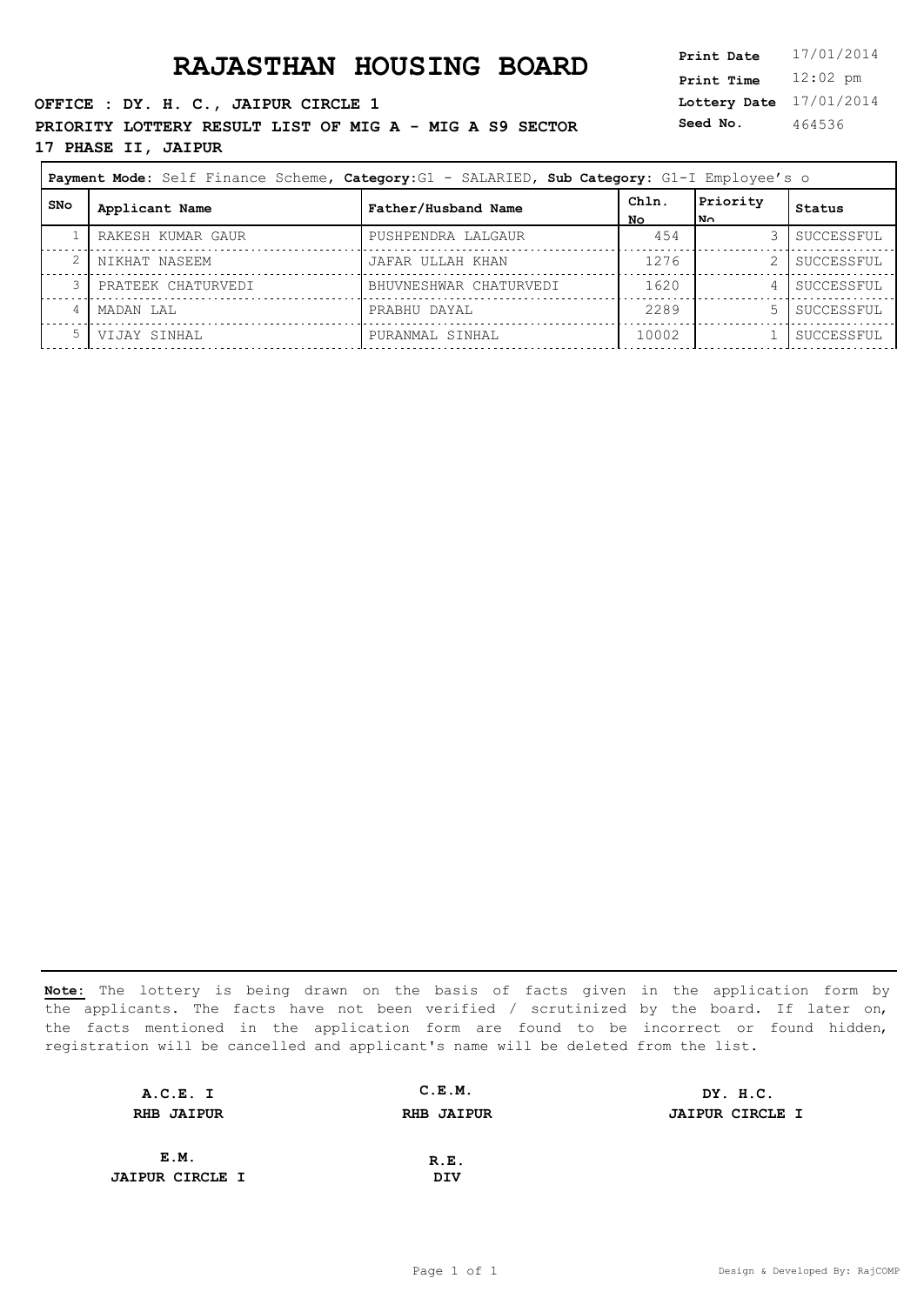### **RAJASTHAN HOUSING BOARD**

**OFFICE : DY. H. C., JAIPUR CIRCLE 1 PRIORITY LOTTERY RESULT LIST OF MIG A - MIG A S9 SECTOR 17 PHASE II, JAIPUR**

| Print Date   | 17/01/2014 |
|--------------|------------|
| Print Time   | $12:02$ pm |
| Lottery Date | 17/01/2014 |
| Seed No.     | 464536     |
|              |            |

| Payment Mode: Self Finance Scheme, Category: G1 - SALARIED, Sub Category: G1-II Officers an |                |                        |             |                  |            |
|---------------------------------------------------------------------------------------------|----------------|------------------------|-------------|------------------|------------|
| SNo                                                                                         | Applicant Name | Father/Husband Name    | Chln.<br>No | Priority<br>l N∩ | Status     |
|                                                                                             | SUNEETA JANGID | TRILOK CHAND           | 315         |                  | SUCCESSFUL |
|                                                                                             | SANDEEP JAIN   | CHOTHMAL JAIN          | 1234        |                  | SUCCESSFUL |
|                                                                                             | MUZAFFAR AHMED | WALI MOHHMAD           | 2106        | 4                | SUCCESSFUL |
|                                                                                             | REKHA RAJAWAT  | JITENDRA SINGH RAJAWAT | 2541        |                  | SUCCESSFUL |

| A.C.E. I               | C.E.M.            | DY. H.C.               |
|------------------------|-------------------|------------------------|
| <b>RHB JAIPUR</b>      | <b>RHB JAIPUR</b> | <b>JAIPUR CIRCLE I</b> |
|                        |                   |                        |
| E.M.                   | R.E.              |                        |
| <b>JAIPUR CIRCLE I</b> | DIV               |                        |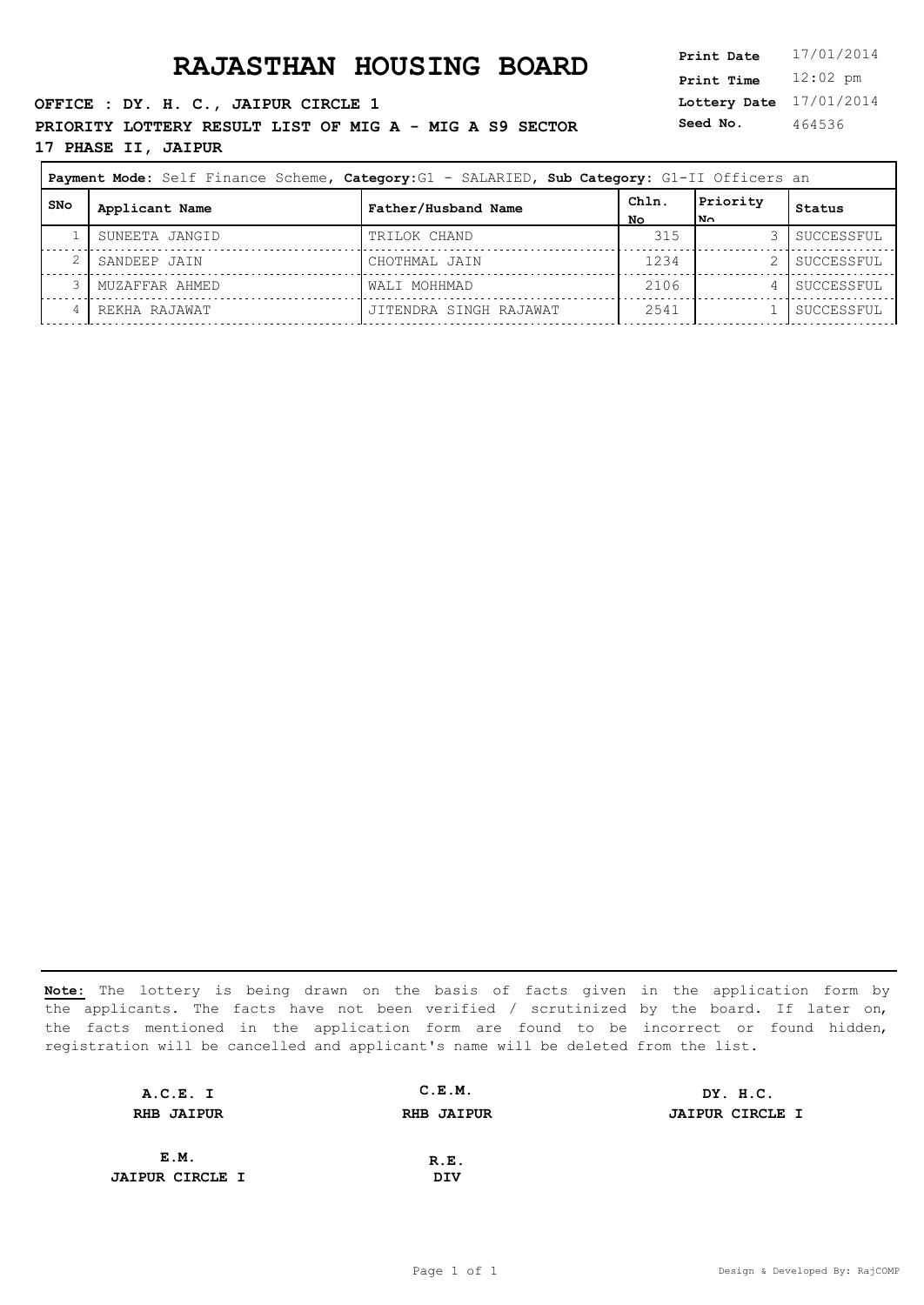# **PRAJASTHAN HOUSING BOARD**

### **OFFICE : DY. H. C., JAIPUR CIRCLE 1 PRIORITY LOTTERY RESULT LIST OF MIG A - MIG A S9 SECTOR 17 PHASE II, JAIPUR**

| <b>Print Date</b> | 17/01/2014 |
|-------------------|------------|
| <b>Print Time</b> | $12:02$ pm |
| Lottery Date      | 17/01/2014 |
| Seed No.          | 464536     |

|     | Payment Mode: Self Finance Scheme, Category: G2 - NON SALARIED, Sub Category: G2-I Non Sala |                          |              |                 |            |
|-----|---------------------------------------------------------------------------------------------|--------------------------|--------------|-----------------|------------|
| SNo | Applicant Name                                                                              | Father/Husband Name      | Chln.<br>No. | Priority<br>No. | Status     |
|     | SHAILENDRA BANJARA                                                                          | JAGDISH PRASAD BANJARA   | 192          | $6 \sqrt{25}$   | SUCCESSFUL |
|     | AMIT AGARWAL                                                                                | GIRIRAJ PRASAD AGARWAL   | 229          |                 | SUCCESSFUL |
| 3   | KAVITA PRAMCHANDANI                                                                         | ASHOK KUMAR PRAMCHANDANI | 254          | 11              | SUCCESSFUL |
| 4   | SEEMA JAIN                                                                                  | MUKESH KUMAR JAIN        | 863          | $\overline{4}$  | SUCCESSFUL |
| 5   | VIVEK MISHRA                                                                                | DR. S.K. MISHRA          | 881          | 12              | SUCCESSFUL |
| 6   | RACHNA KHANDELWAL                                                                           | SATYANARAYAN KHANDELWAL  | 1078         | 10              | SUCCESSFUL |
|     | KANHAIYA LAL                                                                                | PURUSHOTTAM LAL          | 1406         | 3               | SUCCESSFUL |
| 8   | RIZWANA ALI                                                                                 | SAYAD AMBER AHSAN        | 1790         |                 | SUCCESSFUL |
| 9   | SUNITA MISHRA                                                                               | ARVIND MISHRA            | 1960         | 9               | SUCCESSFUL |
| 10  | AARTI AGARWAL                                                                               | RISHI PRAKASH AGARWAL    | 2265         | 5               | SUCCESSFUL |
| 11  | TULSA CHENANI                                                                               | PARMANAND CHENANI        | 2280         | 8               | SUCCESSFUL |
| 12  | HARISH KUMAR                                                                                | PRABHU DAYAL             | 2290         |                 | SUCCESSFUL |
| 13  | ANKUR JAIN                                                                                  | OM PRAKASH JAIN          | 2414         | 13 <sup>°</sup> | SUCCESSFUL |
|     |                                                                                             |                          |              |                 |            |

| A.C.E. I               | C.E.M.            | DY. H.C.               |
|------------------------|-------------------|------------------------|
| <b>RHB JAIPUR</b>      | <b>RHB JAIPUR</b> | <b>JAIPUR CIRCLE I</b> |
|                        |                   |                        |
| E.M.                   | R.E.              |                        |
| <b>JAIPUR CIRCLE I</b> | DIV               |                        |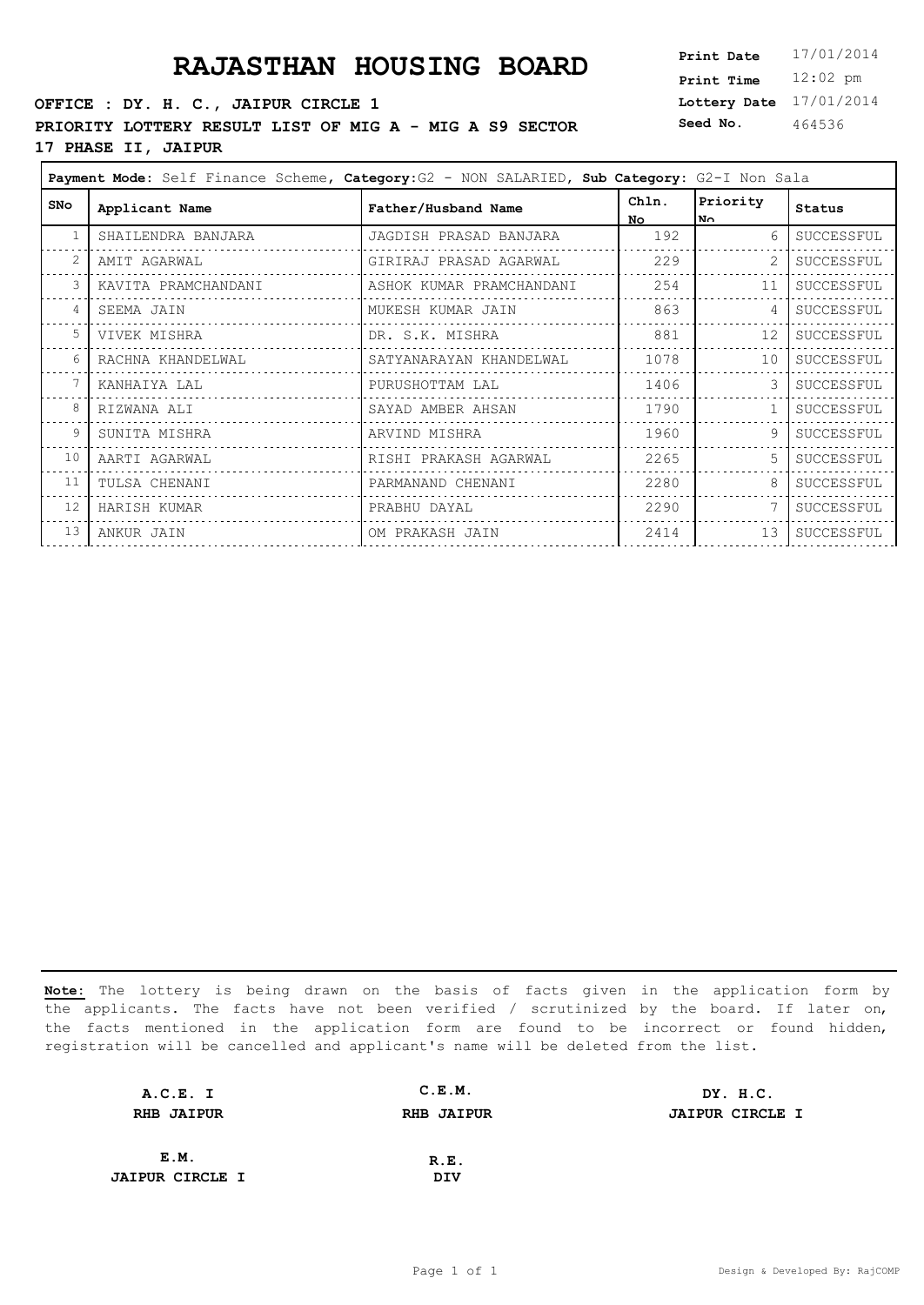**OFFICE : DY. H. C., JAIPUR CIRCLE 1 PRIORITY LOTTERY RESULT LIST OF MIG A - MIG A S9 SECTOR 17 PHASE II, JAIPUR**

**Lottery Date** 17/01/2014 **Print Time** 12:02 pm **Seed No.** 464536

| Payment Mode: Self Finance Scheme, Category: G2 - NON SALARIED, Sub Category: G2-II Advocat |                    |                      |             |                 |            |
|---------------------------------------------------------------------------------------------|--------------------|----------------------|-------------|-----------------|------------|
| l SNo                                                                                       | Applicant Name     | Father/Husband Name  | Chln.<br>NΟ | Priority<br>חוי | Status     |
|                                                                                             | . DR. ARUN PRADHAN | DHRUV NARAIN PRADHAN | 578         |                 | SUCCESSFUL |

| A.C.E. I               | C.E.M.            | DY. H.C.               |
|------------------------|-------------------|------------------------|
| <b>RHB JAIPUR</b>      | <b>RHB JAIPUR</b> | <b>JAIPUR CIRCLE I</b> |
|                        |                   |                        |
| E.M.                   | R.E.              |                        |
| <b>JAIPUR CIRCLE I</b> | DIV               |                        |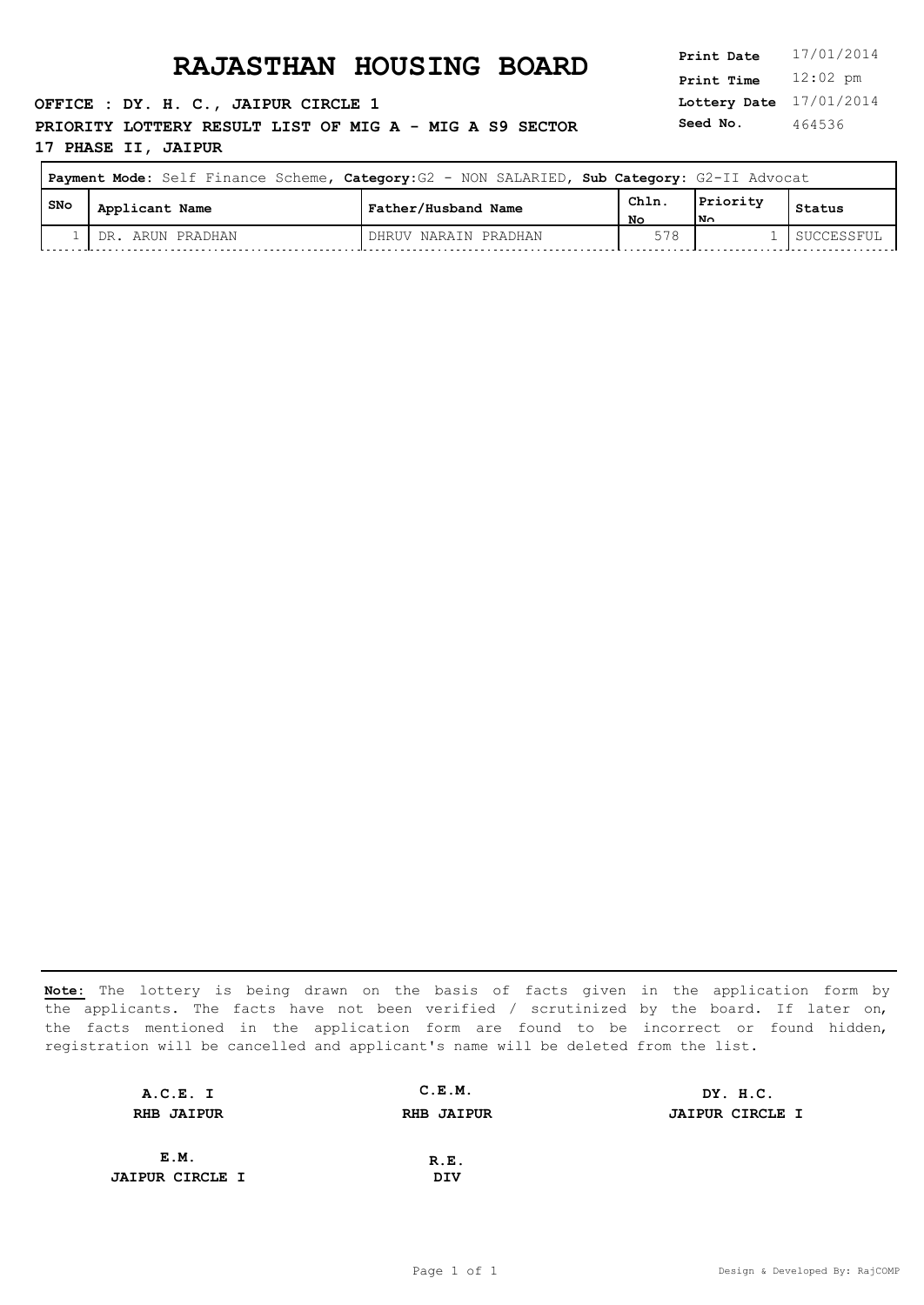**OFFICE : DY. H. C., JAIPUR CIRCLE 1 PRIORITY LOTTERY RESULT LIST OF MIG A - MIG A S9 SECTOR 17 PHASE II, JAIPUR**

**Lottery Date** 17/01/2014 **Print Time** 12:02 pm **Seed No.** 464536

| Payment Mode: Self Finance Scheme, Category: G4 - SCHEDULED CASTE, Sub Category: G4 |                   |                     |            |                  |            |
|-------------------------------------------------------------------------------------|-------------------|---------------------|------------|------------------|------------|
| l SNo                                                                               | Applicant Name    | Father/Husband Name | Chln<br>No | Priority<br>lN∩. | Status     |
|                                                                                     | ANURAG GOTAN      | R.C. VERMA          | 689        |                  | SUCCESSFUL |
|                                                                                     | ROHIT SINGH BARUA | KISHOR LAL BARUA    | 1973       |                  | SUCCESSFUL |

| A.C.E. I               | C.E.M.            | DY. H.C.               |
|------------------------|-------------------|------------------------|
| <b>RHB JAIPUR</b>      | <b>RHB JAIPUR</b> | <b>JAIPUR CIRCLE I</b> |
|                        |                   |                        |
| E.M.                   | R.E.              |                        |
| <b>JAIPUR CIRCLE I</b> | DIV               |                        |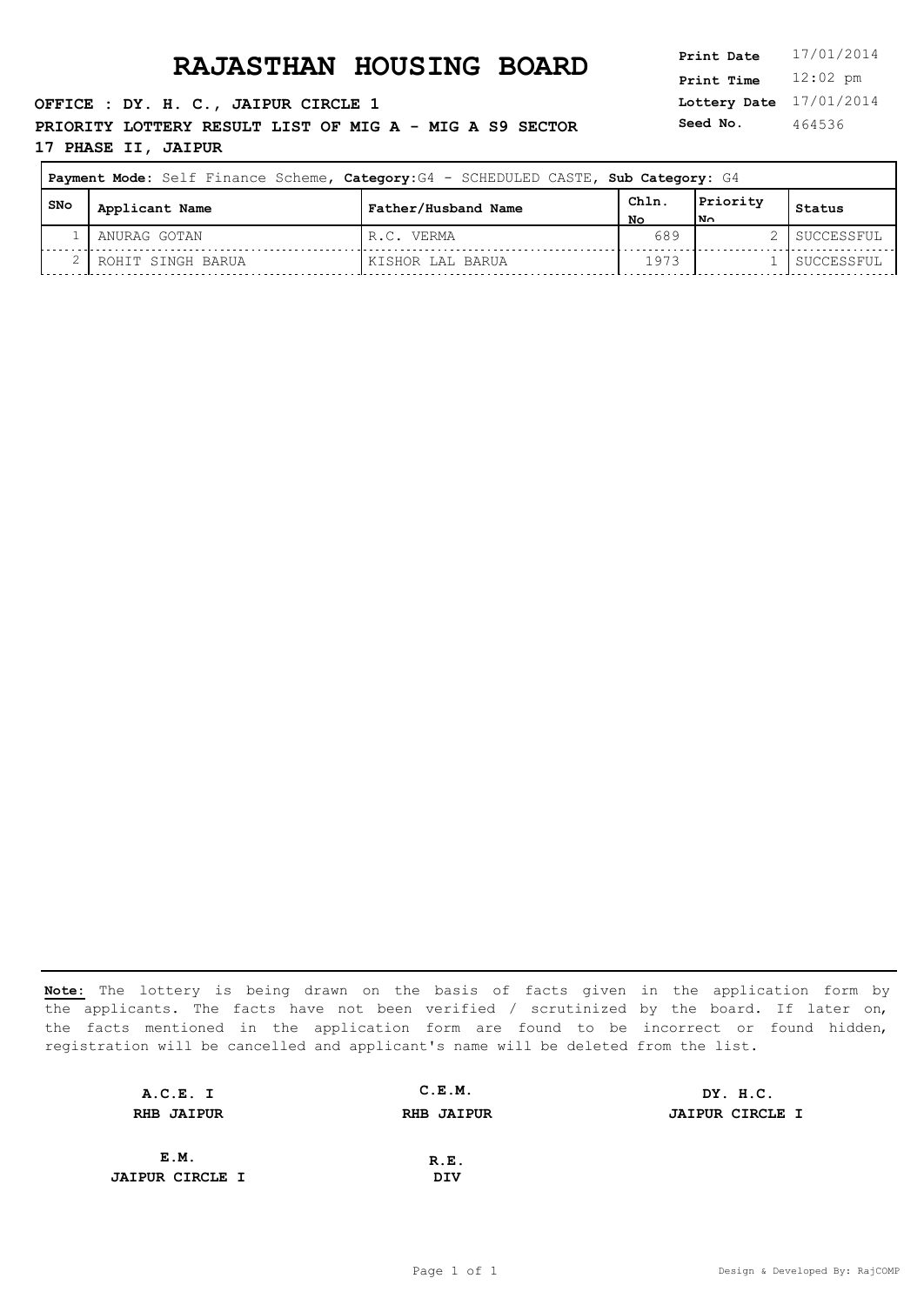**OFFICE : DY. H. C., JAIPUR CIRCLE 1 PRIORITY LOTTERY RESULT LIST OF MIG A - MIG A S9 SECTOR 17 PHASE II, JAIPUR**

**Lottery Date** 17/01/2014 **Print Time** 12:02 pm **Seed No.** 464536

| Payment Mode: Self Finance Scheme, Category: G5 - SCHEDULED TRIBES, Sub Category: G5 |                    |                     |             |                  |            |
|--------------------------------------------------------------------------------------|--------------------|---------------------|-------------|------------------|------------|
| SNo                                                                                  | Applicant Name     | Father/Husband Name | Chln.<br>No | Priority<br>lN∩. | Status     |
|                                                                                      | RANJEET MEENA      | DHARMPAL MEENA      | 267         | 4                | SUCCESSFUL |
| 2                                                                                    | ARVIND KUMAR MEENA | DHARM SINGH MEENA   | 482         | 2                | SUCCESSFUL |
| 3                                                                                    | RAMRAJ MEENA       | DHARM SINGH MEENA   | 483         |                  | SUCCESSFUL |
| 4                                                                                    | JITENDRA MEENA     | RAM KISHAN MEENA    | 1066        | 3                | SUCCESSFUL |
| 5                                                                                    | SANJU MEENA        | SIYARAM MEENA       | 2157        | 6                | SUCCESSFUL |
| 6                                                                                    | RAMSWAROOP DHANKA  | LALA RAM            | 2295        |                  | SUCCESSFUL |
|                                                                                      | KANAHIYA LAL MEENA | UDDHA MEENA         | 10003       | 5                | SUCCESSFUL |

| A.C.E. I               | C.E.M.            | DY. H.C.               |
|------------------------|-------------------|------------------------|
| <b>RHB JAIPUR</b>      | <b>RHB JAIPUR</b> | <b>JAIPUR CIRCLE I</b> |
|                        |                   |                        |
| E.M.                   | R.E.              |                        |
| <b>JAIPUR CIRCLE I</b> | DIV               |                        |